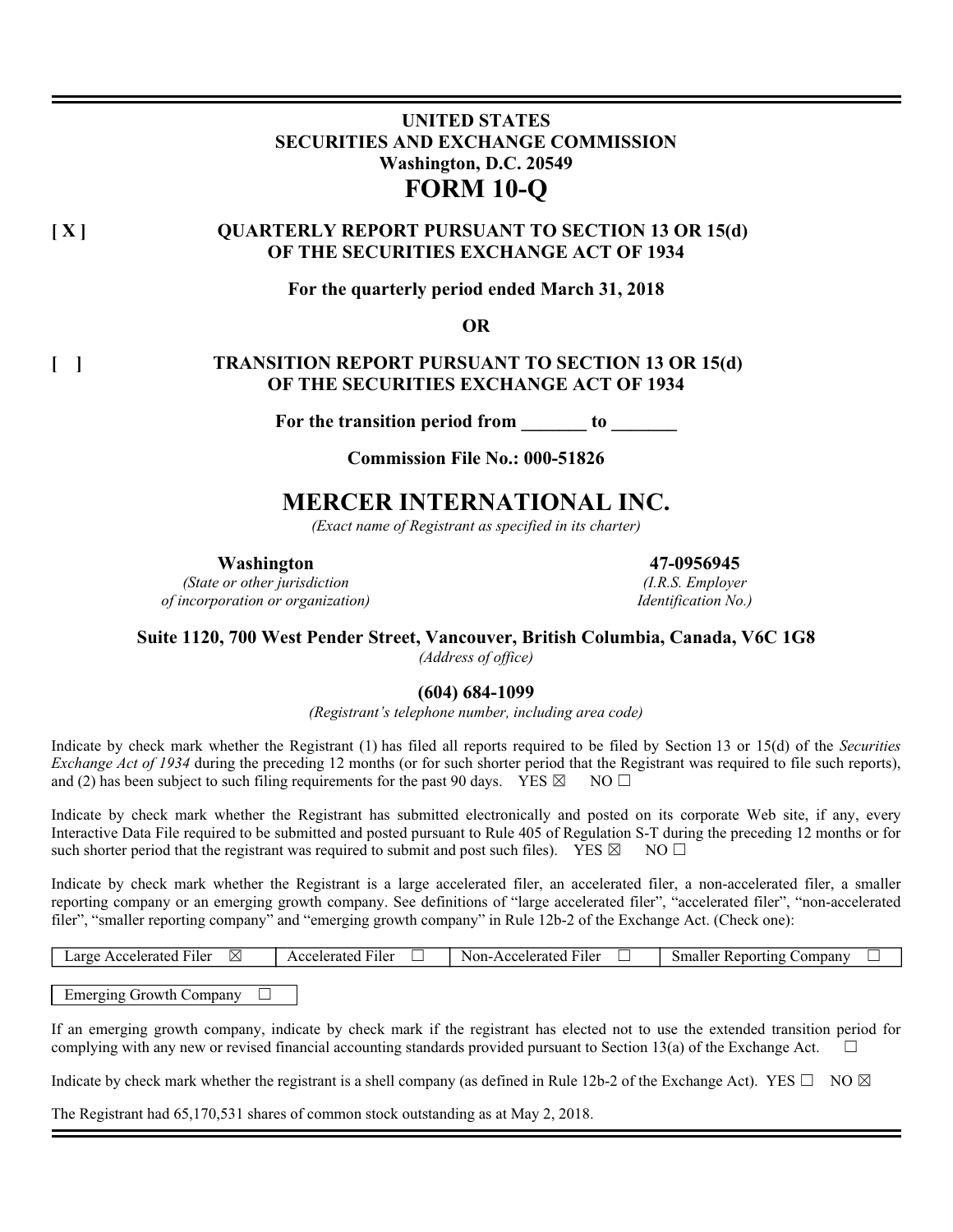### **PART I. FINANCIAL INFORMATION**

# **ITEM 1. FINANCIAL STATEMENTS**

### **MERCER INTERNATIONAL INC.**

# **INTERIM CONSOLIDATED FINANCIAL STATEMENTS**

### **FOR THE THREE MONTHS ENDED MARCH 31, 2018**

**(Unaudited)**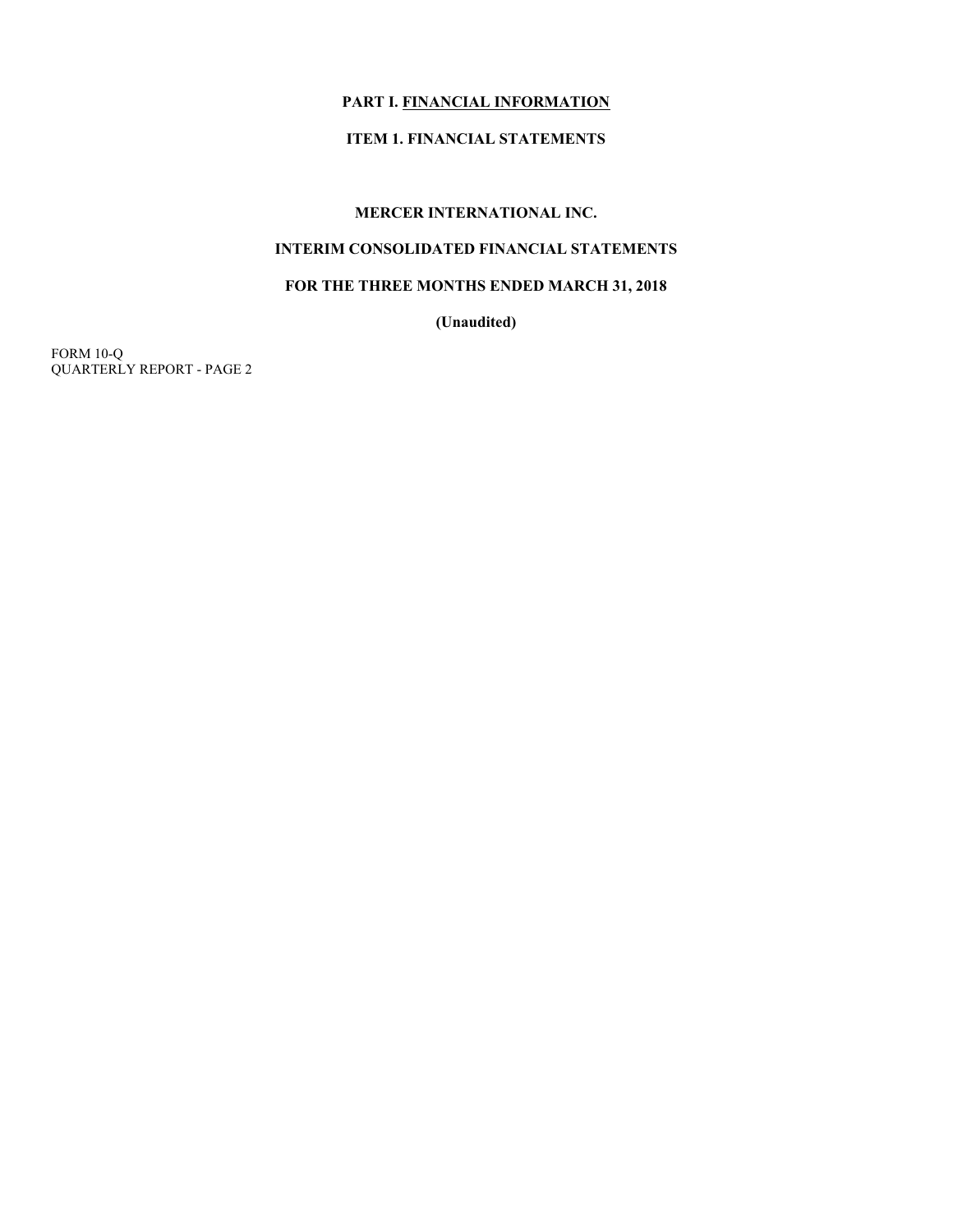### **INTERIM CONSOLIDATED STATEMENTS OF OPERATIONS**

### **(Unaudited)**

**(In thousands of U.S. dollars, except per share data)** 

|                                                          | Three Months Ended March 31, |    |           |  |  |
|----------------------------------------------------------|------------------------------|----|-----------|--|--|
|                                                          | 2018                         |    | 2017      |  |  |
|                                                          |                              |    |           |  |  |
| Revenues                                                 | \$<br>367,903                | \$ | 242,784   |  |  |
| Costs and expenses                                       |                              |    |           |  |  |
| Operating costs, excluding depreciation and amortization | 254,285                      |    | 172,596   |  |  |
| Operating depreciation and amortization                  | 23,209                       |    | 19,116    |  |  |
| Selling, general and administrative expenses             | 14,361                       |    | 9,726     |  |  |
| Operating income                                         | 76,048                       |    | 41,346    |  |  |
|                                                          |                              |    |           |  |  |
| Other income (expenses)                                  |                              |    |           |  |  |
| Interest expense                                         | (12, 115)                    |    | (13, 879) |  |  |
| Loss on settlement of debt (Note $4(a)$ )                | (21,515)                     |    | (10,696)  |  |  |
| Legal cost award (Note $11(c)$ )                         | (6,951)                      |    |           |  |  |
| Other income (expenses)                                  | (237)                        |    | 436       |  |  |
| Total other expenses                                     | (40, 818)                    |    | (24, 139) |  |  |
| Income before provision for income taxes                 | 35,230                       |    | 17,207    |  |  |
| Provision for income taxes                               | (9,581)                      |    | (7, 481)  |  |  |
| Net income                                               | \$<br>25,649                 |    | 9,726     |  |  |
|                                                          |                              |    |           |  |  |
| Net income per common share                              |                              |    |           |  |  |
| Basic and diluted                                        | \$<br>0.39                   | \$ | 0.15      |  |  |
|                                                          |                              |    |           |  |  |
| Dividends declared per common share                      | \$<br>0.125                  | \$ | 0.115     |  |  |

### **INTERIM CONSOLIDATED STATEMENTS OF COMPREHENSIVE INCOME**

### **(Unaudited) (In thousands of U.S. dollars)**

| <b>Three Months Ended March 31,</b> |        |  |        |  |
|-------------------------------------|--------|--|--------|--|
|                                     | 2018   |  | 2017   |  |
|                                     | 25,649 |  | 9.726  |  |
|                                     |        |  |        |  |
|                                     | 16,285 |  | 11,169 |  |
|                                     |        |  |        |  |
|                                     | (154)  |  | 293    |  |
|                                     |        |  |        |  |
|                                     | 16,132 |  | 11,464 |  |
|                                     | 41,781 |  | 21,190 |  |
|                                     |        |  |        |  |

(1) Balances are net of tax effects of \$nil in all periods.

*The accompanying notes are an integral part of these interim consolidated financial statements.*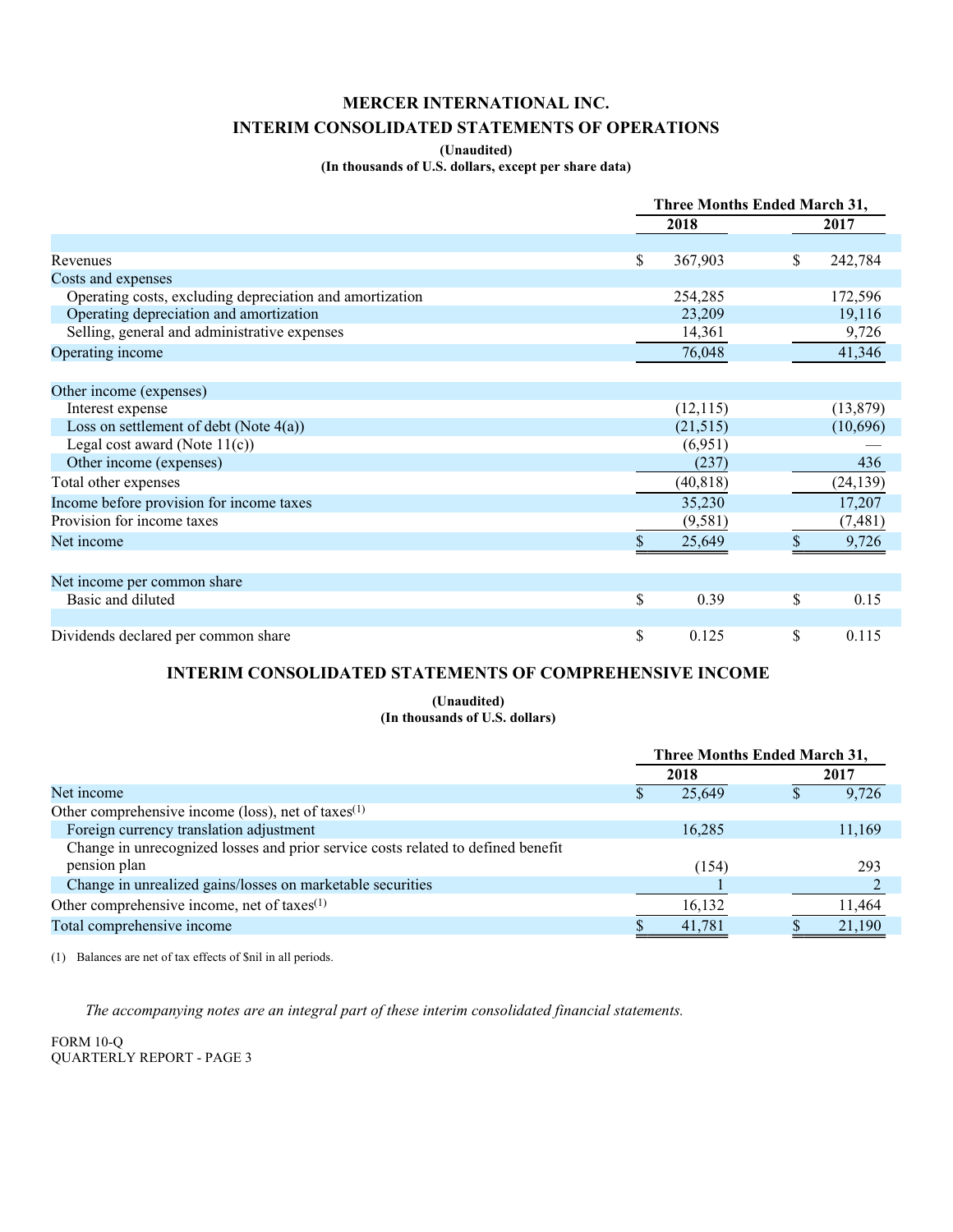### **INTERIM CONSOLIDATED BALANCE SHEETS**

#### **(Unaudited)**

**(In thousands of U.S. dollars, except share and per share data)** 

|                                                                              |              | March 31,<br>2018 |                           | December 31,<br>2017 |  |
|------------------------------------------------------------------------------|--------------|-------------------|---------------------------|----------------------|--|
| <b>ASSETS</b>                                                                |              |                   |                           |                      |  |
| Current assets                                                               |              |                   |                           |                      |  |
| Cash and cash equivalents                                                    | $\mathbb S$  | 213,566           | $\boldsymbol{\mathsf{S}}$ | 143,299              |  |
| Restricted cash to redeem senior notes (Note $4(a)$ )                        |              |                   |                           | 317,439              |  |
| Accounts receivable                                                          |              | 212,845           |                           | 206,027              |  |
| Inventories                                                                  |              | 185,469           |                           | 176,601              |  |
| Prepaid expenses and other                                                   |              | 15,762            |                           | 8,973                |  |
| Total current assets                                                         |              | 627,642           |                           | 852,339              |  |
|                                                                              |              |                   |                           |                      |  |
| Property, plant and equipment, net                                           |              | 851,622           |                           | 844,848              |  |
| Intangible and other assets                                                  |              | 26,025            |                           | 26,147               |  |
| Deferred income tax                                                          |              | 1,891             |                           | 1,376                |  |
| <b>Total assets</b>                                                          | \$           | 1,507,180         | $\boldsymbol{\mathsf{S}}$ | 1,724,710            |  |
|                                                                              |              |                   |                           |                      |  |
| <b>LIABILITIES AND SHAREHOLDERS' EQUITY</b>                                  |              |                   |                           |                      |  |
| <b>Current liabilities</b>                                                   |              |                   |                           |                      |  |
| Accounts payable and other                                                   | $\mathbb{S}$ | 150,532           | $\mathbb{S}$              | 133,557              |  |
| Pension and other post-retirement benefit obligations                        |              | 959               |                           | 985                  |  |
| Senior notes to be redeemed with restricted cash (Note $4(a)$ )              |              |                   |                           | 295,924              |  |
| Total current liabilities                                                    |              | 151,491           |                           | 430,466              |  |
|                                                                              |              |                   |                           |                      |  |
| Debt                                                                         |              | 684,335           |                           | 662,997              |  |
| Pension and other post-retirement benefit obligations                        |              | 21,324            |                           | 21,156               |  |
| Capital leases and other                                                     |              | 27,434            |                           | 27,464               |  |
| Deferred income tax                                                          |              | 38,102            |                           | 31,961               |  |
| <b>Total liabilities</b>                                                     |              | 922,686           |                           | 1,174,044            |  |
|                                                                              |              |                   |                           |                      |  |
| Shareholders' equity<br>Common shares \$1 par value; 200,000,000 authorized; |              |                   |                           |                      |  |
| 65,171,000 issued and outstanding $(2017 - 65,017,000)$                      |              |                   |                           |                      |  |
|                                                                              |              | 65,127            |                           | 64,974               |  |
| Additional paid-in capital                                                   |              | 338,735           |                           | 338,695              |  |
| Retained earnings                                                            |              | 223,501           |                           | 205,998              |  |
| Accumulated other comprehensive loss                                         |              | (42, 869)         |                           | (59,001)             |  |
| Total shareholders' equity                                                   |              | 584,494           |                           | 550,666              |  |
| Total liabilities and shareholders' equity                                   | \$           | 1,507,180         | \$                        | 1,724,710            |  |
|                                                                              |              |                   |                           |                      |  |
| Commitments and contingencies (Note 11)                                      |              |                   |                           |                      |  |
| Subsequent event (Note 8)                                                    |              |                   |                           |                      |  |

*The accompanying notes are an integral part of these interim consolidated financial statements.*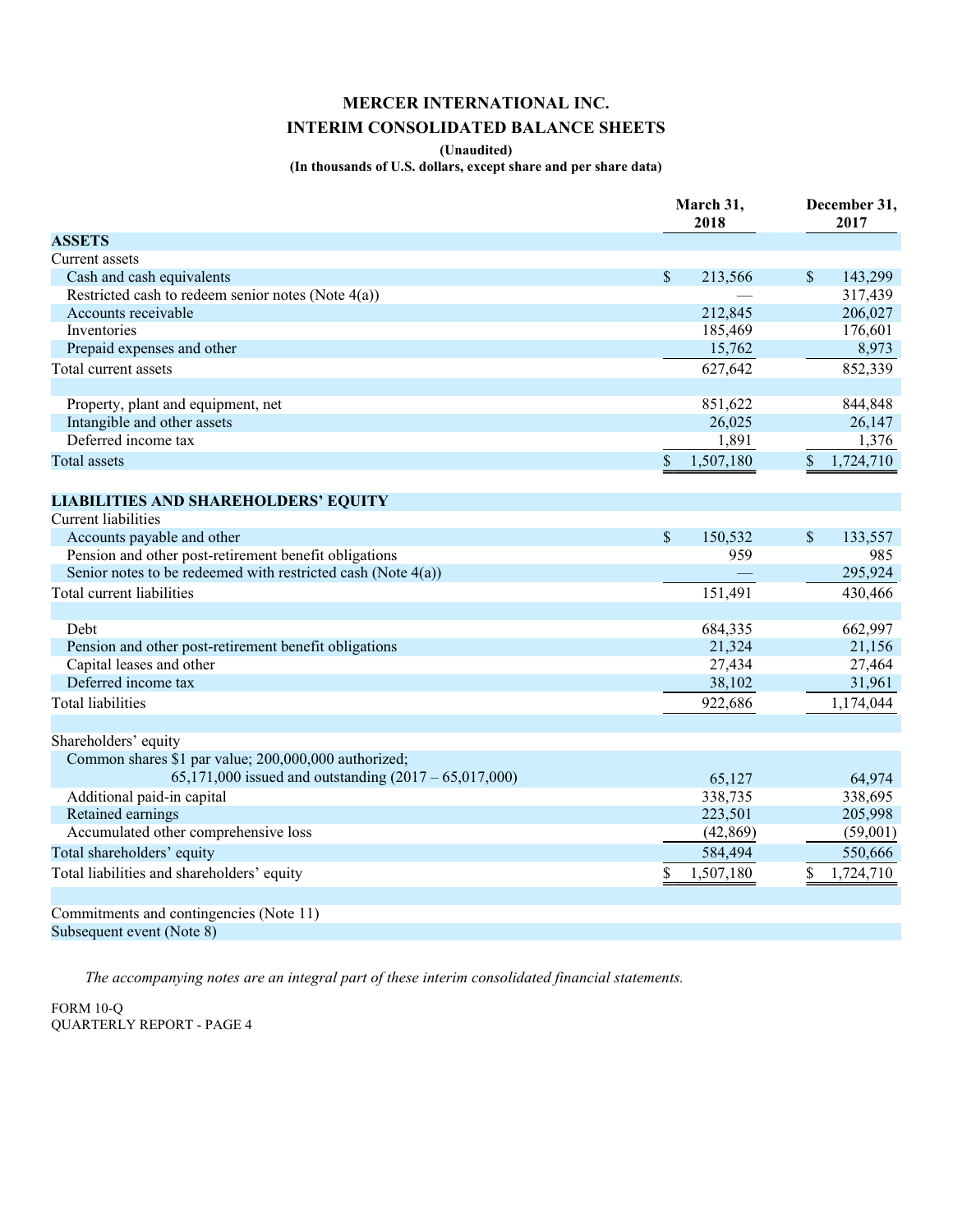# **INTERIM CONSOLIDATED STATEMENTS OF CASH FLOWS**

### **(Unaudited)**

# **(In thousands of U.S. dollars)**

|                                                                                   | <b>Three Months Ended March 31,</b> |            |    |            |
|-----------------------------------------------------------------------------------|-------------------------------------|------------|----|------------|
|                                                                                   |                                     | 2018       |    | 2017       |
| Cash flows from (used in) operating activities                                    |                                     |            |    |            |
| Net income                                                                        | \$                                  | 25,649     | \$ | 9,726      |
| Adjustments to reconcile net income to cash flows from operating activities       |                                     |            |    |            |
| Depreciation and amortization                                                     |                                     | 23,319     |    | 19,221     |
| Deferred income tax provision                                                     |                                     | 4,812      |    | 4,209      |
| Loss on settlement of debt                                                        |                                     | 21,515     |    | 10,696     |
| Defined benefit pension plan and other post-retirement benefit plan expense       |                                     | 439        |    | 526        |
| Stock compensation expense                                                        |                                     | 193        |    | (161)      |
| Other                                                                             |                                     | 820        |    | 678        |
| Defined benefit pension plan and other post-retirement benefit plan contributions |                                     | (45)       |    | (532)      |
| Changes in working capital                                                        |                                     |            |    |            |
| Accounts receivable                                                               |                                     | (5,132)    |    | (6,288)    |
| Inventories                                                                       |                                     | (6,822)    |    | 9,425      |
| Accounts payable and accrued expenses                                             |                                     | 18,027     |    | 6,881      |
| Other                                                                             |                                     | (6,398)    |    | (996)      |
| Net cash from (used in) operating activities                                      |                                     | 76,377     |    | 53,385     |
|                                                                                   |                                     |            |    |            |
| Cash flows from (used in) investing activities                                    |                                     |            |    |            |
| Purchase of property, plant and equipment                                         |                                     | (16, 184)  |    | (8,164)    |
| Purchase of intangible assets                                                     |                                     | (167)      |    | (240)      |
| Net cash from (used in) investing activities                                      |                                     | (16, 351)  |    | (8, 404)   |
|                                                                                   |                                     |            |    |            |
| Cash flows from (used in) financing activities                                    |                                     |            |    |            |
| Redemption of senior notes                                                        |                                     | (317, 439) |    | (234, 945) |
| Proceeds from issuance of notes                                                   |                                     |            |    | 250,000    |
| Proceeds from revolving credit facilities, net                                    |                                     | 20,071     |    |            |
| Dividend payments                                                                 |                                     | (8,127)    |    | (7, 440)   |
| Payment of debt issuance costs                                                    |                                     | (1, 390)   |    | (5, 124)   |
| Other                                                                             |                                     | (848)      |    | (921)      |
| Net cash from (used in) financing activities                                      |                                     | (307, 733) |    | 1,570      |
|                                                                                   |                                     |            |    |            |
|                                                                                   |                                     |            |    |            |
| Effect of exchange rate changes on cash, cash equivalents and restricted cash     |                                     | 535        |    | 518        |
| Net increase (decrease) in cash, cash equivalents and restricted cash             |                                     | (247, 172) |    | 47,069     |
| Cash, cash equivalents and restricted cash, beginning of period                   |                                     | 460,738    |    | 140,896    |
| Cash, cash equivalents and restricted cash, end of period                         | $\$$                                | 213,566    | \$ | 187,965    |
|                                                                                   |                                     |            |    |            |
| Supplemental cash flow disclosure                                                 |                                     |            |    |            |
| Cash paid for interest                                                            | \$                                  | 3,147      | \$ | 4,456      |
| Cash paid for income taxes                                                        | $\mathcal{S}$                       | 1,478      | \$ | 2,527      |

*The accompanying notes are an integral part of these interim consolidated financial statements.*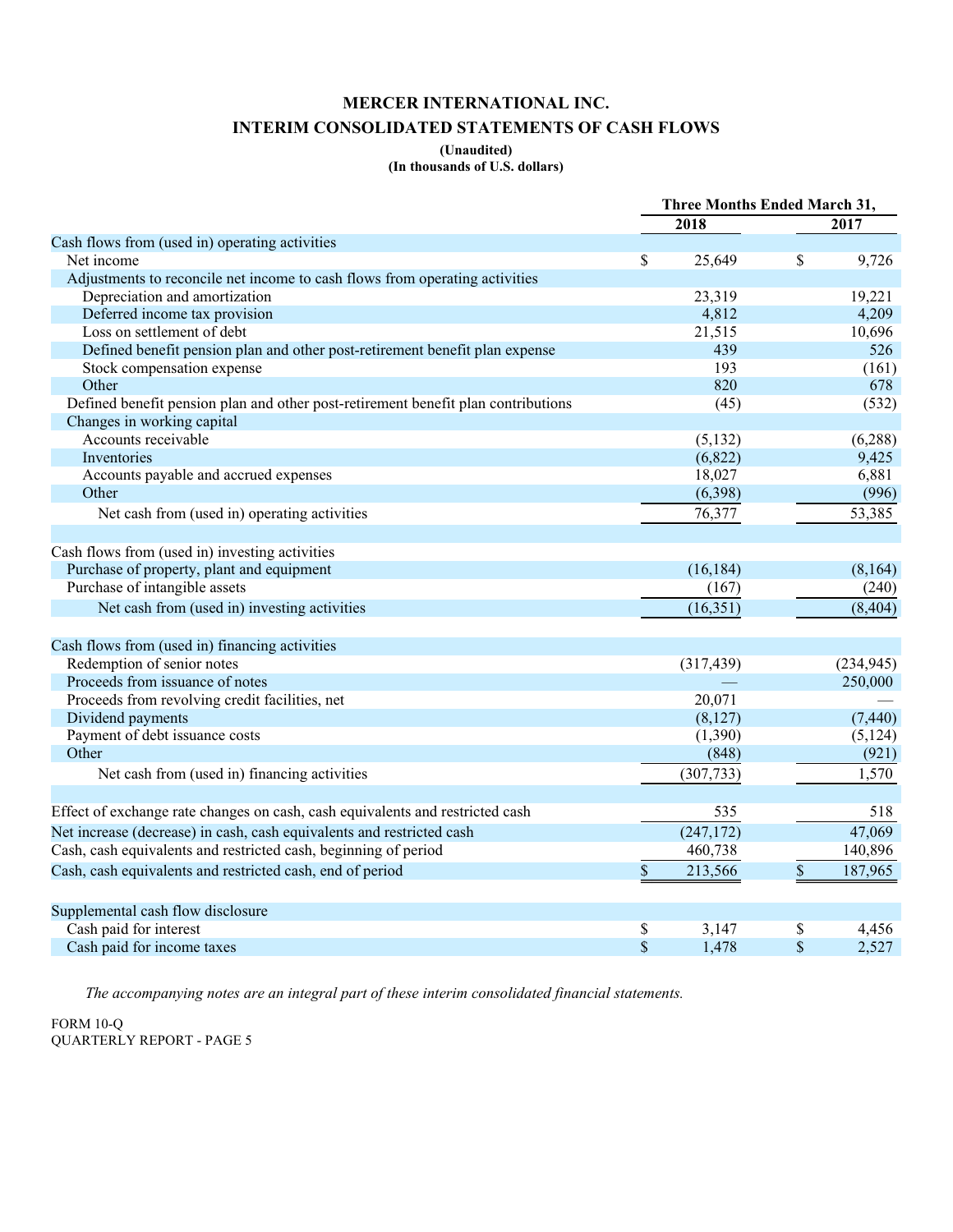**(Unaudited)** 

**(In thousands of U.S. dollars, except share and per share data)** 

#### **Note 1. The Company and Summary of Significant Accounting Policies**

#### **Nature of Operations and Basis of Presentation**

The Interim Consolidated Financial Statements contained herein include the accounts of Mercer International Inc. ("Mercer Inc.") and all of its subsidiaries (collectively the "Company"). The Company's shares of common stock are quoted and listed for trading on both the NASDAQ Global Market and the Toronto Stock Exchange.

The Interim Consolidated Financial Statements have been prepared by the Company pursuant to the rules and regulations of the United States Securities and Exchange Commission (the "SEC"). The year-end Consolidated Balance Sheet data was derived from audited financial statements. The footnote disclosure included herein has been prepared in accordance with accounting principles generally accepted for interim financial statements in the United States ("GAAP"). The unaudited Interim Consolidated Financial Statements should be read together with the audited Consolidated Financial Statements and accompanying notes included in the Company's latest Annual Report on Form 10-K for the fiscal year ended December 31, 2017. In the opinion of the Company, the unaudited Interim Consolidated Financial Statements contained herein contain all adjustments necessary for a fair statement of the results of the interim periods included. The results for the periods included herein may not be indicative of the results for the entire year.

In these Interim Consolidated Financial Statements, unless otherwise indicated, all amounts are expressed in United States dollars ("U.S. dollars" or "\$"). The symbol "€" refers to euros and the symbol "C\$" refers to Canadian dollars.

#### **Use of Estimates**

Preparation of financial statements and related disclosures in conformity with GAAP requires management to make estimates and assumptions that affect the amounts reported in the financial statements and accompanying notes. Significant management judgment is required in determining the accounting for, among other things, pension and other post-retirement benefit obligations, deferred income taxes (valuation allowance and permanent reinvestment), depreciation and amortization, future cash flows associated with impairment testing for long-lived assets, the allocation of the purchase price in a business combination to the assets acquired and liabilities assumed, legal liabilities and contingencies. Actual results could differ materially from these estimates, and changes in these estimates are recorded when known.

#### **New Accounting Pronouncements**

#### *Accounting Pronouncements Implemented*

In May 2014, the Financial Accounting Standards Board ("FASB") issued Accounting Standards Update 2014-09, Revenue Recognition – Revenue from Contracts with Customers ("ASU 2014-09") that requires companies to recognize revenue when a customer obtains control rather than when companies have transferred substantially all risks and rewards of a good or service. Additionally, the update provides presentation and disclosure requirements which are more detailed in regards to the nature, amount, timing, and uncertainty of revenue and cash flows arising from contracts with customers. The Company adopted this standard as at January 1, 2018 using the modified retrospective method. The new standard does not change the timing of when the Company recognizes revenue as the majority of the Company's revenue arises from contracts with customers in which the sale of goods is the main performance obligation. The Company's revised revenue recognition disclosure has been included in the Significant Accounting Policies and the Business Segment Information Note.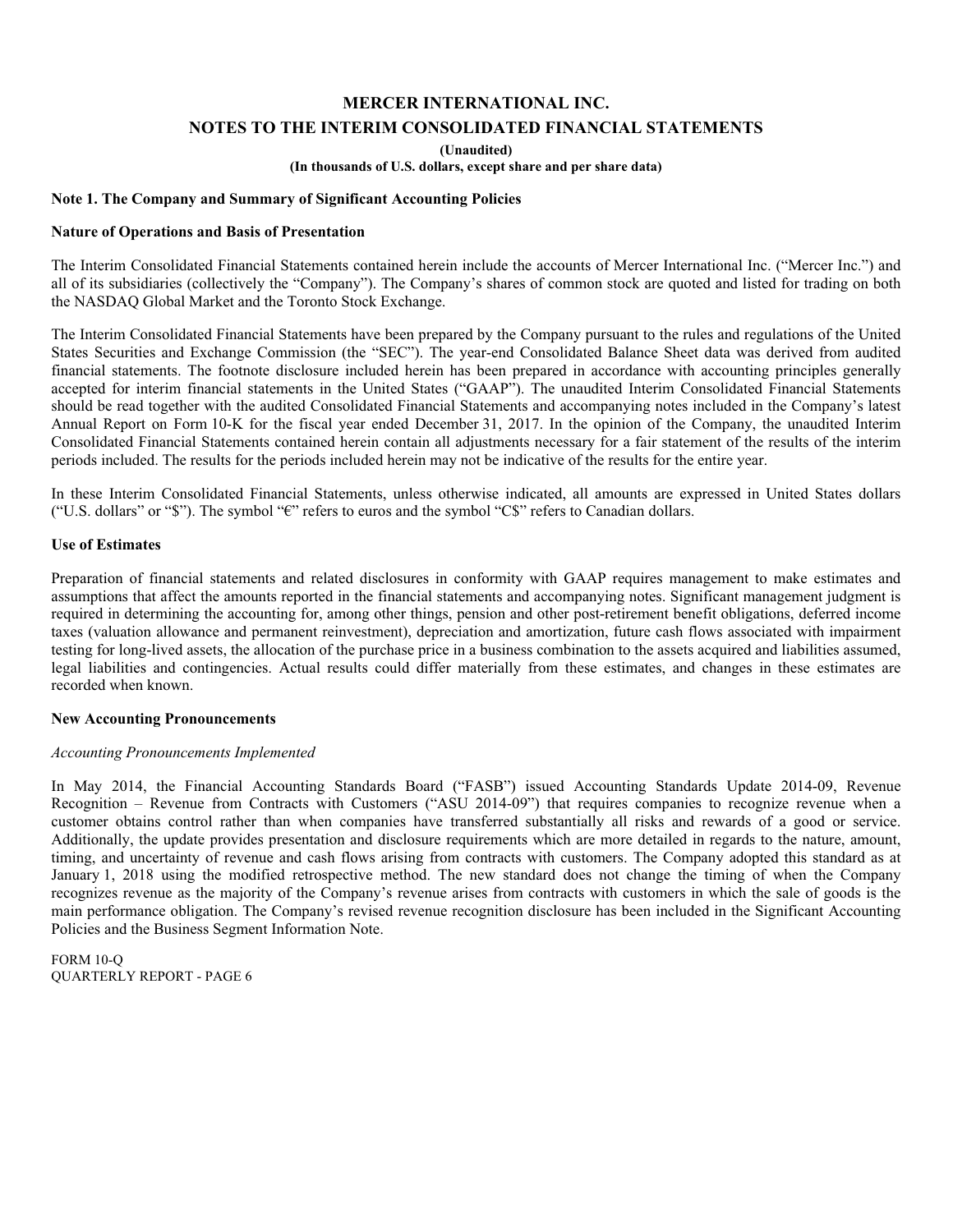**(Unaudited)** 

**(In thousands of U.S. dollars, except share and per share data)** 

#### **Note 1. The Company and Summary of Significant Accounting Policies (continued)**

In March 2017, the FASB issued Accounting Standards Update 2017-07, Improving the Presentation of Net Periodic Pension Cost and Net Periodic Post-Retirement Benefit Cost ("ASU 2017-07") which requires that an employer report the service cost component in the same line item or items as other compensation costs arising from services rendered by the pertinent employees during the period. The other components of net benefit cost are required to be presented in the income statement separately from the service cost component and outside a subtotal of income from operations. This standard is effective for fiscal years beginning after December 15, 2017 and should be applied retrospectively to all periods presented. The Company adopted this standard as at January 1, 2018. For the three month period ended March 31, 2018, \$293 of the net benefit cost has been recorded in other income (expenses) in the Interim Consolidated Statement of Operations. For the three month period ended March 31, 2017, \$360 has been reclassified from operating costs, excluding depreciation and amortization to other income (expenses) in the Interim Consolidated Statement of Operations.

#### *Accounting Pronouncements Not Yet Implemented*

In February 2016, the FASB issued Accounting Standards Update 2016-02, Leases ("ASU 2016-02") which requires lessees to recognize virtually all of their leases on the balance sheet, by recording a right-of-use asset and liability. This update is effective for financial statements issued for fiscal years beginning after December 15, 2018, with early adoption permitted at the beginning of an interim or annual reporting period. The Company is currently assessing the impact the adoption of ASU 2016-02 will have on its consolidated financial statements.

In February 2018, the FASB issued Accounting Standards Update 2018-02, Income Statement - Reporting Comprehensive Income ("ASU 2018-02") which allows a reclassification from accumulated other comprehensive income to retained earnings for stranded tax effects resulting from the Tax Cuts and Jobs Act. This standard is effective for fiscal years beginning after December 15, 2018, and should be applied either in the period of adoption or retrospectively to each period (or periods) in which the effect of the change in the U.S. federal corporate income tax rate in the Tax Cuts and Jobs Act is recognized. The Company believes this new standard will not have an impact on its consolidated financial statements.

#### **Significant Accounting Policies**

#### *Revenue Recognition*

The Company recognizes revenue when obligations under the terms of a contract with its customer are satisfied; generally this occurs with the transfer of control of the products sold. Transfer of control to the customer is based on the standardized shipping terms in the contract as this determines when the Company has the right to payment, the customer has legal title to the asset and the customer has the risks of ownership. Payment terms are defined in the contract and payment is typically due within three months after control has transferred to the customer. The contracts do not have a significant financing component.

The Company has elected to exclude value added, sales and other taxes it collects concurrent with revenue-producing activities from revenues.

The Company may arrange shipping and handling activities as part of the sale of its products. The Company has elected to account for shipping and handling activities that occur after the customer has obtained control of the product as a fulfillment cost rather than as an additional promised service.

The following is a description of the principal activities from which the Company generates its revenues. For a breakdown of revenues by product and geographic location see the Business Segment Information Note.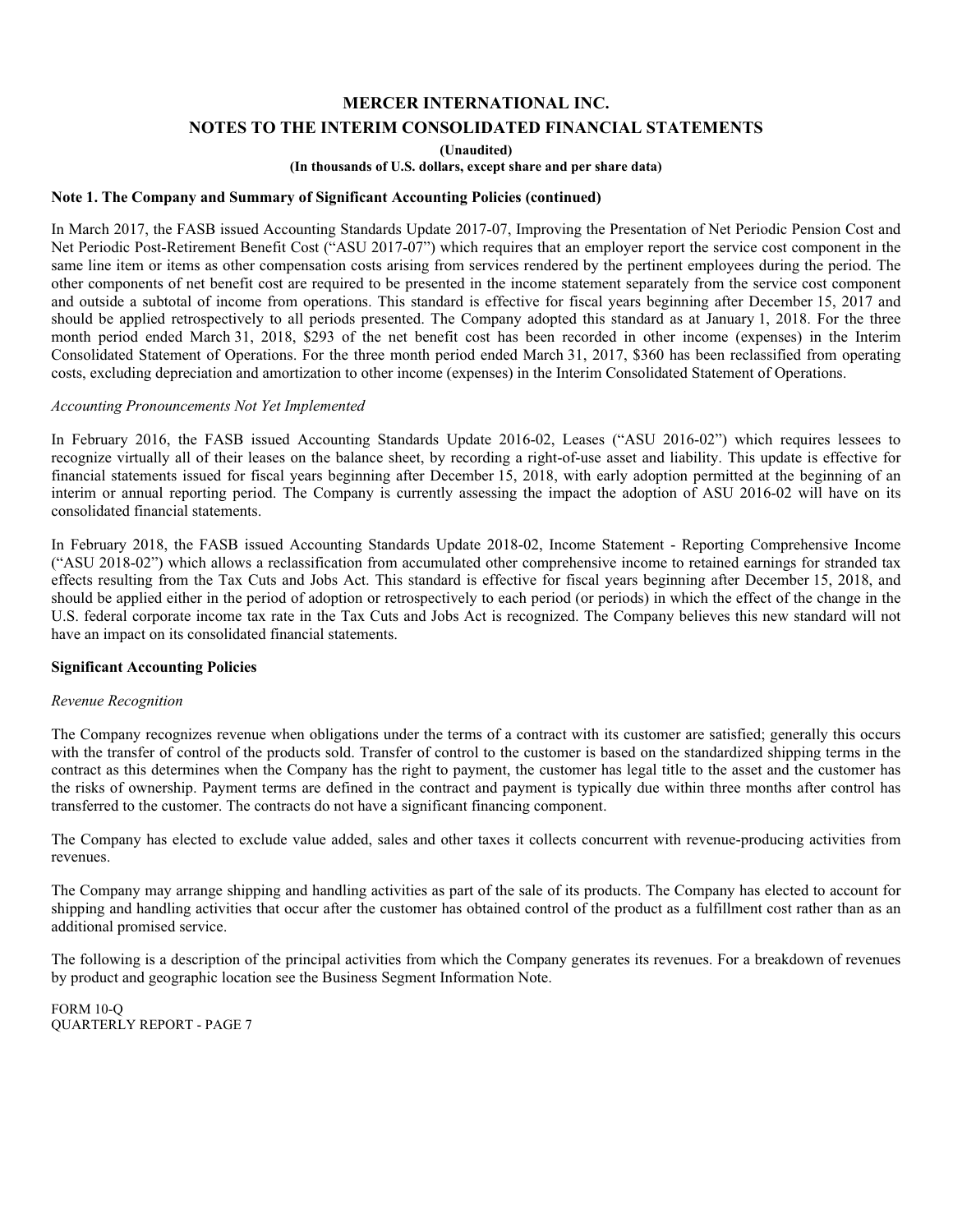**(Unaudited)** 

**(In thousands of U.S. dollars, except share and per share data)** 

### **Note 1. The Company and Summary of Significant Accounting Policies (continued)**

#### *Pulp and Lumber Revenues*

For European sales sent by truck or train from the mills directly to the customer, the contracted sales terms are such that control transfers once the truck or train leaves the mill. For orders sent by ocean freighter, the contract terms state that control transfers at the time the product passes the ships rail. For North American sales shipped by truck or train, the contracts state that control transfers once the truck or train has arrived at the customer's specified location.

The transaction price is included in the sales contract and is net of customer discounts, rebates and other selling concessions.

The Company's pulp sales are to tissue and paper producers and the Company's lumber sales are to manufacturers and retailers. The Company's sales to Europe and North America are direct to the customer. The Company's pulp sales to overseas customers are primarily through third party sales agents and the Company's lumber sales to overseas customers are either direct to the customer or through third party sales agents.

#### *By-Product Revenues*

Energy sales are to utility companies in Canada and Germany. Sales of energy are recognized as the electricity is consumed by the customer and is based on contractual usage rates and meter readings that measure electricity consumption.

Chemicals and wood residuals are sold into the European market direct to the customer and have shipping terms where control transfers once the chemicals or wood residuals are loaded onto the truck at the mill.

#### **Note 2. Inventories**

|                       |    | March 31,<br>2018 | December 31,<br>2017 |
|-----------------------|----|-------------------|----------------------|
| Raw materials         | N) | 53,648            | 49,137               |
| Finished goods        |    | 57,502            | 58,364               |
| Spare parts and other |    | 74.319            | 69,100               |
|                       |    | 185,469           | 176.601              |

#### **Note 3. Accounts Payable and Other**

|                                          | March 31,<br>2018 | December 31,<br>2017 |
|------------------------------------------|-------------------|----------------------|
| Trade payables                           | 42,828            | 36,151               |
| Accrued expenses                         | 70,829            | 67,528               |
| Interest payable                         | 10,377            | 10,093               |
| Legal cost award payable (Note $11(c)$ ) | 6,951             |                      |
| Dividends payable                        | 8,148             | 8,126                |
| Other                                    | 11,399            | 11,659               |
|                                          | 150,532           | 133,557              |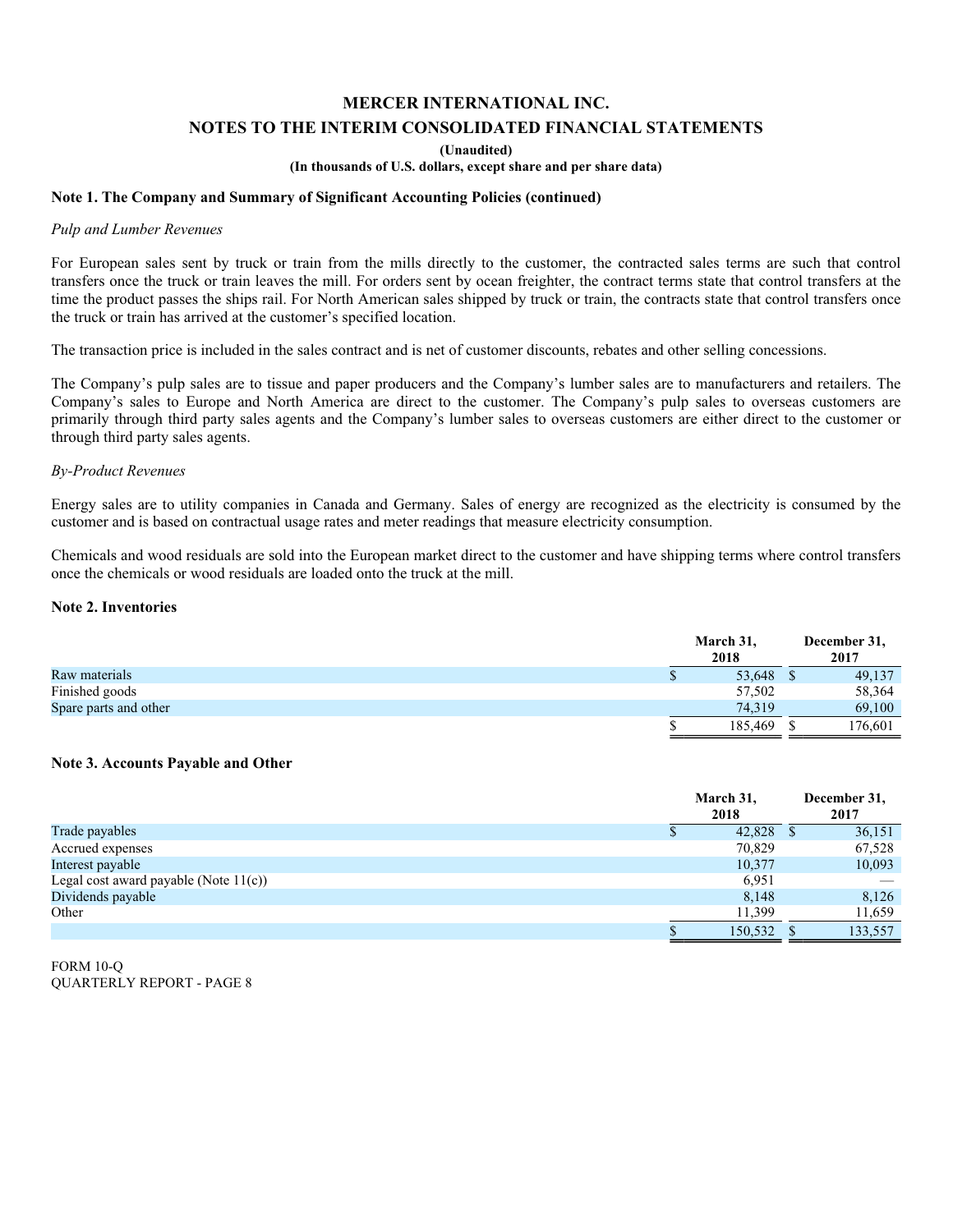### **NOTES TO THE INTERIM CONSOLIDATED FINANCIAL STATEMENTS**

#### **(Unaudited)**

### **(In thousands of U.S. dollars, except share and per share data)**

**Note 4. Debt** 

|                                                    | March 31,<br>2018 | December 31,<br>2017 |
|----------------------------------------------------|-------------------|----------------------|
| 2022 Senior Notes, principal amount, \$100,000 (a) | 98.710 \$         | 394,565              |
| 2024 Senior Notes, principal amount, \$250,000 (a) | 245,587           | 245,398              |
| 2026 Senior Notes, principal amount, \$300,000 (a) | 294,011           | 293,773              |
| Revolving credit facilities                        |                   |                      |
| $\epsilon$ 75.0 million (b)                        |                   |                      |
| C\$40.0 million(c)                                 |                   |                      |
| $\epsilon$ 70.0 million (d)                        | 28,338            | 25,185               |
| $\epsilon$ 5.0 million (e)                         |                   |                      |
| $\epsilon$ 25.0 million (f)                        | 17,689            |                      |
|                                                    | 684,335           | 958,921              |

As at March 31, 2018, the maturities of the principal portion of debt are as follows:

| 2018       | Φ | $-$                             |
|------------|---|---------------------------------|
| 2019       |   | $\hspace{0.1mm}-\hspace{0.1mm}$ |
| 2020       |   | 17,689                          |
| 2021       |   | $\hspace{0.1mm}-\hspace{0.1mm}$ |
| 2022       |   | 128,338<br>550,000              |
| Thereafter |   |                                 |
|            |   | 696,027                         |

Certain of the Company's debt instruments were issued under agreements which, among other things, may limit its ability and the ability of its subsidiaries to make certain payments, including dividends. These limitations are subject to specific exceptions. As at March 31, 2018, the Company is in compliance with the terms of its debt agreements.

(a) On December 20, 2017, the Company issued \$300,000 in aggregate principal amount of 5.50% senior notes which mature on January 15, 2026 ("2026 Senior Notes"). The 2026 Senior Notes were issued at a price of 100.00% of their principal amount. The net proceeds of the offering were \$293,795, after deducting the underwriter's discount and offering expenses.

In January 2018, the Company used the net proceeds, together with cash on hand, to redeem \$300,000 in aggregate principal amount of 2022 Senior Notes (herein defined below). In connection with this redemption the Company recorded a loss on settlement of debt of \$21,515 in the Interim Consolidated Statement of Operations. As at December 31, 2017, the total cash used to redeem the 2022 Senior Notes was classified as restricted cash and the carrying value of the 2022 Senior Notes was classified as a current liability in the Consolidated Balance Sheet.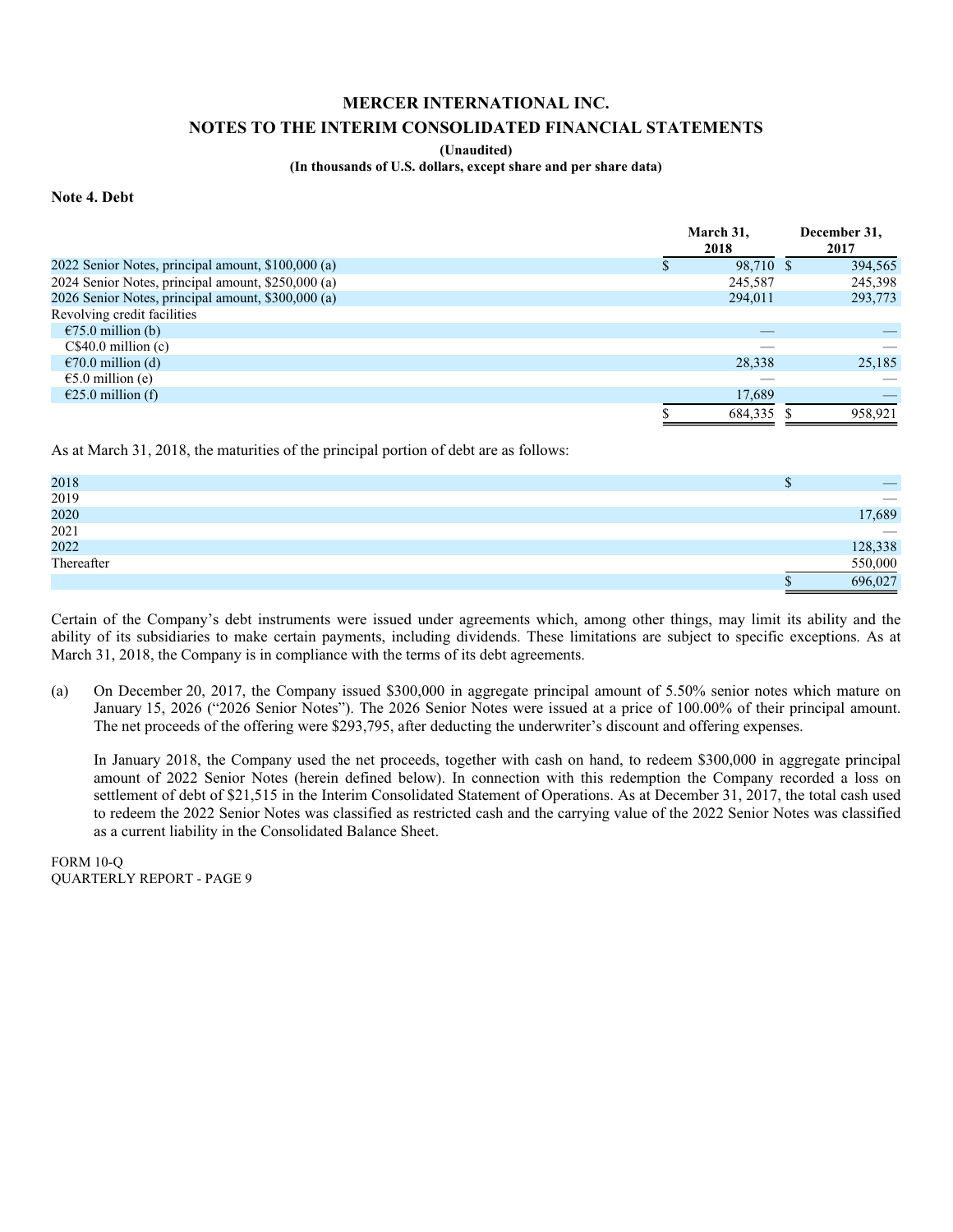**(Unaudited)** 

### **(In thousands of U.S. dollars, except share and per share data)**

#### **Note 4. Debt (continued)**

On February 3, 2017, the Company issued \$225,000 in aggregate principal amount of 6.50% senior notes which mature on February 1, 2024 ("2024 Senior Notes") and on March 16, 2017, the Company issued an additional \$25,000 in aggregate principal amount of its 2024 Senior Notes. The 2024 Senior Notes were issued at a price of 100.00% of their principal amount. The net proceeds of the offerings were \$244,711, after deducting the underwriter's discount and offering expenses. The net proceeds from the 2024 Senior Notes, together with cash on hand, were used to redeem \$227,000 of remaining aggregate principal amount of outstanding senior notes due 2019, to finance the acquisition of a German sawmill and bio-mass power plant near Friesau Germany (the "Friesau Facility") and for general working capital purposes. In connection with the redemption, the Company recorded a loss on settlement of debt of \$10,696 in the Interim Consolidated Statement of Operations.

On November 26, 2014, the Company issued \$400,000 in aggregate principal amount of 7.75% senior notes which mature on December 1, 2022 ("2022 Senior Notes" and collectively with the 2024 Senior Notes and 2026 Senior Notes, the "Senior Notes").

The Senior Notes are general unsecured senior obligations of the Company. They rank equal in right of payment with all existing and future unsecured senior indebtedness of the Company and are senior in right of payment to any current or future subordinated indebtedness of the Company. The Senior Notes are effectively junior in right of payment to all existing and future secured indebtedness, to the extent of the assets securing such indebtedness, and all indebtedness and liabilities of the Company's subsidiaries.

The Company may redeem all or a part of the 2026 Senior Notes, upon not less than 10 days' or more than 60 days' notice, at the redemption prices (expressed as percentages of principal amount) discussed below, plus accrued and unpaid interest to (but not including) the applicable redemption date. The Company may redeem all or a part of the 2024 Senior Notes or 2022 Senior Notes, upon not less than 30 days' or more than 60 days' notice, at the redemption prices (expressed as percentages of principal amount) discussed below, plus accrued and unpaid interest to (but not including) the applicable redemption date. The 2026 Senior Notes redemption prices are equal to 102.750% for the twelve month period beginning on January 15, 2021, 101.375% for the twelve month period beginning on January 15, 2022, and 100.000% beginning on January 15, 2023 and at any time thereafter. The 2024 Senior Notes redemption prices are equal to 103.250% for the twelve month period beginning on February 1, 2020, 101.625% for the twelve month period beginning on February 1, 2021, and 100.000% beginning on February 1, 2022 and at any time thereafter. The 2022 Senior Notes redemption prices are equal to 105.813% for the twelve month period beginning on December 1, 2017, 103.875% for the twelve month period beginning on December 1, 2018, 101.938% for the twelve month period beginning on December 1, 2019, and 100.000% beginning on December 1, 2020 and at any time thereafter.

- (b) A €75.0 million revolving credit facility at the Stendal mill that matures in October 2019. Borrowings under the facility are collateralized by the mill's inventory and accounts receivable and bear interest at Euribor plus 3.50%. As at March 31, 2018, approximately  $60.1$  million (\$161) of this facility was supporting bank guarantees leaving approximately  $674.9$  million (\$92,246) available.
- (c) A C\$40.0 million revolving credit facility at the Celgar mill that matures in May 2019. Borrowings under the facility are collateralized by the mill's inventory and accounts receivable and are restricted by a borrowing base calculated on the mill's inventory and accounts receivable. Canadian dollar denominated amounts bear interest at bankers acceptance plus 1.50% or Canadian prime. U.S. dollar denominated amounts bear interest at LIBOR plus 1.50% or U.S. base. As at March 31, 2018, approximately C\$1.7 million (\$1,318) was supporting letters of credit and approximately C\$38.3 million (\$29,705) was available.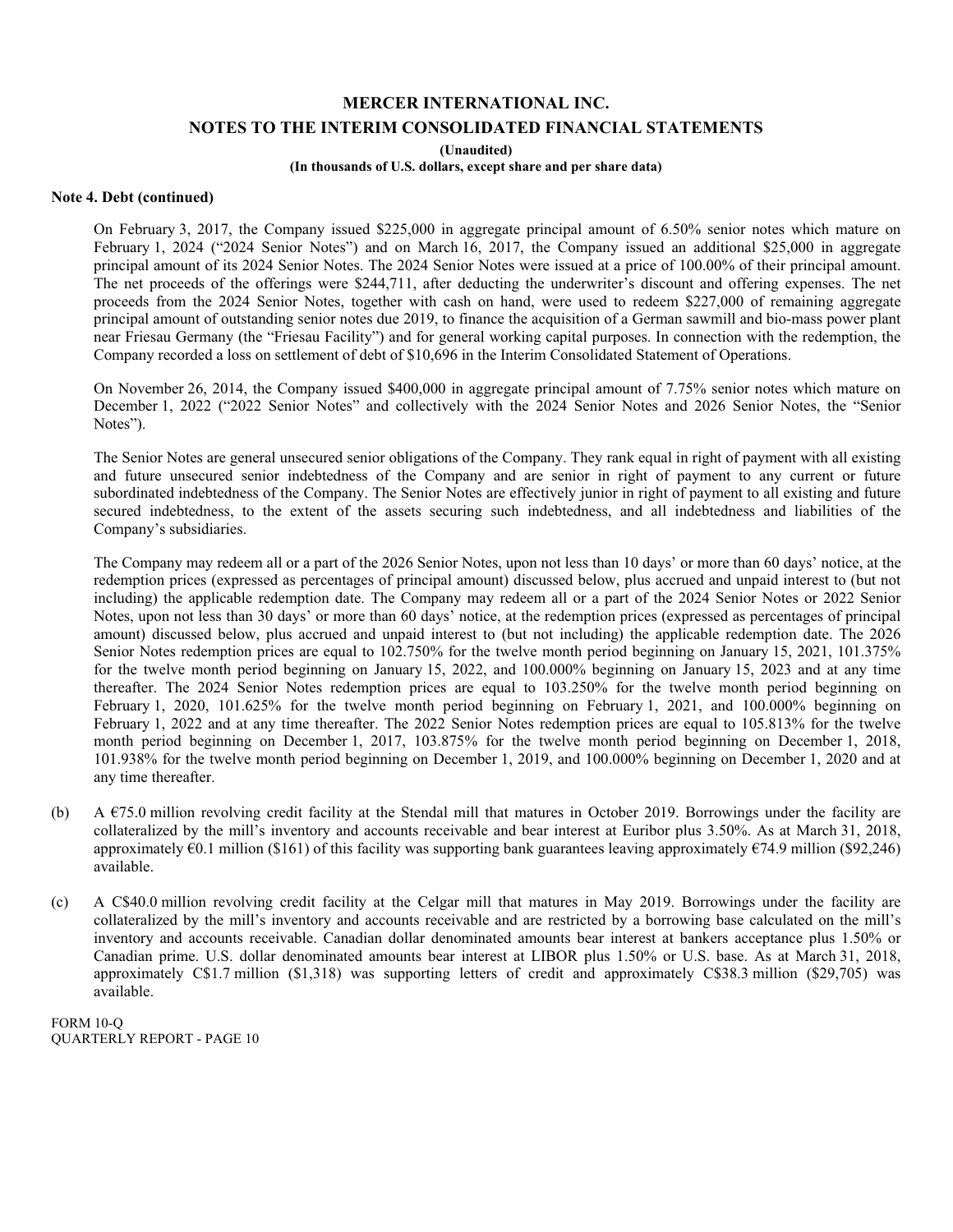#### **NOTES TO THE INTERIM CONSOLIDATED FINANCIAL STATEMENTS**

#### **(Unaudited)**

#### **(In thousands of U.S. dollars, except share and per share data)**

#### **Note 4. Debt (continued)**

- (d) A €70.0 million joint revolving credit facility that matures in April 2022. The Rosenthal mill has full access to the available amount under the facility and the Company's wholly owned subsidiary, Mercer Timber Products GmbH has access to a maximum of €45.0 million. Borrowings under the facility are collateralized by the borrowers' inventory and accounts receivable and bear interest at Euribor plus 2.95%. As at March 31, 2018, approximately  $\epsilon$ 23.0 million (\$28,338) of this facility was drawn and accruing interest at a rate of 2.95% and approximately  $E$ 11.6 million (\$14,331) of this facility was supporting bank guarantees leaving approximately €35.4 million (\$43,578) available.
- (e) A €5.0 million revolving credit facility at the Rosenthal mill that matures in December 2018. Borrowings under this facility bear interest at the rate of the three-month Euribor plus 2.50% and are secured by certain land at the Rosenthal mill. As at March 31, 2018 approximately  $\epsilon$ 2.6 million (\$3,144) of this facility was supporting bank guarantees leaving approximately  $\epsilon$ 2.4 million (\$3,016) available.
- (f) A €25.0 million revolving credit facility for the Company's wholly owned German subsidiary, Mercer Holz GmbH ("Mercer Holz"), that matures in February 2020. Borrowings under this facility bear interest at Euribor plus 3.30% and are secured by Mercer Holz's inventory and accounts receivable. As at March 31, 2018, approximately  $614.4$  million (\$17,689) of this facility was drawn and accruing interest at a rate of 3.30% and approximately  $\epsilon$ 0.9 million (\$1,134) of this facility was supporting bank guarantees leaving approximately  $\epsilon$ 9.7 million (\$11,980) available.

#### **Note 5. Pension and Other Post-Retirement Benefit Obligations**

#### **Defined Benefit Plans**

Included in pension and other post-retirement benefit obligations are amounts related to the Company's Celgar and Rosenthal mills. The largest component of these obligations is with respect to the Celgar mill which maintains a defined benefit pension plan and other postretirement benefit plans for certain employees (the "Celgar Defined Benefit Plans").

Pension benefits are based on employees' earnings and years of service. The Celgar Defined Benefit Plans are funded by contributions from the Company based on actuarial estimates and statutory requirements.

The components of the net benefit costs relating to the Celgar Defined Benefit Plans for the three month periods ended March 31, 2018 and 2017 were as follows:

|                                    |         |      | Three Months Ended March 31,                               |                |                                                            |
|------------------------------------|---------|------|------------------------------------------------------------|----------------|------------------------------------------------------------|
|                                    |         | 2018 |                                                            | 2017           |                                                            |
|                                    | Pension |      | <b>Other Post-</b><br><b>Retirement</b><br><b>Benefits</b> | <b>Pension</b> | <b>Other Post-</b><br><b>Retirement</b><br><b>Benefits</b> |
| Service cost                       | 26      |      | 120                                                        | 23             | 143                                                        |
| Interest cost                      | 323     |      | 182                                                        | 328            | 232                                                        |
| Expected return on plan assets     | (393)   |      | __                                                         | (493)          |                                                            |
| Amortization of unrecognized items | 234     |      | (53)                                                       | 257            | 36                                                         |
| Net benefit costs                  | 190     |      | 249                                                        | 115            | 411                                                        |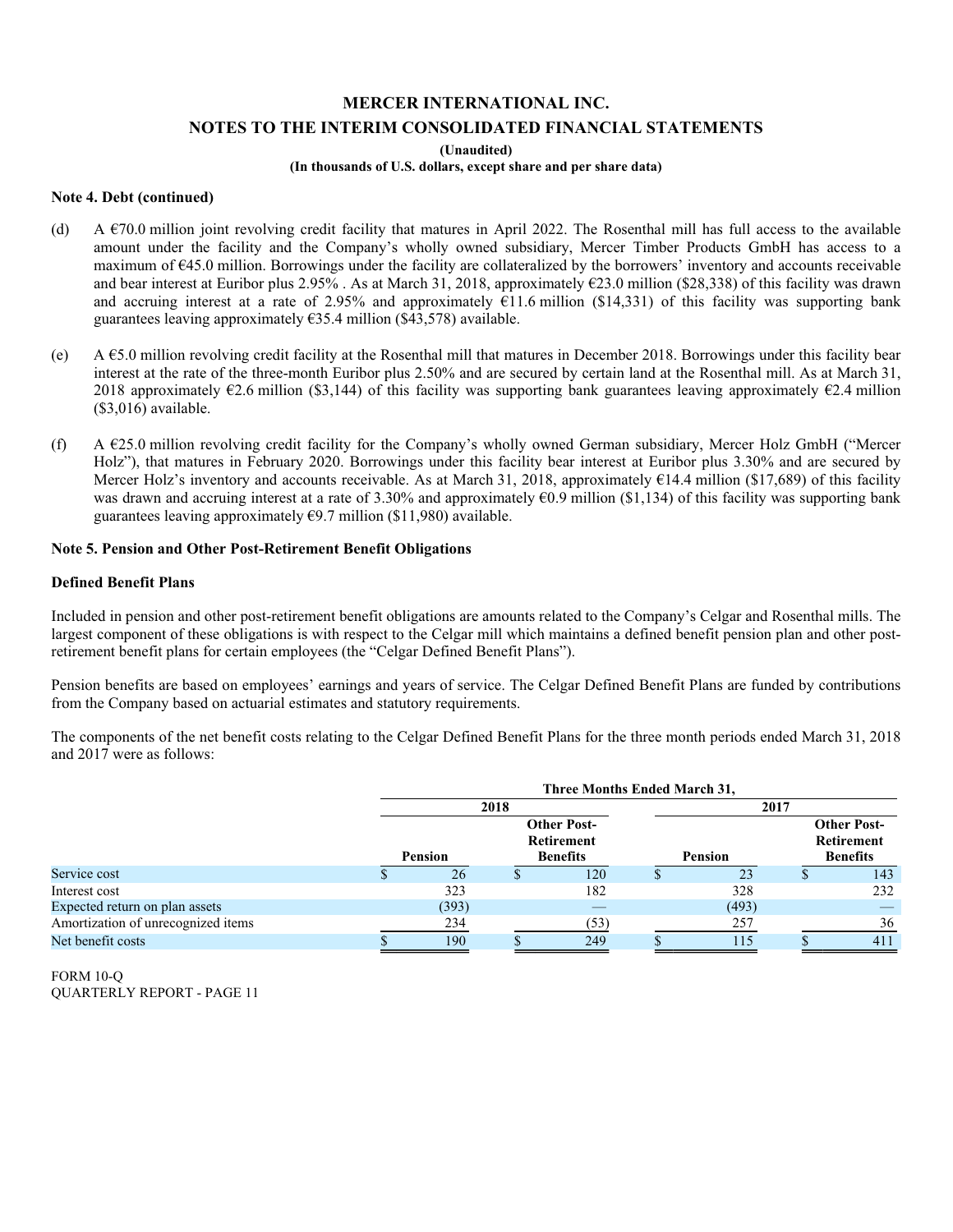**(Unaudited)** 

**(In thousands of U.S. dollars, except share and per share data)** 

#### **Note 5. Pension and Other Post-Retirement Benefit Obligations (continued)**

#### **Defined Contribution Plan**

Effective December 31, 2008, the Celgar Defined Benefit Plans were closed to new members. In addition, the defined benefit service accrual ceased on December 31, 2008, and members began to receive pension benefits, at a fixed contractual rate, under a new defined contribution plan effective January 1, 2009. During the three month period ended March 31, 2018, the Company made contributions of  $$218 (2017 - $267)$ , to this plan.

#### **Multiemployer Plan**

The Company participates in a multiemployer plan for the hourly-paid employees at the Celgar mill. The contributions to the plan are determined based on a percentage of pensionable earnings pursuant to a collective bargaining agreement. The Company has no current or future contribution obligations in excess of the contractual contributions. During the three month period ended March 31, 2018, the Company made contributions of \$487 (2017 – \$478), to this plan.

#### **Note 6. Income Taxes**

The income tax provision attributable to income before provision for income taxes in the Interim Consolidated Statement of Operations differs from the amounts computed by applying the U.S. Federal statutory income tax rate of 21% (2017 - 35%) for the three month periods ended March 31, 2018 and 2017 as a result of the following:

|                                                                         |              | Three Months Ended March 31, |              |          |
|-------------------------------------------------------------------------|--------------|------------------------------|--------------|----------|
|                                                                         |              | 2018                         |              | 2017     |
| U.S. Federal statutory rate                                             |              | 21%                          |              | 35%      |
| U.S. Federal statutory rate on income before provision for income taxes | $\mathbb{S}$ | (7,398)                      | $\mathbb{S}$ | (6,022)  |
| Tax differential on foreign income                                      |              | (4,589)                      |              | 2,417    |
| Effect of foreign earnings                                              |              | (2,717)                      |              |          |
| Change in undistributed earnings                                        |              |                              |              | (2,482)  |
| Valuation allowance                                                     |              | 18,245                       |              | (4,154)  |
| Adjustment to uncertain tax position                                    |              | (16,677)                     |              |          |
| Tax benefit of partnership structure                                    |              | 897                          |              | 1,216    |
| Non-taxable foreign subsidies                                           |              | 756                          |              | 559      |
| True-up of prior year taxes                                             |              | 2,610                        |              | 380      |
| Foreign exchange on valuation allowance                                 |              | (322)                        |              | 237      |
| Foreign exchange on settlement of debt                                  |              |                              |              | 550      |
| Other                                                                   |              | (386)                        |              | (182)    |
|                                                                         |              | (9,581)                      |              | (7, 481) |
|                                                                         |              |                              |              |          |
| Comprised of:                                                           |              |                              |              |          |
| Current income tax provision                                            | \$           | (4,769)                      | \$           | (3,272)  |
| Deferred income tax provision                                           |              | (4,812)                      |              | (4,209)  |
|                                                                         |              | (9,581)                      | \$           | (7,481)  |

As at March 31, 2018, the Company had approximately \$60,600 of total gross unrecognized tax benefits, which if recognized would not impact the Company's effective tax rate. The liability related to the unrecognized tax benefit is fully offset by a reduction in the valuation allowance. The Company did not recognize any interest or penalties related to the unrecognized tax benefits.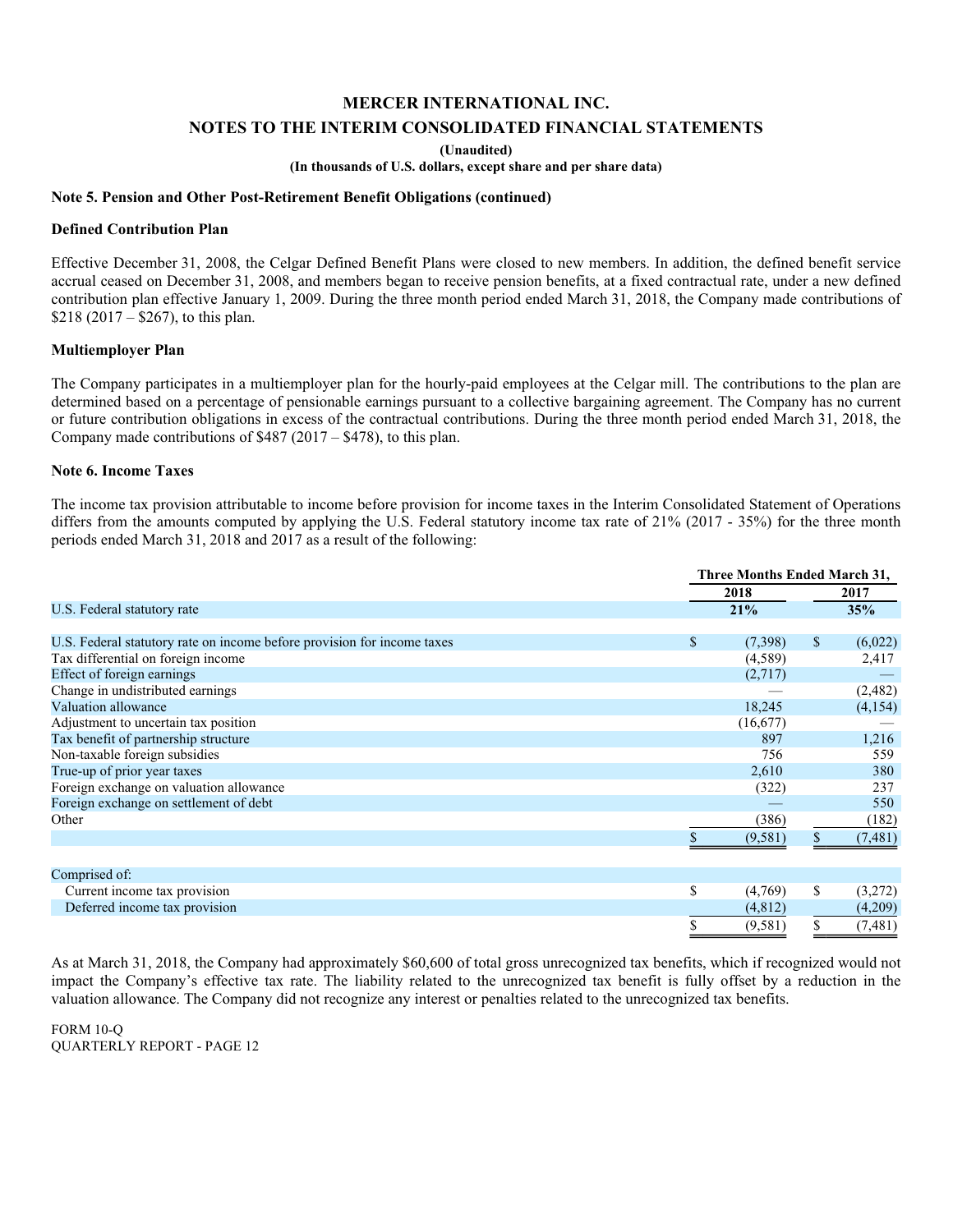**(Unaudited)** 

### **(In thousands of U.S. dollars, except share and per share data)**

#### **Note 6. Income Taxes (continued)**

The Tax Cuts and Jobs Act (the "Act") enacted on December 22, 2017 resulted in substantial changes including reducing the US federal corporate income tax rate from 35% to 21% and requiring companies to pay a one-time transition tax on earnings of certain foreign subsidiaries that were previously tax deferred. The Company applied the guidance in Staff Accounting Bulletin No. 118 and at December 31, 2017 calculated its best estimate of the impact of the Act in its year end income tax provision.

During the three month period ended March 31, 2018, the Company did not record any measurement period adjustments to the provisional estimates recorded at December 31, 2017. Final accounting for these impacts is expected in the third quarter of 2018 subsequent to the Company's completion of the 2017 tax return.

#### **Note 7. Net Income Per Common Share**

|                                                       |   | Three Months Ended March 31, |  |            |  |
|-------------------------------------------------------|---|------------------------------|--|------------|--|
|                                                       |   | 2018                         |  | 2017       |  |
| Net income                                            |   |                              |  |            |  |
| Basic and diluted                                     | S | 25,649 \$                    |  | 9,726      |  |
|                                                       |   |                              |  |            |  |
| Net income per common share                           |   |                              |  |            |  |
| Basic and diluted                                     | S | 0.39 S                       |  | 0.15       |  |
|                                                       |   |                              |  |            |  |
| Weighted average number of common shares outstanding: |   |                              |  |            |  |
| Basic <sup>(1)</sup>                                  |   | 65,050,275                   |  | 64,767,944 |  |
| Effect of dilutive shares:                            |   |                              |  |            |  |
| Performance Share Units ("PSUs")                      |   | 492,031                      |  | 491,046    |  |
| Restricted shares                                     |   | 32,515                       |  | 28,768     |  |
| Diluted                                               |   | 65,574,821                   |  | 65,287,758 |  |

(1) For the three month period ended March 31, 2018, the basic weighted average number of common shares outstanding excludes 43,635 restricted shares which have been issued, but have not vested as at March 31, 2018 (2017 – 38,000 restricted shares).

The calculation of diluted net income per common share does not assume the exercise of any instruments that would have an antidilutive effect on net income per common share. There were no anti-dilutive instruments for the three month periods ended March 31, 2018 and 2017.

#### **Note 8. Shareholders' Equity**

#### **Dividends**

In February 2018, the Company's Board of Directors declared a quarterly dividend of \$0.125 per common share. Payment of the dividend was made on April 4, 2018 to all shareholders of record on March 28, 2018.

In May 2018, the Company's Board of Directors declared a quarterly dividend of \$0.125 per common share. Payment of the dividend will be made on July 6, 2018 to all shareholders of record on June 27, 2018. Future dividends are subject to approval by the Board of Directors and may be adjusted as business and industry conditions warrant.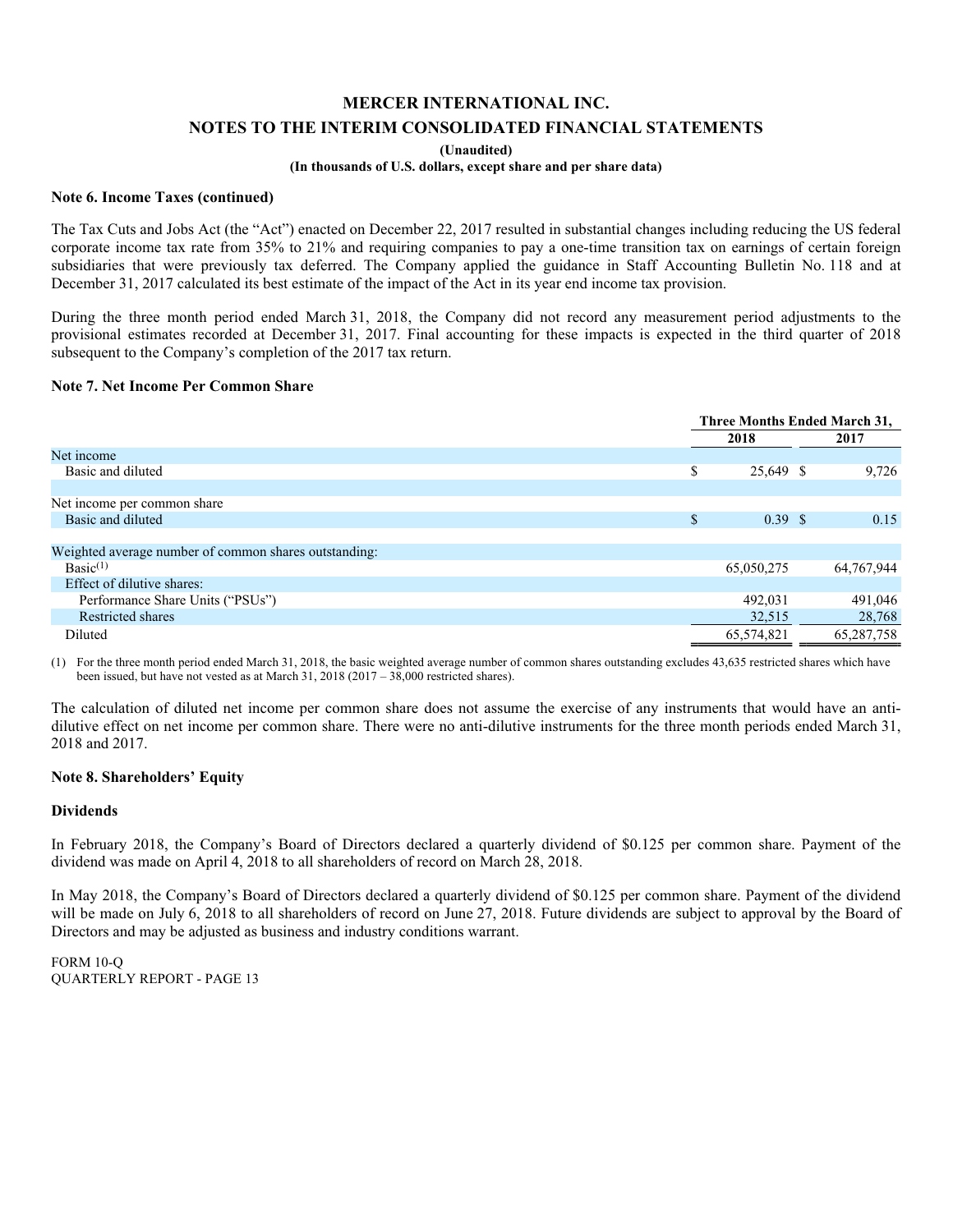#### **NOTES TO THE INTERIM CONSOLIDATED FINANCIAL STATEMENTS**

**(Unaudited)** 

**(In thousands of U.S. dollars, except share and per share data)** 

#### **Note 8. Shareholders' Equity (continued)**

#### **Stock Based Compensation**

In June 2010, the Company adopted a stock incentive plan which provides for options, restricted stock rights, restricted shares, performance shares, PSUs and stock appreciation rights to be awarded to employees, consultants and non-employee directors. During the three month period ended March 31, 2018, there were no issued and outstanding options, restricted stock rights, performance shares or stock appreciation rights. As at March 31, 2018, after factoring in all allocated shares, there remain approximately 2.9 million common shares available for grant.

#### *PSUs*

PSUs comprise rights to receive common shares at a future date that are contingent on the Company and the grantee achieving certain performance objectives. The performance objective period is generally three years. For the three month period ended March 31, 2018, the Company recognized an expense of \$64 related to PSUs (2017 – income of \$249).

The following table summarizes PSU activity during the period:

|                                   | Number of   |
|-----------------------------------|-------------|
|                                   | <b>PSUs</b> |
| Outstanding as at January 1, 2018 | 1,867,158   |
| Granted                           | 652.548     |
| Vested and issued                 | (153,243)   |
| Forfeited                         | (330, 455)  |
| Outstanding as at March 31, 2018  | 2,036,008   |
|                                   |             |

#### *Restricted Shares*

Restricted shares generally vest at the end of one year. Expense recognized for the three month period ended March 31, 2018 was \$129 (2017 – \$88). As at March 31, 2018, the total remaining unrecognized compensation cost related to restricted shares amounted to approximately \$86 which will be amortized over the remaining vesting periods.

#### **Accumulated Other Comprehensive Loss**

The components of accumulated other comprehensive loss are as follows:

|                                                                | Foreign<br>Currency<br><b>Translation</b><br>Adjustment | <b>Defined Benefit</b><br><b>Pension and</b><br><b>Other Post-</b><br><b>Retirement</b><br><b>Benefit Items</b> | <b>Unrealized</b><br><b>Gains / Losses</b><br>on Marketable<br><b>Securities</b> | Total     |
|----------------------------------------------------------------|---------------------------------------------------------|-----------------------------------------------------------------------------------------------------------------|----------------------------------------------------------------------------------|-----------|
| Balance as at January 1, 2018                                  | (50,083)                                                | (8,900)                                                                                                         | (18)                                                                             | (59,001)  |
| Other comprehensive income (loss) before reclassifications     | 16,285                                                  | (335)                                                                                                           |                                                                                  | 15,951    |
| Amounts reclassified from accumulated other comprehensive loss |                                                         | 181                                                                                                             |                                                                                  | 181       |
| Other comprehensive income (loss)                              | 16,285                                                  | (154)                                                                                                           |                                                                                  | 16,132    |
| Balance as at March 31, 2018                                   | (33,798)                                                | $(9,054)$ \$                                                                                                    | (17)                                                                             | (42, 869) |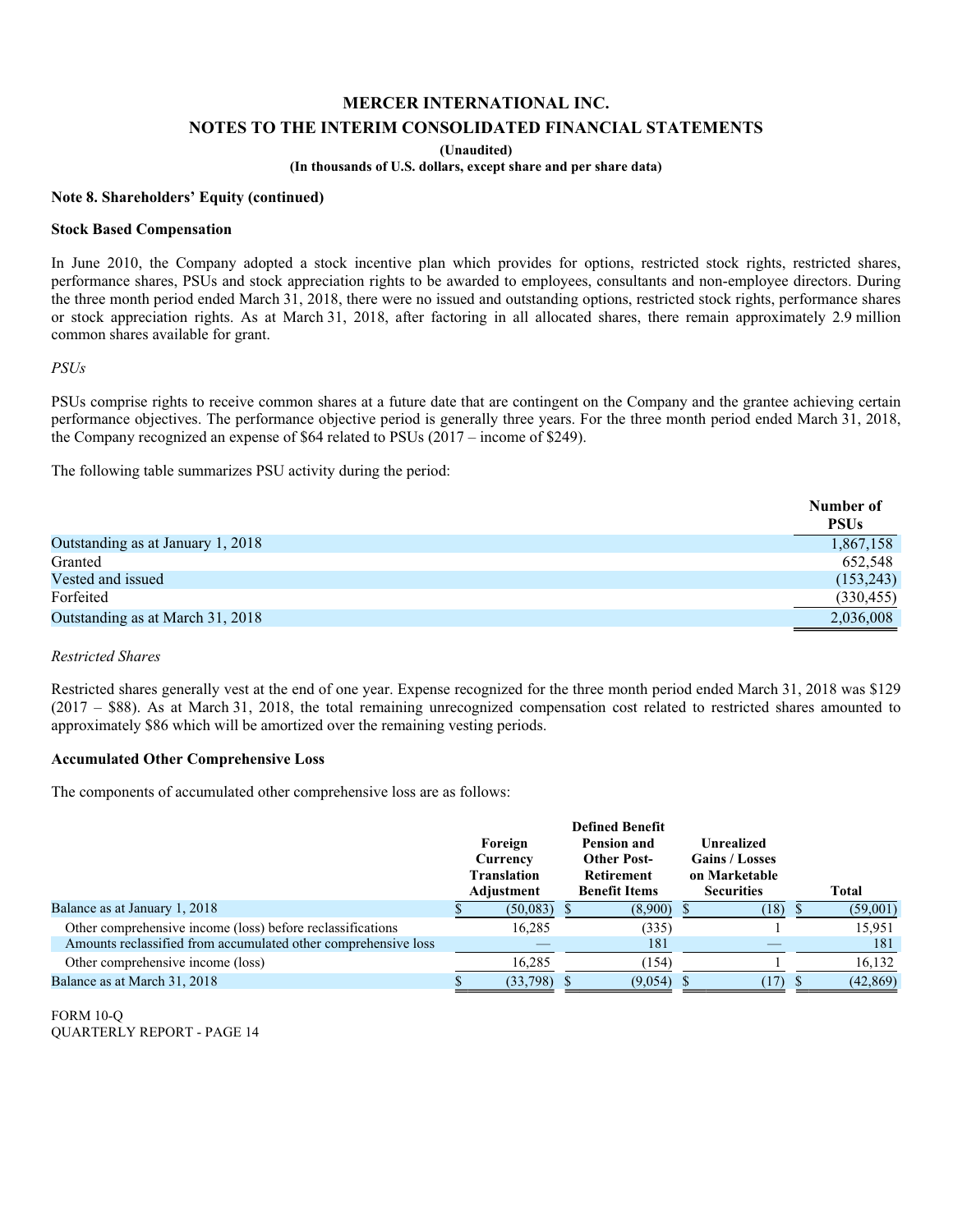**(Unaudited)** 

### **(In thousands of U.S. dollars, except share and per share data)**

#### **Note 9. Business Segment Information**

The Company is managed based on the primary products it manufactures: pulp and wood products. Accordingly, the Company's three pulp mills are aggregated into the pulp business segment, and the Friesau Facility is a separate reportable business segment, wood products.

None of the income or loss items following operating income in the Company's Interim Consolidated Statement of Operations are allocated to the segments, since those items are reviewed separately by management.

Revenues between segments are accounted for at prices that approximate fair value. These include revenues from the sale of residual fiber from the wood products segment to the pulp segment for use in the pulp production process and from the sale of residual fuel from the pulp segment to the wood products segment for use in energy production.

For the three month period ended March 31, 2017 there was only one reportable business segment, pulp, as the Friesau Facility was acquired on April 12, 2017. The following tables shows information by reportable business segments for the three month periods ended March 31, 2018 and March 31, 2017.

| <b>Three Months Ended</b>                 |    |            |               | Wood            |               | Corporate   |               | <b>Elimination</b> |              |              |
|-------------------------------------------|----|------------|---------------|-----------------|---------------|-------------|---------------|--------------------|--------------|--------------|
| <b>March 31, 2018</b>                     |    | Pulp       |               | <b>Products</b> |               | and Other   |               | Adjustment         |              | Consolidated |
| Revenues from external customers          | \$ | 314,235 \$ |               | 53,668          | <sup>\$</sup> |             |               |                    | S.           | 367,903      |
| Revenues from other segments              | S  | 354        | -S            | 4,949           | S             |             | \$            | $(5,303)$ \$       |              |              |
| Operating income (loss)                   | \$ | 74,054     | <sup>\$</sup> | 2,982           | <sup>S</sup>  | $(988)$ \$  |               |                    |              | 76,048       |
| Depreciation and amortization             | \$ | 21,523     | <sup>\$</sup> | 1,686           | <sup>\$</sup> | 110         | <sup>\$</sup> |                    |              | 23,319       |
| Purchase of property, plant and equipment | \$ | 12,473     | -\$           | 3,676 \$        |               | 35          | -S            |                    |              | 16,184       |
| Total assets                              | \$ | 1,360,395  | <sup>S</sup>  | 126,593         | <sup>\$</sup> | $20,192$ \$ |               |                    | \$           | 1,507,180    |
| Revenues by major products                |    |            |               |                 |               |             |               |                    |              |              |
| Pulp                                      | \$ | 290,551 \$ |               |                 | \$            |             | S             |                    | <sup>S</sup> | 290,551      |
| Lumber                                    |    |            |               | 48,168          |               |             |               |                    |              | 48,168       |
| Energy and chemicals                      |    | 23,684     |               | 2,781           |               |             |               |                    |              | 26,465       |
| Wood residuals                            |    |            |               | 2,719           |               |             |               |                    |              | 2,719        |
| Total revenues                            |    | 314,235    | <sup>\$</sup> | 53,668          | \$.           |             |               |                    |              | 367,903      |
| Revenues by geographical markets          |    |            |               |                 |               |             |               |                    |              |              |
| U.S.                                      | \$ | 5,650 \$   |               | $16,405$ \$     |               |             | \$            |                    | \$           | 22,055       |
| Germany                                   |    | 124,738    |               | 21,766          |               |             |               |                    |              | 146,504      |
| China                                     |    | 84,481     |               |                 |               |             |               |                    |              | 84,481       |
| Other countries                           |    | 99,366     |               | 15,497          |               |             |               |                    |              | 114,863      |
| Total revenues                            |    | 314,235    | \$.           | 53,668          | <b>S</b>      |             |               |                    |              | 367,903      |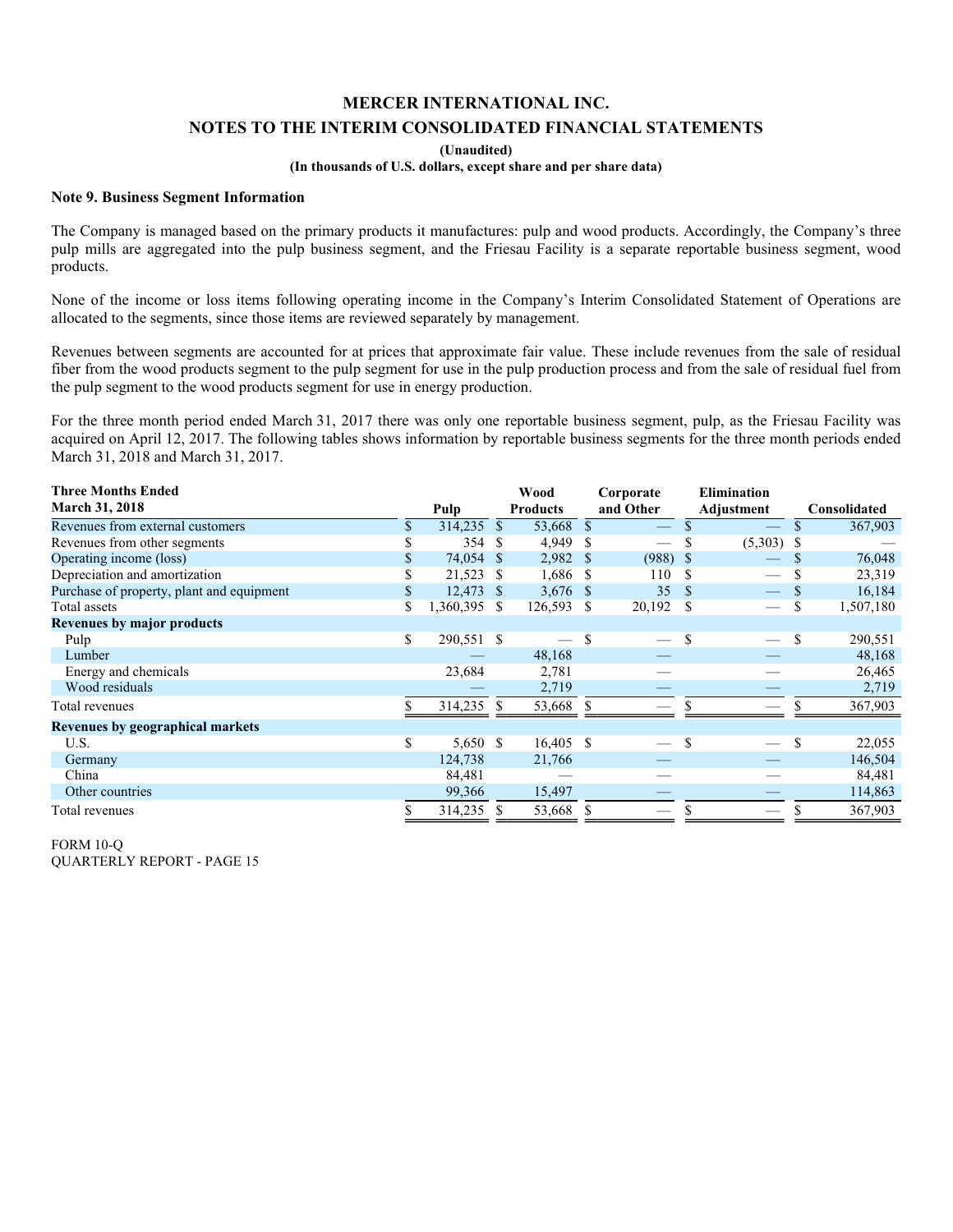### **NOTES TO THE INTERIM CONSOLIDATED FINANCIAL STATEMENTS**

**(Unaudited)** 

**(In thousands of U.S. dollars, except share and per share data)** 

#### **Note 9. Business Segment Information (continued)**

| <b>Three Months Ended</b>                 |     |             | Wood                          |               | Corporate                |    | <b>Elimination</b> |     |              |
|-------------------------------------------|-----|-------------|-------------------------------|---------------|--------------------------|----|--------------------|-----|--------------|
| <b>March 31, 2017</b>                     |     | Pulp        | <b>Products</b>               |               | and Other                |    | Adjustment         |     | Consolidated |
| Revenues from external customers          | \$. | 242,784 \$  |                               |               | $\overline{\phantom{m}}$ |    |                    |     | 242,784      |
| Operating income (loss)                   |     | 42,360 \$   |                               |               | $(1,014)$ \$             |    |                    |     | 41,346       |
| Depreciation and amortization             |     | $19,116$ \$ |                               |               | 105                      | -S |                    | Ъ.  | 19,221       |
| Purchase of property, plant and equipment | S.  | $8,164$ \$  | $\overline{\phantom{m}}$      | S             |                          | S  |                    | S   | 8,164        |
| Revenues by major products                |     |             |                               |               |                          |    |                    |     |              |
| Pulp                                      | S.  | 220,812 \$  |                               |               |                          | \$ |                    | S   | 220,812      |
| Energy and chemicals                      |     | 21,972      |                               |               |                          |    |                    |     | 21,972       |
| Total revenues                            |     | 242,784     |                               |               |                          |    |                    |     | 242,784      |
| Revenues by geographical markets          |     |             |                               |               |                          |    |                    |     |              |
| U.S.                                      | S.  | $4,424$ \$  | $\overbrace{\phantom{aaaaa}}$ | <sup>\$</sup> | $\overline{\phantom{a}}$ | \$ |                    | \$. | 4,424        |
| Germany                                   |     | 98,025      |                               |               |                          |    |                    |     | 98,025       |
| China                                     |     | 58,897      |                               |               |                          |    |                    |     | 58,897       |
| Other countries                           |     | 81,438      |                               |               |                          |    |                    |     | 81,438       |
| Total revenues                            |     | 242,784     |                               |               |                          |    |                    |     | 242,784      |

As at December 31, 2017, the Company had total assets of \$1,253,545 in the pulp segment, \$116,320 in the wood products segment and \$354,845 in corporate and other.

#### **Note 10. Financial Instruments and Fair Value Measurement**

Due to their short-term maturity, the carrying amounts of cash and cash equivalents, restricted cash, accounts receivable and accounts payable and other approximates their fair value.

The fair value of the senior notes classified as Level 2 was determined using quoted prices in a dealer market, or using recent market transactions.

The following tables present a summary of the Company's outstanding financial instruments and their estimated fair values under the fair value hierarchy:

|                             | Fair value measurements as at March 31, 2018 using: |         |  |         |  |                          |  |         |
|-----------------------------|-----------------------------------------------------|---------|--|---------|--|--------------------------|--|---------|
| <b>Description</b>          |                                                     | Level 1 |  | Level 2 |  | Level 3                  |  | Total   |
| Revolving credit facilities |                                                     |         |  | 46,027  |  |                          |  | 46,027  |
| Senior notes                |                                                     |         |  | 665,875 |  |                          |  | 665,875 |
|                             |                                                     |         |  | 711.902 |  | $\overline{\phantom{a}}$ |  | 711.902 |
|                             |                                                     |         |  |         |  |                          |  |         |

|                             | Fair value measurements as at December 31, 2017 using: |       |  |           |  |         |  |           |
|-----------------------------|--------------------------------------------------------|-------|--|-----------|--|---------|--|-----------|
| <b>Description</b>          |                                                        | Level |  | Level 2   |  | Level 3 |  | Total     |
| Revolving credit facilities |                                                        |       |  | 25,185    |  |         |  | 25,185    |
| Senior notes                |                                                        |       |  | 989.125   |  |         |  | 989.125   |
|                             |                                                        |       |  | 0.014.310 |  |         |  | 0.014.310 |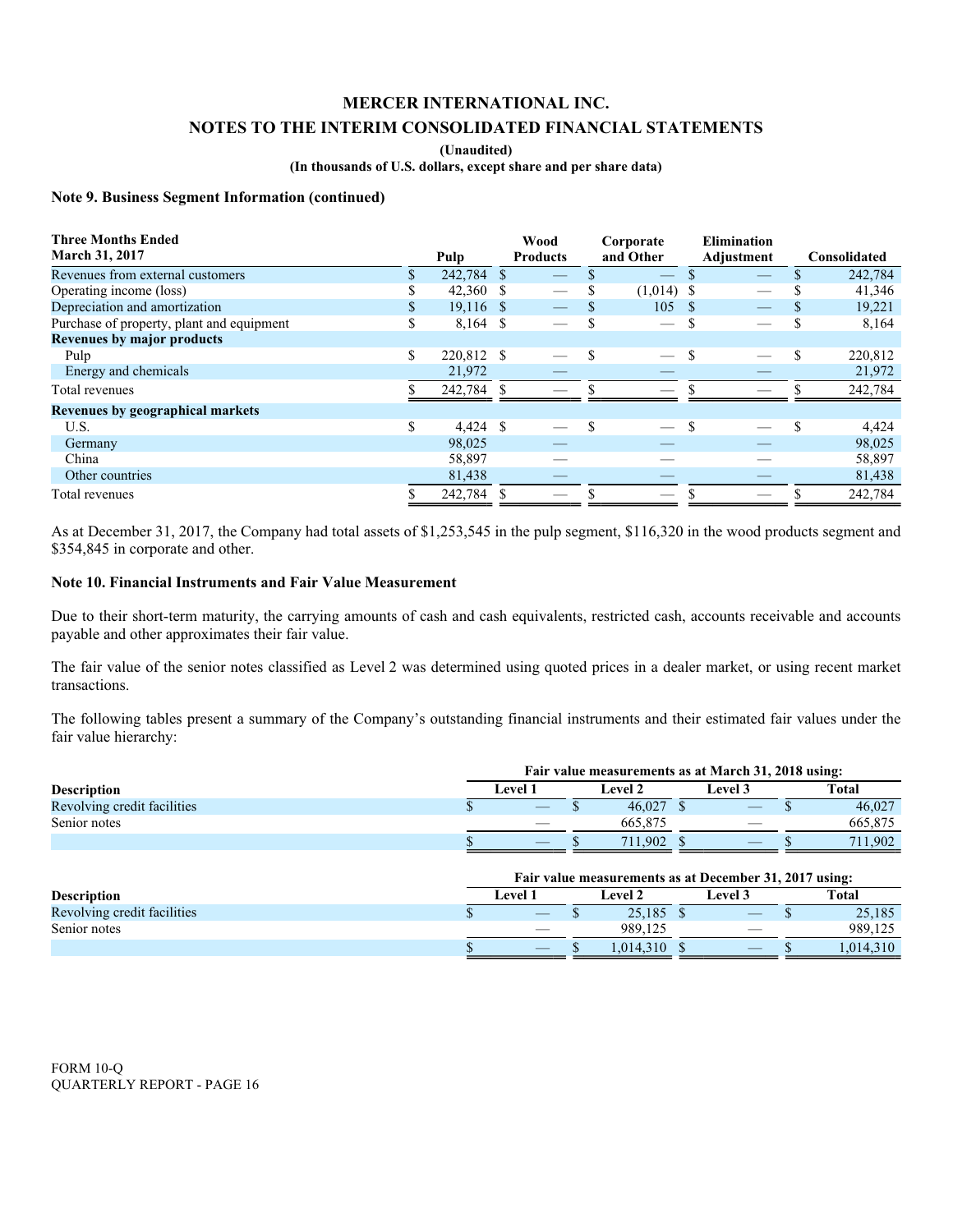**(Unaudited)** 

**(In thousands of U.S. dollars, except share and per share data)** 

#### **Note 10. Financial Instruments and Fair Value Measurement (continued)**

#### **Credit Risk**

The Company's credit risk is primarily attributable to cash held in bank accounts and accounts receivable. The Company maintains cash balances in foreign financial institutions in excess of insured limits. The Company limits its credit exposure on cash held in bank accounts by periodically investing cash in excess of short-term operating requirements and debt obligations in low risk government bonds, or similar debt instruments. The Company's credit risk associated with the sale of pulp, lumber and other wood residuals is managed through setting credit limits, the purchase of credit insurance and for certain customers a letter of credit is received prior to shipping the product. Concentrations of credit risk on the sale of pulp, lumber and other wood residuals are with customers and agents based primarily in Germany, China and Italy.

The carrying amount of cash and cash equivalents of \$213,566 and accounts receivable of \$212,845 recorded in the Interim Consolidated Balance Sheet, net of any allowances for losses, represents the Company's maximum exposure to credit risk.

#### **Note 11. Commitments and Contingencies**

- (a) The Company is involved in legal actions and claims arising in the ordinary course of business. While the outcome of any legal actions and claims cannot be predicted with certainty, it is the opinion of management that the outcome of any such claims which are pending or threatened, either individually or on a combined basis, will not have a material adverse effect on the consolidated financial condition, results of operations or liquidity of the Company.
- (b) The Company is subject to regulations that require the handling and disposal of asbestos in a prescribed manner if a property undergoes a major renovation or demolition. Otherwise, the Company is not required to remove asbestos from its facilities. Generally asbestos is found on steam and condensate piping systems as well as certain cladding on buildings and in building insulation throughout older facilities. The Company's obligation for the proper removal and disposal of asbestos products from the Company's mills is a conditional asset retirement obligation. As a result of the longevity of the Company's mills, due in part to the maintenance procedures and the fact that the Company does not have plans for major changes that require the removal of asbestos, the timing of the asbestos removal is indeterminate. As a result, the Company is currently unable to reasonably estimate the fair value of its asbestos removal and disposal obligation. The Company will recognize a liability in the period in which sufficient information is available to reasonably estimate its fair value.
- (c) In March 2018, the Company announced it had received the decision of the tribunal in respect of its previously initiated claim in January 2012 against the Government of Canada under the North American Free Trade Agreement ("NAFTA"). The basis of the claim was that the Celgar mill had received discriminatory treatment regarding its ability to purchase and sell energy compared to other pulp mills and entities that generate and sell electricity within the Province of British Columbia. The tribunal ruled that there was no violation of NAFTA and as is customary in these matters, the tribunal awarded costs to the Government of Canada of approximately \$6,951.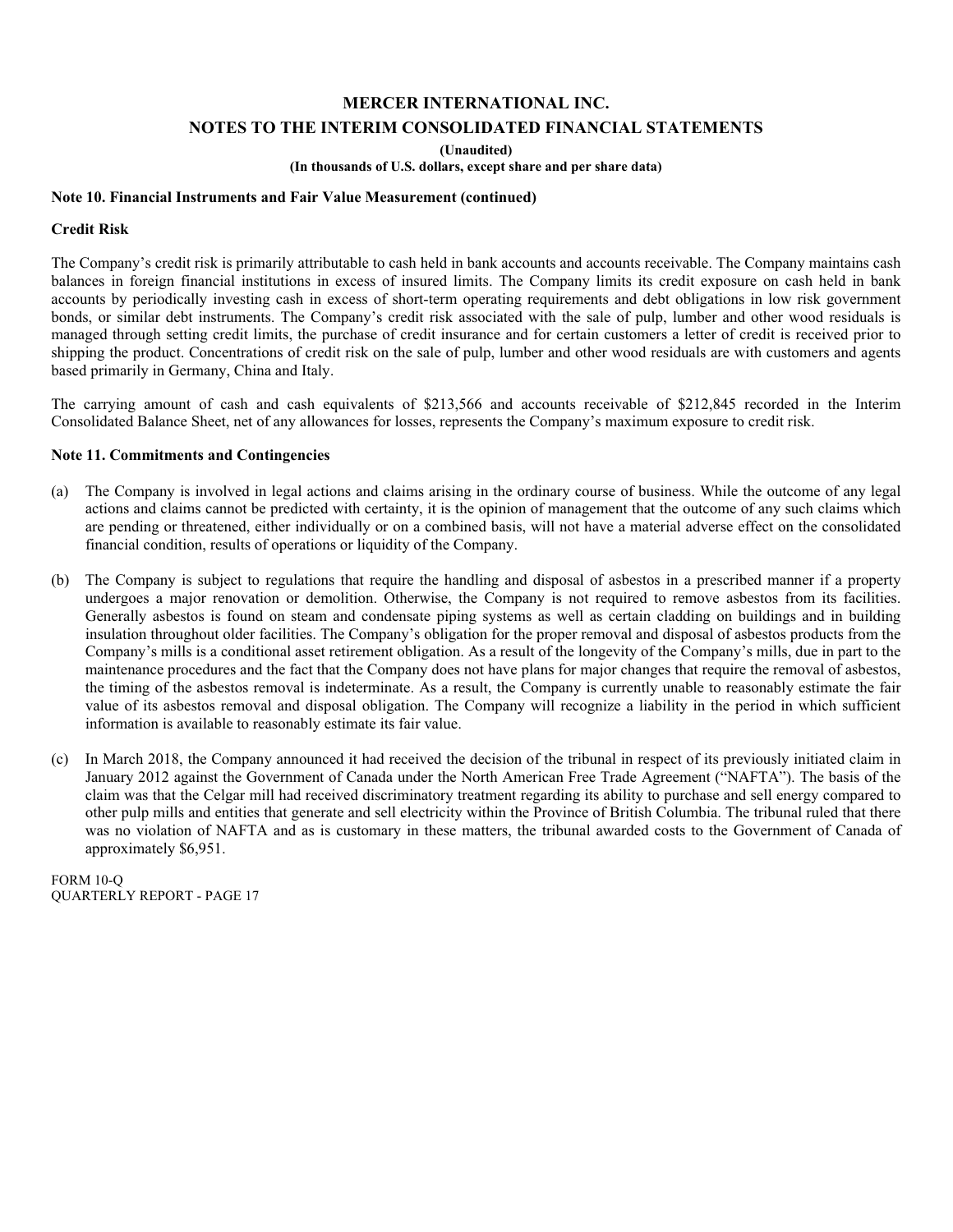### **NON-GAAP FINANCIAL MEASURES**

This quarterly report on Form 10-Q contains "non-GAAP financial measures", that is, financial measures that either exclude or include amounts that are not excluded or included in the most directly comparable measure calculated and presented in accordance with the generally accepted accounting principles in the United States, referred to as "GAAP". Specifically, we make use of the non-GAAP measure "Operating EBITDA".

Operating EBITDA is defined as operating income (loss) plus depreciation and amortization and non-recurring capital asset impairment charges. We use Operating EBITDA as a benchmark measurement of our own operating results and as a benchmark relative to our competitors. We consider it to be a meaningful supplement to operating income as a performance measure primarily because depreciation expense and non-recurring capital asset impairment charges are not actual cash costs, and depreciation expense varies widely from company to company in a manner that we consider largely independent of the underlying cost efficiency of our operating facilities. In addition, we believe Operating EBITDA is commonly used by securities analysts, investors and other interested parties to evaluate our financial performance.

Operating EBITDA does not reflect the impact of a number of items that affect our net income (loss), including financing costs and the effect of derivative instruments. Operating EBITDA is not a measure of financial performance under GAAP, and should not be considered as an alternative to net income (loss) or income (loss) from operations as a measure of performance, or as an alternative to net cash from operating activities as a measure of liquidity. Operating EBITDA is an internal measure and therefore may not be comparable to other companies.

Operating EBITDA has significant limitations as an analytical tool, and should not be considered in isolation, or as a substitute for analysis of our results as reported under GAAP. Some of these limitations are that Operating EBITDA does not reflect: (i) our cash expenditures, or future requirements, for capital expenditures or contractual commitments; (ii) changes in, or cash requirements for, working capital needs; (iii) the significant interest expense, or the cash requirements necessary to service interest or principal payments, on our outstanding debt; (iv) the impact of realized or marked to market changes in our derivative positions, which can be substantial; and (v) the impact of impairment charges against our investments or assets. Because of these limitations, Operating EBITDA should only be considered as a supplemental performance measure and should not be considered as a measure of liquidity or cash available to us to invest in the growth of our business. Because all companies do not calculate Operating EBITDA in the same manner, Operating EBITDA as calculated by us may differ from Operating EBITDA or EBITDA as calculated by other companies. We compensate for these limitations by using Operating EBITDA as a supplemental measure of our performance and by relying primarily on our GAAP financial statements.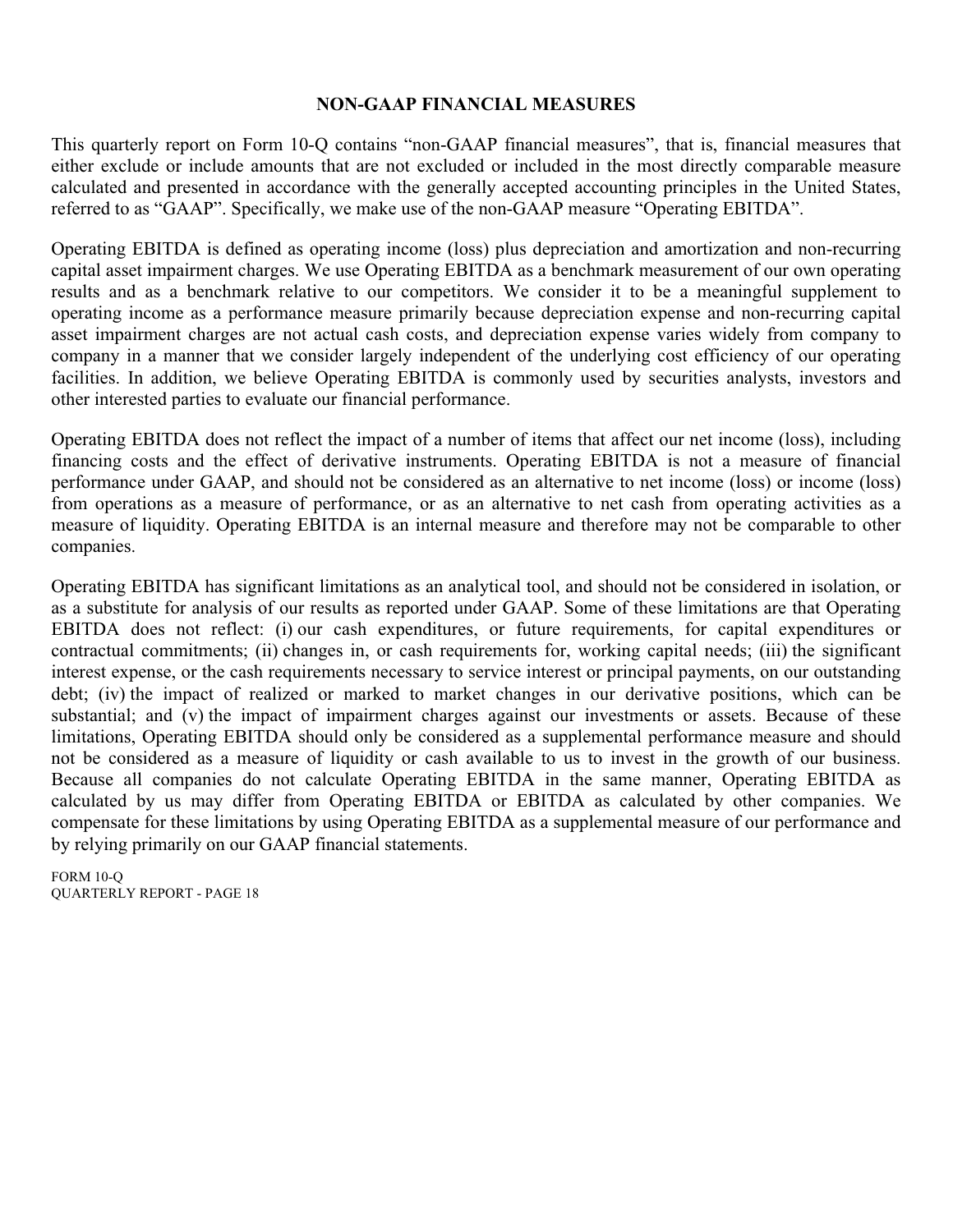# **ITEM 2. MANAGEMENT'S DISCUSSION AND ANALYSIS OF FINANCIAL CONDITION AND RESULTS OF OPERATIONS**

In this document: (i) unless the context otherwise requires, references to "we", "our", "us", the "Company" or "Mercer" mean Mercer International Inc. and its subsidiaries; (ii) references to "Mercer Inc." mean the Company excluding its subsidiaries; (iii) information is provided as of March 31, 2018, unless otherwise stated; (iv) our reporting currency is dollars and references to "€" mean euros and "C\$" mean Canadian dollars; (v) "ADMTs" refers to air-dried metric tonnes; (vi) "MW" refers to megawatts and "MWh" refers to megawatt hours; (vii) "Mfbm" refers to thousand board feet of lumber and "MMfbm" mean million board feet of lumber; and (viii) our lumber metrics are converted from cubic meters to Mfbm using a conversion ratio of 1.6 cubic meters to 1 Mfbm, which is the ratio commonly used in the industry.

Due to rounding, numbers presented throughout this report may not add up precisely to totals we provide and percentages may not precisely reflect the absolute figure.

The following discussion and analysis of our results of operations and financial condition for the three months ended March 31, 2018 should be read in conjunction with our interim consolidated financial statements and related notes included in this quarterly report, as well as our most recent annual report on Form 10-K for the fiscal year ended December 31, 2017 filed with the Securities and Exchange Commission, referred to as the "SEC".

# **Results of Operations**

### *General*

We have two reportable operating segments, being the pulp business and, since the April 2017 acquisition of one of Germany's largest sawmills and a bio-mass power plant, referred to as the "Friesau Facility", the wood products business.

Each segment offers primarily different products and requires different manufacturing processes, technology and sales and marketing.

### *Current Market Environment*

In the first quarter of 2018, pulp prices in Europe, China and North America increased compared to fourth quarter of 2017 due to continued steady demand, producer downtime, low paper producer inventories and lower levels of recycled fiber availability in China due to recent import restrictions.

Overall, our average pulp sales realizations were approximately 9% higher in the first quarter of 2018 compared to the fourth quarter of 2017.

At the end of the current quarter, list prices in Europe, China and North America were approximately \$1,130, \$910 and \$1,260 per ADMT, respectively.

Currently, the NBSK pulp market is generally balanced with world producer inventories at about 31 days' supply. Looking forward, we believe the new pulp production capacity that has or is coming online will not materially adversely impact the market in the near term as a result of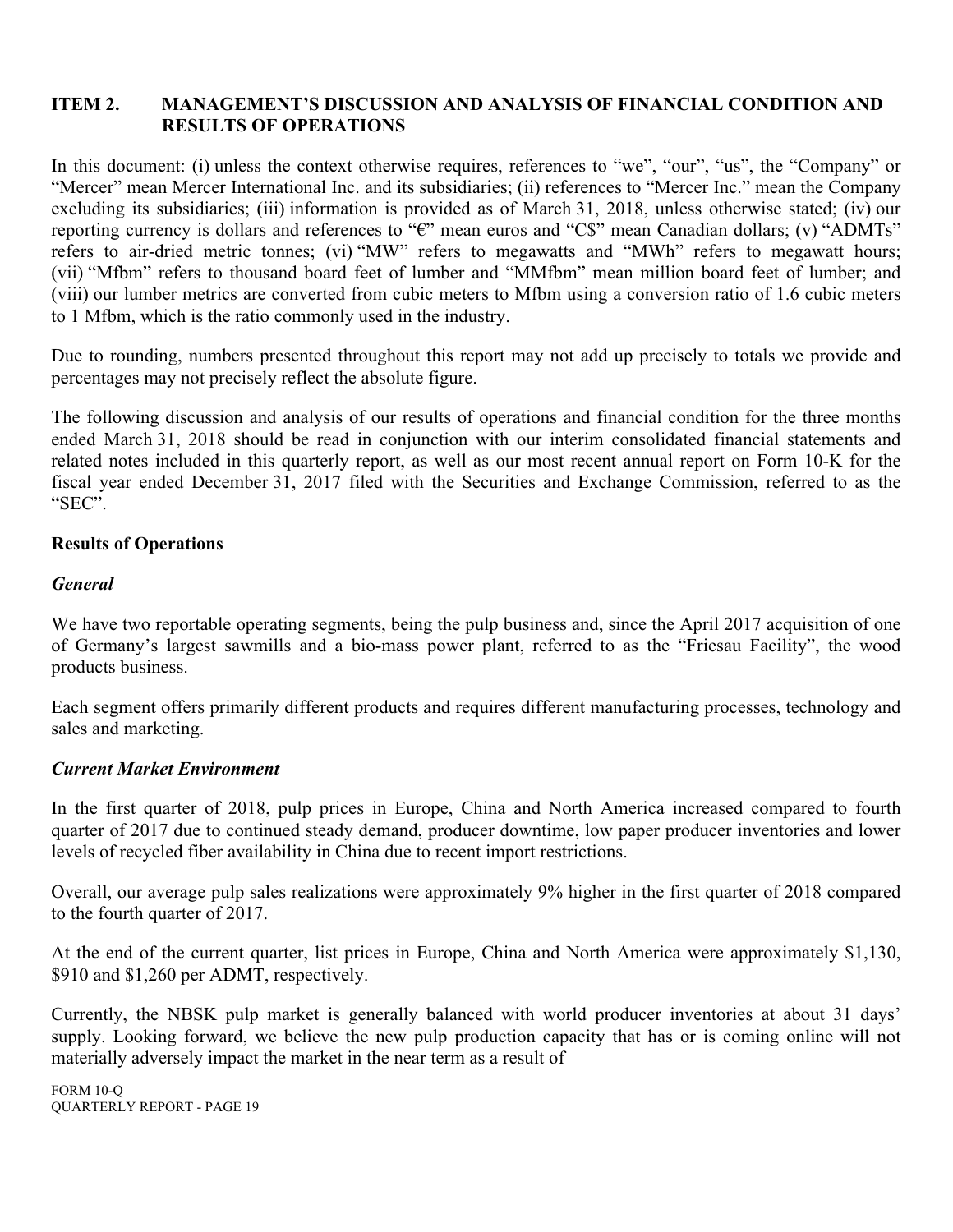continued steady demand growth, producer downtime and declining recovered or waste paper availability in China.

In the second quarter of 2018, we have an aggregate of 26 days of scheduled maintenance downtime (which will reduce production by approximately 40,800 ADMTs) at our pulp mills of which 12 days are at our Stendal mill and 14 days are at our Celgar mill. Additionally, one of the two turbines at our Stendal mill will be offline for service for approximately three months commencing in the second quarter and into the third quarter of 2018.

In the first quarter of 2018, European and U.S. lumber markets continued to be strong with prices near multi-year highs and are expected to remain steady in the near term.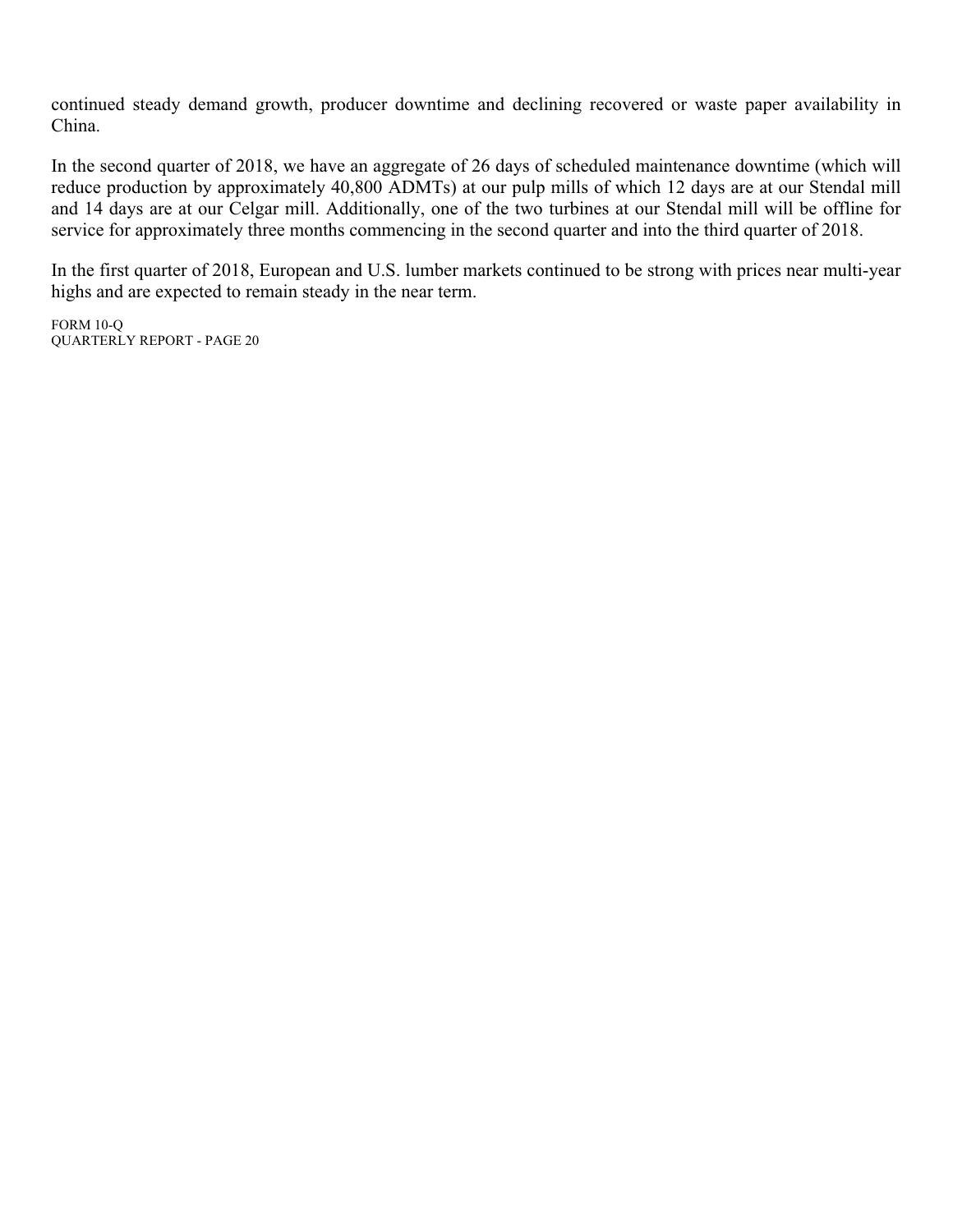# *Summary Financial Highlights*

|                                                     | <b>Three Months Ended</b><br>March 31,          |                           |                |  |  |
|-----------------------------------------------------|-------------------------------------------------|---------------------------|----------------|--|--|
|                                                     | 2018                                            |                           | 2017           |  |  |
|                                                     | (in thousands, other than<br>per share amounts) |                           |                |  |  |
| <b>Statement of Operations Data</b>                 |                                                 |                           |                |  |  |
| Pulp segment revenues                               | \$<br>314,235                                   | S.                        | 242,784        |  |  |
| Wood products segment revenues                      | 53,668                                          |                           |                |  |  |
| Total revenues                                      | \$<br>367,903                                   | $\mathsf{\$}$             | 242,784        |  |  |
| Pulp segment operating income                       | \$<br>74,054                                    | $\mathbb{S}$              | $42,360^{(1)}$ |  |  |
| Wood products segment operating income              | 2,982                                           |                           |                |  |  |
| Corporate and other operating loss                  | (988)                                           |                           | (1,014)        |  |  |
| Total operating income                              | \$<br>76,048                                    | $\mathsf{\$}$             | 41,346         |  |  |
| Pulp segment depreciation and amortization          | \$<br>21,523                                    | $\mathsf{\$}$             | 19,116         |  |  |
| Wood products segment depreciation and amortization | 1,686                                           |                           |                |  |  |
| Corporate and other depreciation and amortization   | 110                                             |                           | 105            |  |  |
| Total depreciation and amortization                 | \$<br>23,319                                    | \$                        | 19,221         |  |  |
| Operating EBITDA <sup>(2)</sup>                     | \$<br>99,367                                    | $\boldsymbol{\mathsf{S}}$ | $60,567^{(1)}$ |  |  |
| Loss on settlement of debt                          | \$<br>$21,515^{(3)}$                            | \$                        | $10,696^{(4)}$ |  |  |
| Legal cost award                                    | \$<br>6,951                                     | \$                        |                |  |  |
| Provision for income taxes                          | \$<br>9,581                                     | \$                        | 7,481          |  |  |
| Net income                                          | \$<br>25,649                                    | \$                        | 9,726          |  |  |
| Net income per common share                         |                                                 |                           |                |  |  |
| Basic and diluted                                   | \$<br>0.39                                      | $\mathbb{S}$              | 0.15           |  |  |
| Common shares outstanding at period end             | 65,171                                          |                           | 64.974         |  |  |

(1)   Adjusted as a result of our adoption of Accounting Standards Update 2017-07, *Improving the Presentation of Net Periodic Pension Cost and Net Periodic Post-Retirement Benefit Cost*, in the current year. See Note 1 to our Interim Consolidated Financial Statements.

(2)   The following table provides a reconciliation of net income to operating income and Operating EBITDA for the periods indicated:

|                                    | <b>Three Months Ended</b><br>March 31, |                |        |  |
|------------------------------------|----------------------------------------|----------------|--------|--|
|                                    | 2018<br>2017                           |                |        |  |
|                                    |                                        | (in thousands) |        |  |
| Net income                         | 25.649                                 | \$.            | 9,726  |  |
| Provision for income taxes         | 9,581                                  |                | 7,481  |  |
| Interest expense                   | 12,115                                 |                | 13,879 |  |
| Loss on settlement of debt         | 21,515                                 |                | 10,696 |  |
| Legal cost award                   | 6,951                                  |                |        |  |
| Other (income) expenses            | 237                                    |                | (436)  |  |
| Operating income                   | 76,048                                 |                | 41,346 |  |
| Add: Depreciation and amortization | 23,319                                 |                | 19,221 |  |
| <b>Operating EBITDA</b>            | 99,367                                 |                | 60,567 |  |

(3) Redemption of 7.75% senior notes due 2022, referred to as the "2022 Senior Notes".

(4) Redemption of 7.00% senior notes due 2019, referred to as the "2019 Senior Notes".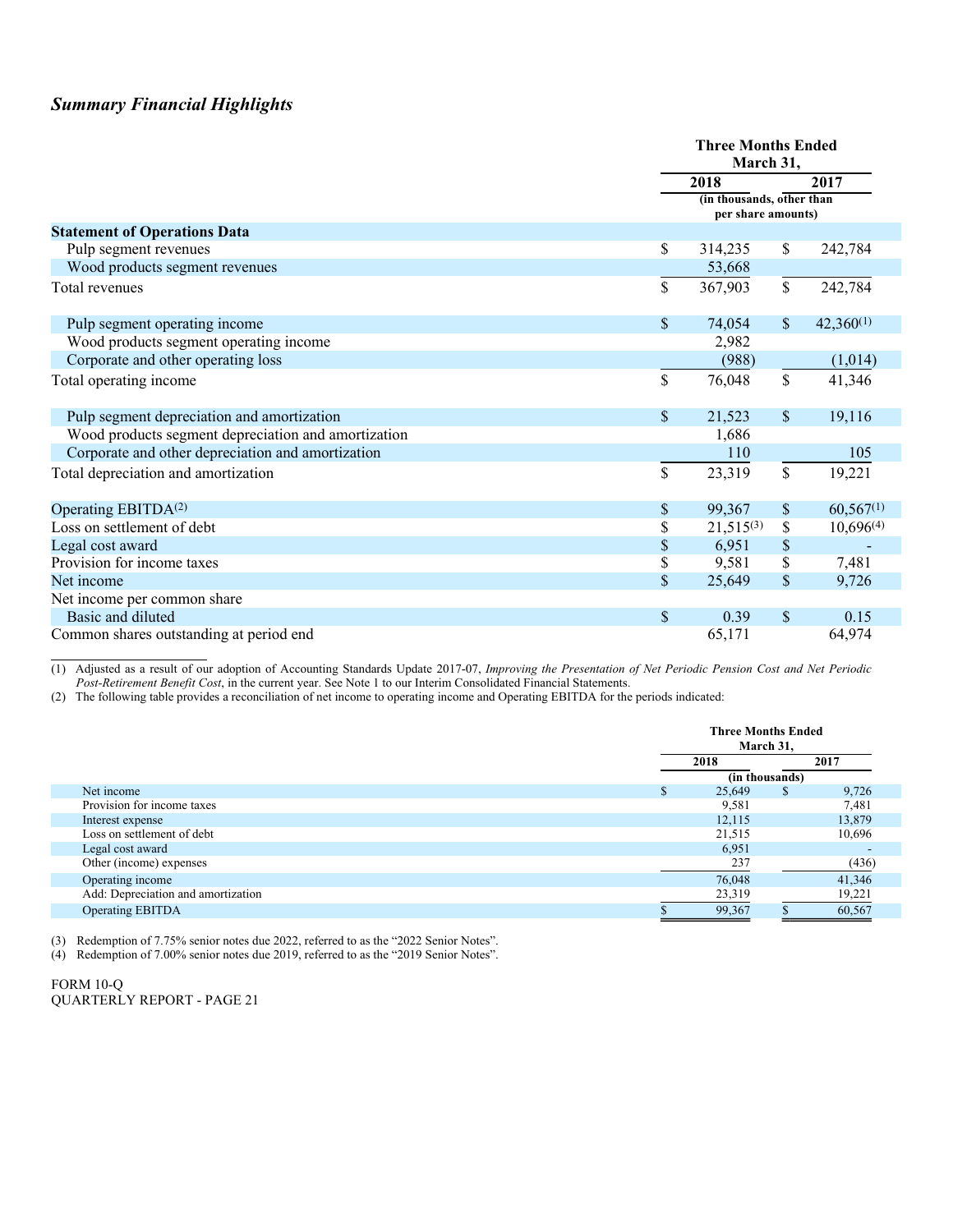## *Selected Production, Sales and Other Data*

|                                                                         | <b>Three Months Ended</b><br>March 31, |        |
|-------------------------------------------------------------------------|----------------------------------------|--------|
|                                                                         | 2018                                   | 2017   |
| <b>Pulp Segment</b>                                                     |                                        |        |
| Pulp production ('000 ADMTs)                                            | 364.5                                  | 373.8  |
| Annual maintenance downtime ('000 ADMTs)                                |                                        |        |
| Annual maintenance downtime (days)                                      |                                        |        |
| Pulp sales ('000 ADMTs)                                                 | 367.1                                  | 375.1  |
| Average NBSK pulp list prices in Europe $(\frac{5}{ADMT})^{(1)}$        | 1,097                                  | 823    |
| Average NBSK pulp list prices in China (\$/ADMT) <sup>(1)</sup>         | 910                                    | 645    |
| Average NBSK pulp list prices in North America (\$/ADMT) <sup>(1)</sup> | 1,233                                  | 1,033  |
| Average pulp sales realizations (\$/ADMT) <sup>(2)</sup>                | 783                                    | 584    |
| Energy production ('000 MWh)                                            | 438.0                                  | 472.2  |
| Surplus energy sales ('000 MWh)                                         | 175.7                                  | 202.7  |
| Average energy sales realizations (\$/MWh)                              | 107                                    | 91     |
| <b>Wood Products Segment</b>                                            |                                        |        |
| Lumber production (MMfbm)                                               | 102.7                                  |        |
| Lumber sales (MMfbm)                                                    | 115.1                                  |        |
| Average lumber sales realizations (\$/Mfbm)                             | 418                                    |        |
| Energy production ('000 MWh)                                            | 20.6                                   |        |
| Surplus energy sales ('000 MWh)                                         | 20.6                                   |        |
| Average energy sales realizations (\$/MWh)                              | 135                                    |        |
| <b>Average Spot Currency Exchange Rates</b>                             |                                        |        |
| $\frac{1}{2}$ / $\frac{1}{2}$ (3)                                       | 1.2289                                 | 1.0661 |
| $$ / C$^{(3)}$                                                          | 0.7904                                 | 0.7555 |

(1) Source: RISI pricing report.

(2) Sales realizations after customer discounts, rebates and other selling concessions. Incorporates the effect of pulp price variations occurring between the order and shipment dates.

(3) Average Federal Reserve Bank of New York Noon Buying Rates over the reporting period.

### *Consolidated - Three Months Ended March 31, 2018 Compared to Three Months Ended March 31, 2017*

Total revenues for the three months ended March 31, 2018 increased by approximately 52% to \$367.9 million from \$242.8 million in the same quarter of 2017 primarily due to a 34% increase in pulp sales realizations and the inclusion of \$53.7 million of wood products segment revenues.

Costs and expenses in the current quarter increased by approximately 45% to \$291.9 million from \$201.4 million in the first quarter of 2017 primarily due to the inclusion of costs and expenses from our wood products segment, the negative impact of a weaker dollar on our euro denominated costs and expenses and higher per unit fiber costs.

In the first quarter of 2018, operating depreciation and amortization increased to \$23.2 million from \$19.1 million in the same quarter of 2017 due to the negative impact of a weaker dollar on our euro denominated depreciation expense and the acquisition of the Friesau Facility.

Selling, general and administrative expenses increased to \$14.4 million in the first quarter of 2018 from \$9.7 million in the same quarter of 2017 primarily due to the inclusion of the wood products segment.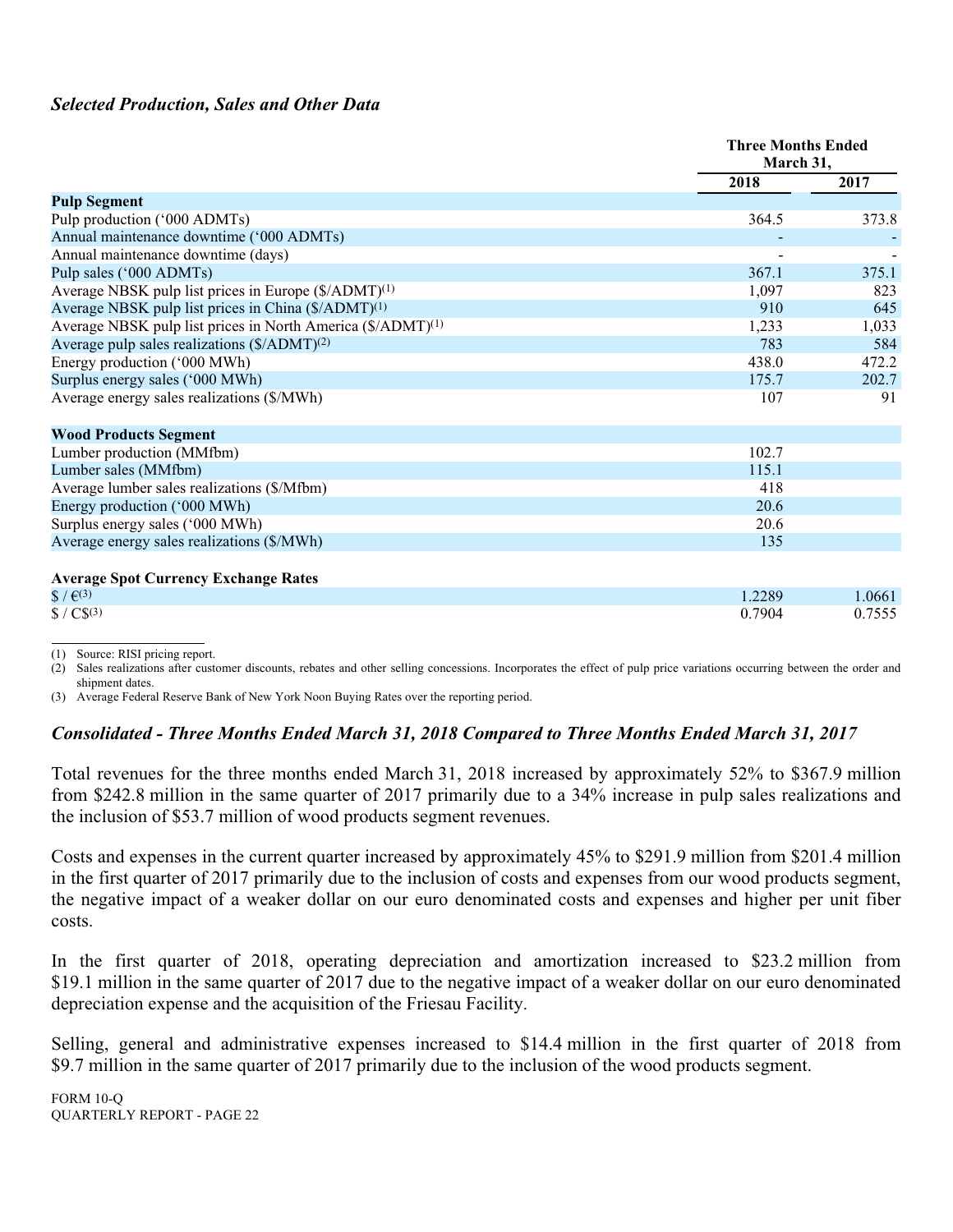In the first quarter of 2018, our operating income increased by approximately 84% to \$76.0 million from \$41.3 million in the same quarter of 2017 primarily due to higher pulp sales realizations and the inclusion of the wood products segment partially offset by the negative impact of a weaker dollar on our euro denominated costs and expenses and higher per unit fiber costs.

In December 2017, we issued \$300.0 million of 5.50% senior notes due 2026, referred to as the "2026 Senior Notes" and, on January 5, 2018, we utilized the proceeds, together with cash on hand, to redeem \$300.0 million of our 7.75% senior notes due 2022 at a cost, including premium, of \$317.4 million and recorded a loss on such redemption of \$21.5 million (being \$0.33 per share).

Interest expense in the current quarter decreased to \$12.1 million from \$13.9 million in the same quarter of 2017 primarily as a result of a lower interest rate on our outstanding senior notes.

In the first quarter of 2018, we recognized an expense of \$7.0 million, or \$0.11 per share, in connection with the legal cost award made by the tribunal in our claim against the Government of Canada under the North American Free Trade Agreement, referred to as "NAFTA".

During the first quarter of 2018, income tax expense increased to \$9.6 million from \$7.5 million in the same quarter of 2017 due to higher taxable income for our German mills.

For the first quarter of 2018, after giving effect to costs of \$28.5 million, or \$0.44 per basic and \$0.43 per diluted share, for the redemption of senior notes and the NAFTA legal cost awards, our net income increased to \$25.6 million, or \$0.39 per share, from \$9.7 million, or \$0.15 per share, after giving effect to costs of \$10.7 million for the redemption of senior notes in the same quarter of 2017.

In the first quarter of 2018, Operating EBITDA increased by approximately 64% to \$99.4 million from \$60.6 million in the same quarter of 2017 primarily due to higher pulp sales realizations partially offset by the negative impact of a weaker dollar relative to the euro and higher per unit fiber costs.

### **Operating Results by Business Segment**

None of the income or loss items following operating income in our Interim Consolidated Statement of Operations are allocated to our segments, since those items are reviewed separately by management.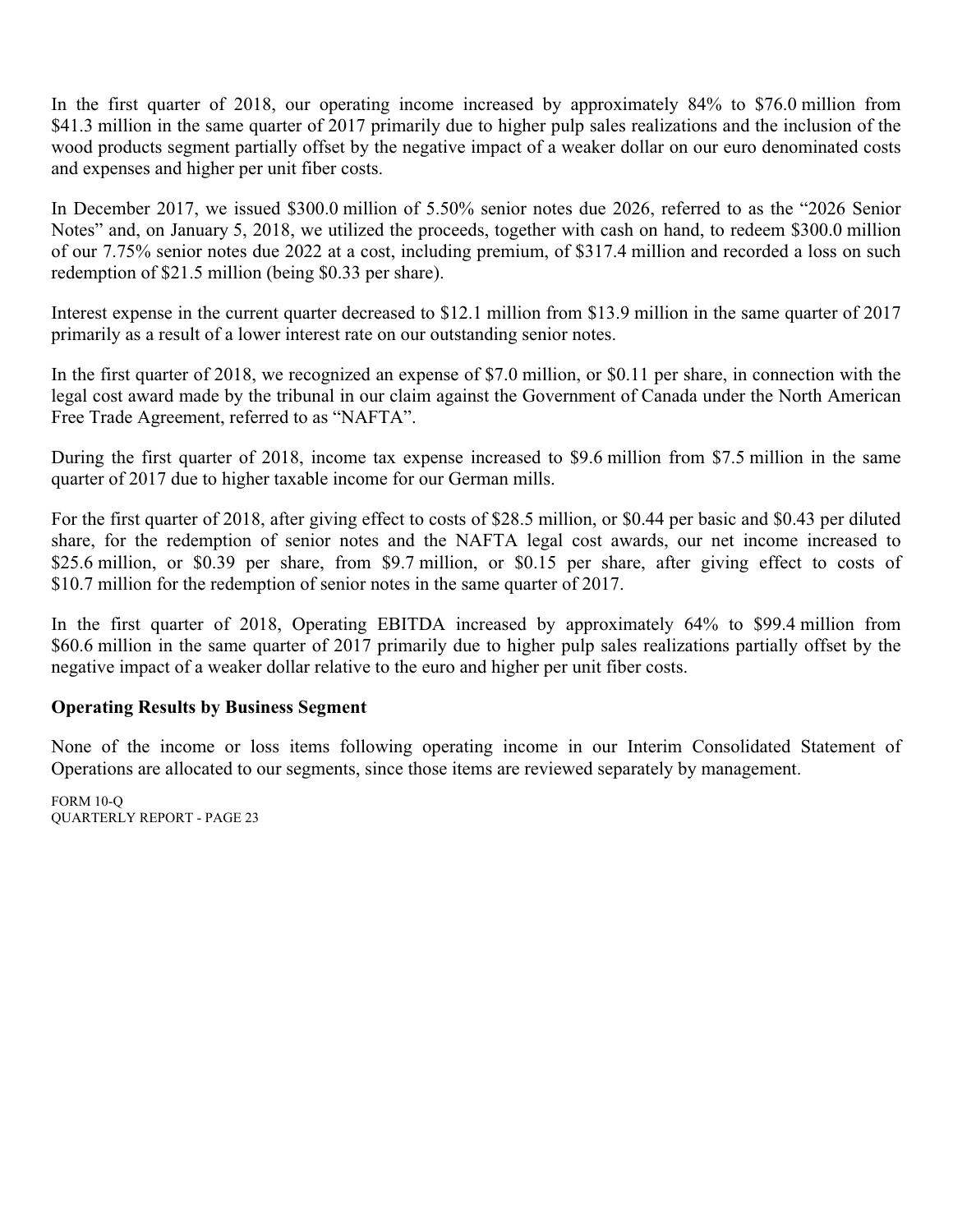# *Pulp Segment - Three Months Ended March 31, 2018 Compared to Three Months Ended March 31, 2017*

## *Selected Financial Information*

|                               | <b>Three Months Ended</b><br>March 31, |      |         |
|-------------------------------|----------------------------------------|------|---------|
|                               | 2018                                   | 2017 |         |
|                               | (in thousands)                         |      |         |
| Pulp revenues                 | 290,551                                |      | 220,812 |
| Energy and chemical revenues  | 23.684                                 |      | 21,972  |
| Depreciation and amortization | \$<br>21,523                           |      | 19,116  |
| Operating income              | 74.054                                 |      | 42,360  |

Pulp revenues in the first quarter of 2018 increased by approximately 32% to \$290.6 million from \$220.8 million in the same quarter of 2017 due to higher sales realizations partially offset by lower sales volumes.

Energy and chemical revenues increased by approximately 8% to \$23.7 million in the first quarter of 2018 from \$22.0 million in the same quarter of 2017 due to the positive impact of a weaker dollar on our euro denominated revenues partially offset by lower energy sales volumes.

Pulp production decreased by approximately 2% to 364,486 ADMTs in the current quarter from 373,765 ADMTs in the same quarter of 2017 due to minor maintenance activities at the Stendal mill. We did not have any scheduled maintenance downtime in either the first quarter of 2018 or 2017.

Pulp sales volumes decreased by approximately 2% to 367,074 ADMTs in the current quarter from 375,104 ADMTs in the same quarter of 2017 primarily due to slightly lower production.

In the current quarter of 2018, list prices for NBSK pulp in Europe and China increased from the same quarter of 2017, largely as a result of overall steady demand. Average list prices for NBSK pulp in Europe were approximately \$1,097 per ADMT in the first quarter of 2018 compared to approximately \$823 per ADMT in the same quarter of 2017. Average list prices for NBSK pulp in China and North America were approximately \$910 per ADMT and \$1,233 per ADMT, respectively, in the current quarter compared to approximately \$645 per ADMT and \$1,033 per ADMT, respectively, in the same quarter of 2017. NBSK pulp prices are cyclical and are at or near record highs.

Average pulp sales realizations increased by approximately 34% to \$783 per ADMT in the first quarter of 2018 from approximately \$584 per ADMT in the same quarter of 2017 primarily due to higher list prices.

Compared to the same quarter of the prior year the dollar was weaker against the euro and Canadian dollar which increased the dollar cost of our euro and Canadian dollar costs and expenses and contributed to a negative foreign exchange impact on operating income of approximately \$20.7 million when compared to the same quarter of the prior year.

Costs and expenses for our pulp segment in the current quarter increased by approximately 20% to \$240.5 million from \$200.4 million in the first quarter of 2017 primarily due to the negative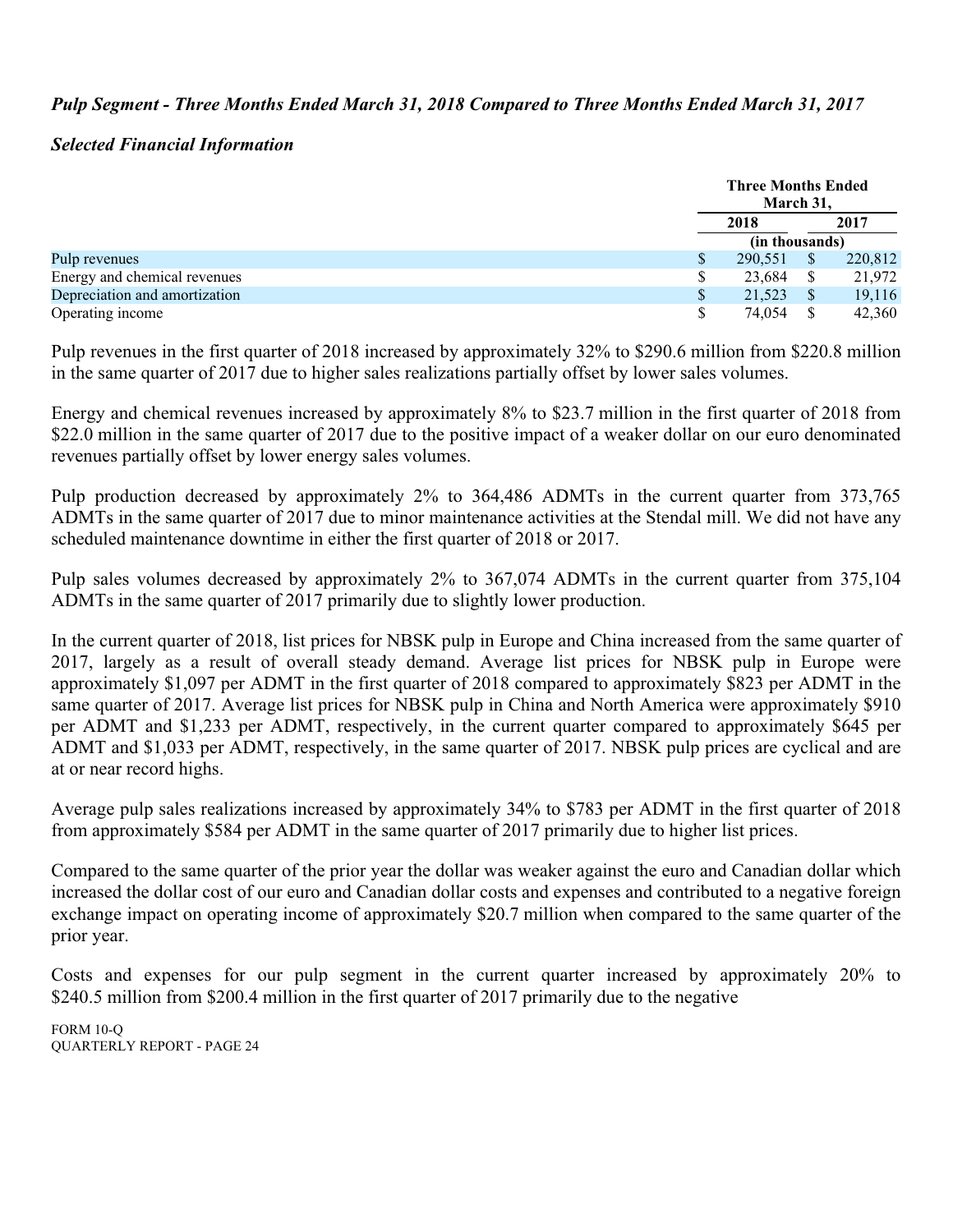impact of a weaker dollar on our euro denominated costs and expenses and higher per unit fiber costs.

In the first quarter of 2018, pulp segment operating depreciation and amortization increased to \$21.5 million from \$19.1 million in the same quarter of 2017 primarily due the negative impact of a weaker dollar on our euro denominated depreciation expense.

On average, in the current quarter overall per unit fiber costs increased by approximately 28% from the same quarter of 2017 primarily as a result of the negative impact of a weaker dollar on our euro and Canadian dollar denominated fiber costs, weather related increased demand from Scandinavian pulp mills and lower harvesting activities in our mills' fiber supply areas. Harvesting activities in Germany and British Columbia were impacted by short interruptions resulting from unseasonably wet winter conditions. Additionally, there was reduced pulp log availability in British Columbia as sawmills focused harvesting activities on rebuilding sawlog inventories that were impacted by the summer wild fires. We expect a moderate decline in per unit fiber costs in the second quarter of 2018 as a result of improved harvesting conditions.

Transportation costs for our pulp segment increased by approximately 14% to \$19.9 million in the current quarter from \$17.4 million in the same quarter of 2017 primarily due to the negative impact of a weaker dollar on our euro and Canadian dollar denominated transportation costs.

In the first quarter of 2018, pulp segment operating income increased by approximately 75% to \$74.1 million from \$42.4 million in the same quarter of 2017 primarily due to higher pulp sales realizations partially offset by the negative impact of a weaker dollar relative to the euro and higher per unit fiber costs.

# *Wood Products Segment - Three Months Ended March 31, 2018*

### *Selected Financial Information*

|                               | <b>Three Months Ended</b><br><b>March 31, 2018</b> |
|-------------------------------|----------------------------------------------------|
|                               | (in thousands)                                     |
| Lumber revenues               | 48,168                                             |
| Energy revenues               | 2,781                                              |
| Wood residual revenues        | 2,719                                              |
| Depreciation and amortization | 1,686                                              |
| Operating income              | 2,982                                              |

In the first quarter of 2018, lumber revenues were \$48.2 million, of which approximately 27% of sales volumes were in the U.S. market and substantially all remaining sales were in Europe. European and U.S. lumber markets were generally strong with prices steady and near multi-year highs.

We produced 102.7 million board feet of lumber in the first quarter of 2018. Lumber sales volumes were 115.1 million board feet.

Average lumber sales realizations in the first quarter of 2018 were \$418 per Mfbm.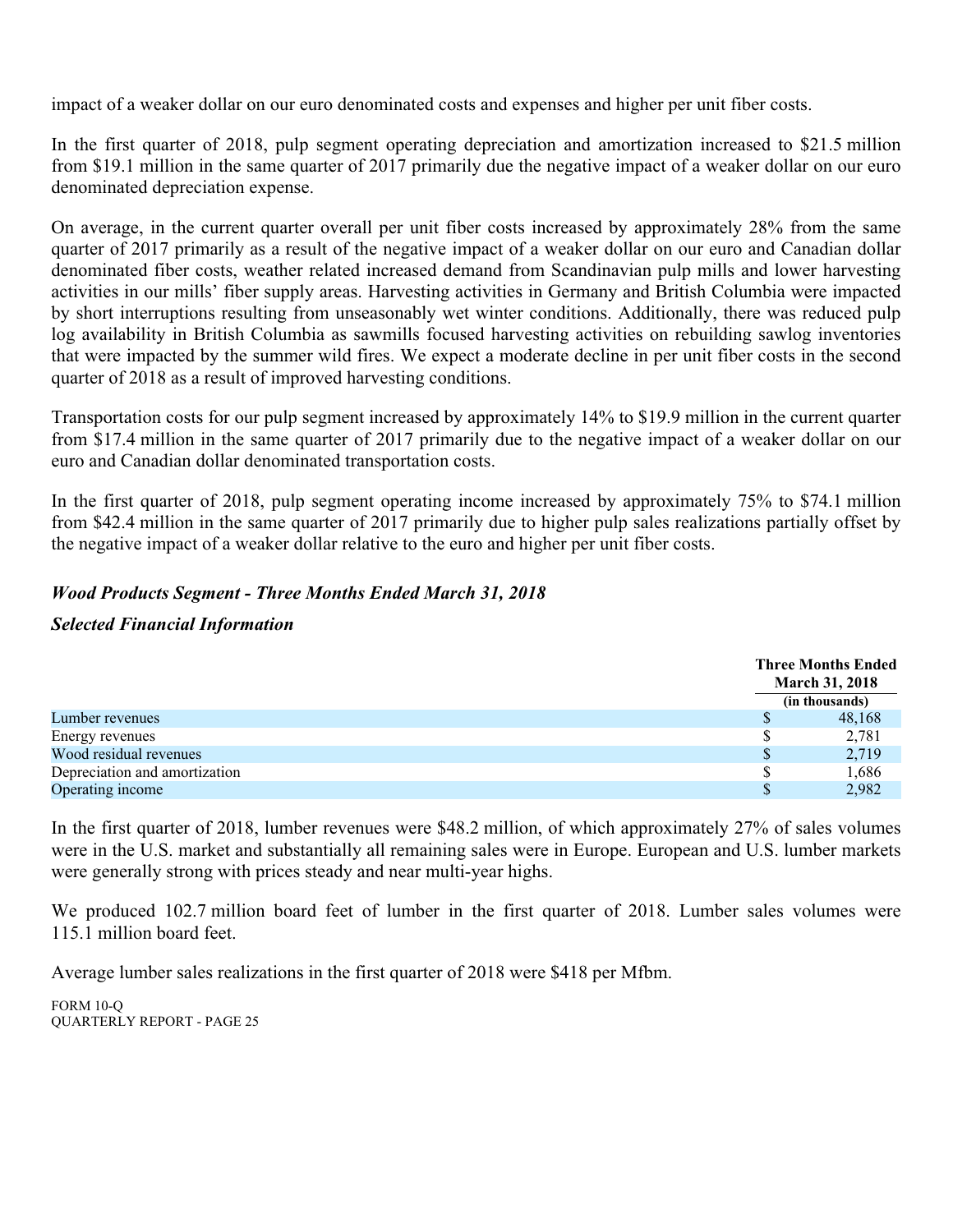In the first quarter of 2018, energy and other by-product revenues were approximately \$5.5 million.

Our fiber costs were approximately 80% of our cash production costs. Unseasonably wet winter weather conditions in Germany resulted in lower harvesting activities and high fiber costs in the current quarter. As harvesting activities increase we expect modestly lower fiber costs in the second quarter of 2018.

In the first quarter of 2018, operating depreciation and amortization for our wood products segment was \$1.7 million.

In the first quarter of 2018, our wood products segment operating income was approximately \$3.0 million.

# **Liquidity and Capital Resources**

# *Summary of Cash Flows*

|                                                                               | <b>Three Months Ended</b><br>March 31, |                   |      |          |
|-------------------------------------------------------------------------------|----------------------------------------|-------------------|------|----------|
|                                                                               | 2018                                   |                   | 2017 |          |
|                                                                               |                                        | (in thousands)    |      |          |
| Net cash from operating activities                                            | S                                      | 76.377            |      | 53,385   |
| Net cash used in investing activities                                         |                                        | (16,351)          |      | (8, 404) |
| Net cash from (used in) financing activities                                  |                                        | $(307,733)^{(1)}$ |      | 1,570    |
| Effect of exchange rate changes on cash, cash equivalents and restricted cash |                                        | 535               |      | 518      |
| Net increase (decrease) in cash, cash equivalents and restricted cash         |                                        | (247, 172)        |      | 47.069   |

(1) Includes cash used for the redemption of 2022 Senior Notes of \$317.4 million.

*Cash Flows from Operating Activities.* We operate in a cyclical industry and our operating cash flows vary accordingly. Our principal operating cash expenditures are for labor, fiber, chemicals and debt service.

Working capital levels fluctuate throughout the year and are affected by maintenance downtime, changing sales patterns, seasonality and the timing of receivables and sales and the payment of payables and expenses.

Cash provided by operating activities was \$76.4 million in the three months ended March 31, 2018 and \$53.4 million in the comparative period of 2017. An increase in accounts payable and accrued expenses provided cash of \$18.0 million, including the legal cost award in our NAFTA claim, in the first quarter of 2018 compared to \$6.9 million in the same period of 2017. An overall increase in inventories used cash of \$6.8 million in the three months ended March 31, 2018 compared to a decrease in inventories providing cash of \$9.4 million in the same period of 2017. An increase in accounts receivable used cash of \$5.1 million in the three months ended March 31, 2018 compared to \$6.3 million in the same period of 2017.

*Cash Flows from Investing Activities.* Investing activities in the three months ended March 31, 2018 used cash of \$16.4 million primarily related to capital expenditures of \$16.2 million. In the three months ended March 31, 2018, capital expenditures primarily related to large maintenance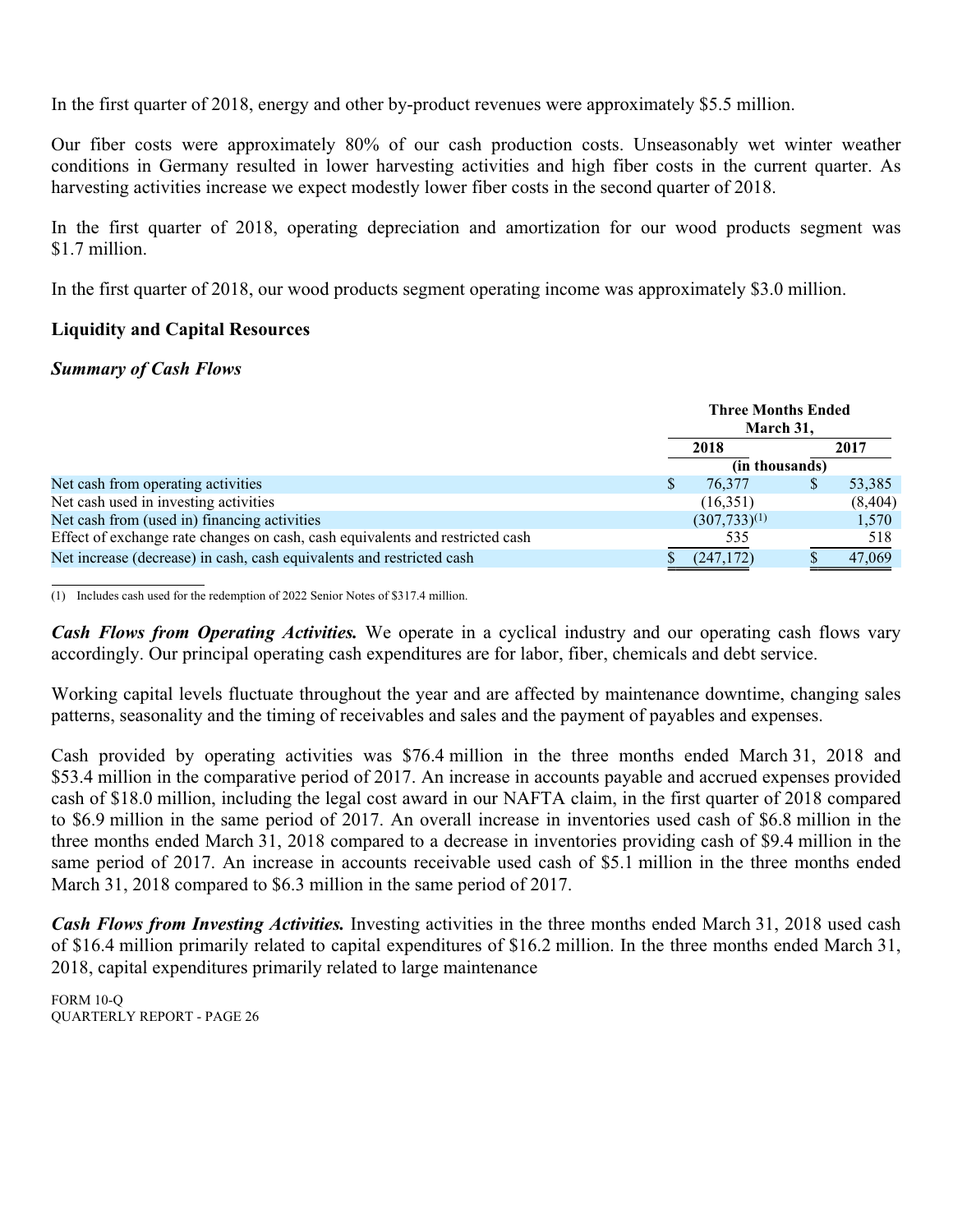projects and improvements to the digester performance at our Celgar mill, the replacement of mobile equipment and saw line optimization at our Friesau Facility and various other smaller projects. In the same period of 2017, investing activities used cash of \$8.4 million, primarily related to capital expenditures of \$8.2 million comprised of a number of projects at our mills.

*Cash Flows from Financing Activities.* In the three months ended March 31, 2018, financing activities used cash of \$307.7 million primarily in connection with the redemption of 2022 Senior Notes, which used cash of \$317.4 million. In the three months ended March 31, 2018, we drew \$20.1 million on our revolving credit facilities primarily to finance wood procurement activities, paid a dividend of \$8.1 million and paid \$1.4 million of debt issuance costs primarily for the 2026 Senior Notes. In the same period of 2017, financing activities provided cash of \$1.6 million, including an aggregate of \$250.0 million from the issuance of our 6.50% senior notes due 2024, referred to as the "2024 Senior Notes", which was primarily used to redeem our 2019 Senior Notes at a cost of \$234.9 million. In the first quarter of 2017, debt issuance costs for the 2024 Senior Notes used cash of \$5.1 million and a dividend payment used cash of \$7.4 million.

### **Balance Sheet Data**

The following table is a summary of selected financial information as at the dates indicated:

|                           |    | March 31,<br>December 31,<br>2018<br>2017<br>(in thousands) |              |                   |
|---------------------------|----|-------------------------------------------------------------|--------------|-------------------|
| <b>Financial Position</b> |    |                                                             |              |                   |
| Cash and cash equivalents |    | 213,566                                                     | S            | $143,299^{(1)}$   |
| Working capital           | S  | 476,151                                                     | <sup>S</sup> | 421,873           |
| Total assets              | S. | 1,507,180                                                   | S.           | $1,407,271^{(1)}$ |
| Long-term liabilities     | S  | 771,195                                                     | S            | 743,578           |
| Total equity              | S  | 584,494                                                     | \$           | 550,666           |

(1) Excludes restricted cash of \$317.4 million held to redeem \$300.0 million of 2022 Senior Notes on January 5, 2018.

As a result of the weakening of the dollar versus the euro as at March 31, 2018, we recorded a net non-cash increase in the carrying value of our net assets, consisting primarily of our fixed assets denominated in euros. This non-cash increase of approximately \$16.3 million does not affect our net income, Operating EBITDA or cash flows but is reflected in our other comprehensive income and as an increase to our total equity.

### **Sources and Uses of Funds**

Our principal sources of funds are cash flows from operations and cash and cash equivalents on hand. Our principal uses of funds consist of operating expenses, capital expenditures and semi-annual interest payments on our outstanding senior notes.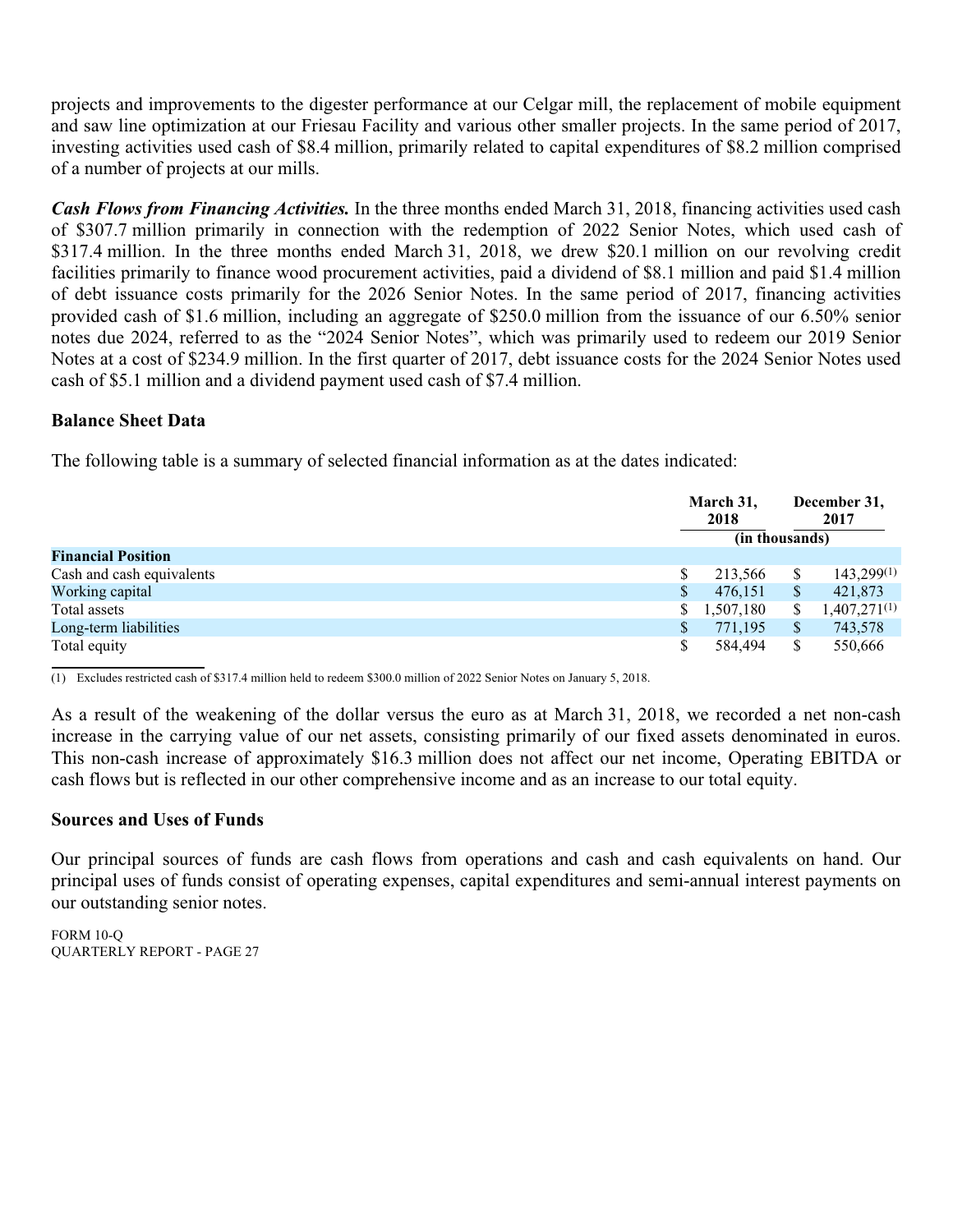The following table sets out our total capital expenditures and interest expense for the periods indicated:

|                                      | <b>Three Months Ended</b><br>March 31, |             |  |
|--------------------------------------|----------------------------------------|-------------|--|
|                                      | 2018                                   | 2017        |  |
|                                      | (in thousands)                         |             |  |
| Capital expenditures                 | 16,184                                 | 8,164<br>S. |  |
| Cash paid for interest expense $(1)$ | 3.147                                  | 4.456<br>S. |  |
| Interest expense $(2)$               | 12,115                                 | \$13,879    |  |

(1) Amounts differ from interest expense which includes non-cash items. See supplemental disclosure of cash flow information from our Interim Consolidated Statement of Cash Flows included in this report.

(2) Interest on our 2022 Senior Notes is paid semi-annually in June and December of each year. In January 2018, we redeemed \$300.0 million of our 2022 Senior Notes. Interest on our 2024 Senior Notes is paid semi-annually in February and August of each year and interest on our 2026 Senior Notes is paid semi-annually in January and July of each year, commencing July 2018.

In the first quarter of 2018, we expended \$8.1 million to pay a quarterly dividend of \$0.125 per common share.

As at March 31, 2018, our cash and cash equivalents increased to \$213.6 million from \$143.3 million at the end of 2017. As at March 31, 2018, we had approximately \$180.5 million available under our revolving credit facilities.

As at March 31, 2018, we had no material commitments to acquire assets or operating businesses.

Based upon the current level of operations and our current expectations for future periods in light of the current economic environment, and in particular, current and expected pulp and lumber pricing and foreign exchange rates, we believe that cash flow from operations and available cash, together with available borrowings under our revolving credit facilities, will be adequate to finance the capital requirements for our business including the payment of our quarterly dividend during the next 12 months.

In the future we may make acquisitions of businesses or assets or commitments to additional capital projects. To achieve the long-term goals of expanding our assets and earnings, including through acquisitions, capital resources will be required. Depending on the size of a transaction, the capital resources that will be required can be substantial. The necessary resources will be generated from cash flow from operations, cash on hand, borrowing against our assets or the issuance of securities.

### **Debt Covenants**

Certain of our long-term obligations contain various financial tests and covenants customary to these types of arrangements. See our annual report on Form 10-K for the fiscal year ended December 31, 2017.

As at March 31, 2018, we were in full compliance with all of the covenants of our indebtedness.

### **Off-Balance Sheet Arrangements**

At March 31, 2018, we did not have any off-balance sheet arrangements (as defined in Item 303(a)(4)(ii) of Regulation S-K).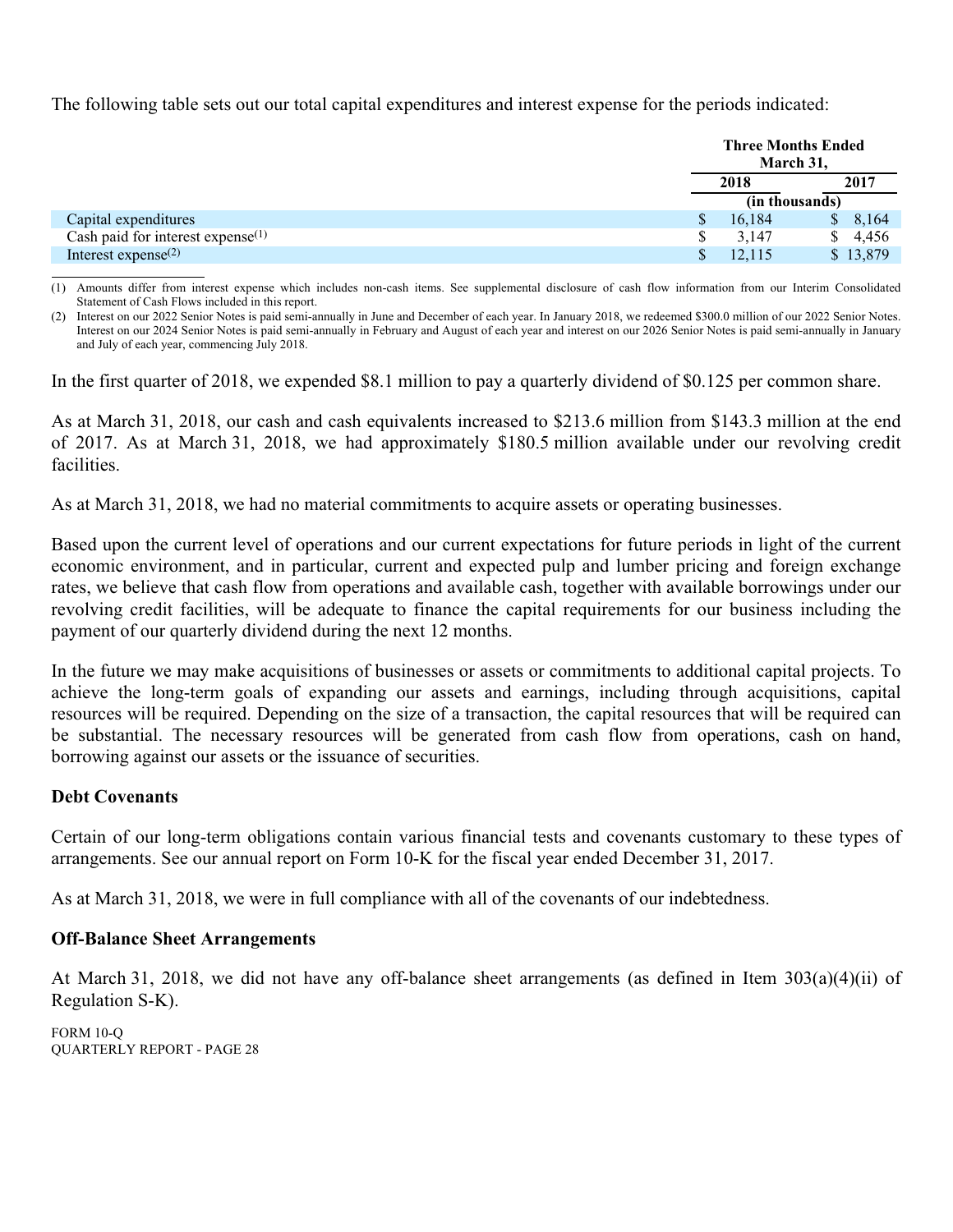# **Contractual Obligations and Commitments**

There were no material changes outside the ordinary course to any of our material contractual obligations during the three months ended March 31, 2018.

# **Foreign Currency**

As a majority of our assets, liabilities and expenditures are held or denominated in euros or Canadian dollars, our consolidated financial results are subject to foreign currency exchange rate fluctuations.

We translate foreign denominated assets and liabilities into dollars at the rate of exchange on the balance sheet date. Equity accounts are translated using historical exchange rates. Unrealized gains or losses from these translations are recorded in other comprehensive income (loss) and do not affect our net earnings.

As a result of the weakening of the dollar versus the euro as at March 31, 2018, we recorded a net non-cash increase of \$16.3 million in the carrying value of our net assets, consisting primarily of our fixed assets denominated in euros. As a result, our accumulated other comprehensive loss decreased to \$42.9 million.

Based upon the exchange rate as at March 31, 2018, the dollar has weakened by approximately 3% against the euro and strengthened by approximately 3% against the Canadian dollar since December 31, 2017. See "Quantitative and Qualitative Disclosures about Market Risk".

# **Critical Accounting Policies**

The preparation of financial statements and related disclosures in conformity with GAAP requires management to make estimates and assumptions that affect both the amount and the timing of the recording of assets, liabilities, revenues, and expenses in the consolidated financial statements and accompanying note disclosures. Our management routinely makes judgments and estimates about the effects of matters that are inherently uncertain. As the number of variables and assumptions affecting the probable future resolution of the uncertainties increases, these judgments become even more subjective and complex.

Our significant accounting policies are disclosed in Note 1 to our audited annual financial statements included in our annual report on Form 10-K for the fiscal year ended December 31, 2017. While all of the significant accounting policies are important to the consolidated financial statements, some of these policies may be viewed as having a high degree of judgment. On an ongoing basis using currently available information, management reviews its estimates, including those related to accounting for, among other things, pension and other postretirement benefit obligations, deferred income taxes (valuation allowance and permanent reinvestment), depreciation and amortization, future cash flows associated with impairment testing for long-lived assets, the allocation of the purchase price in a business combination to the assets acquired and liabilities assumed, legal liabilities and contingencies. Actual results could differ materially from these estimates, and changes in these estimates are recorded when known.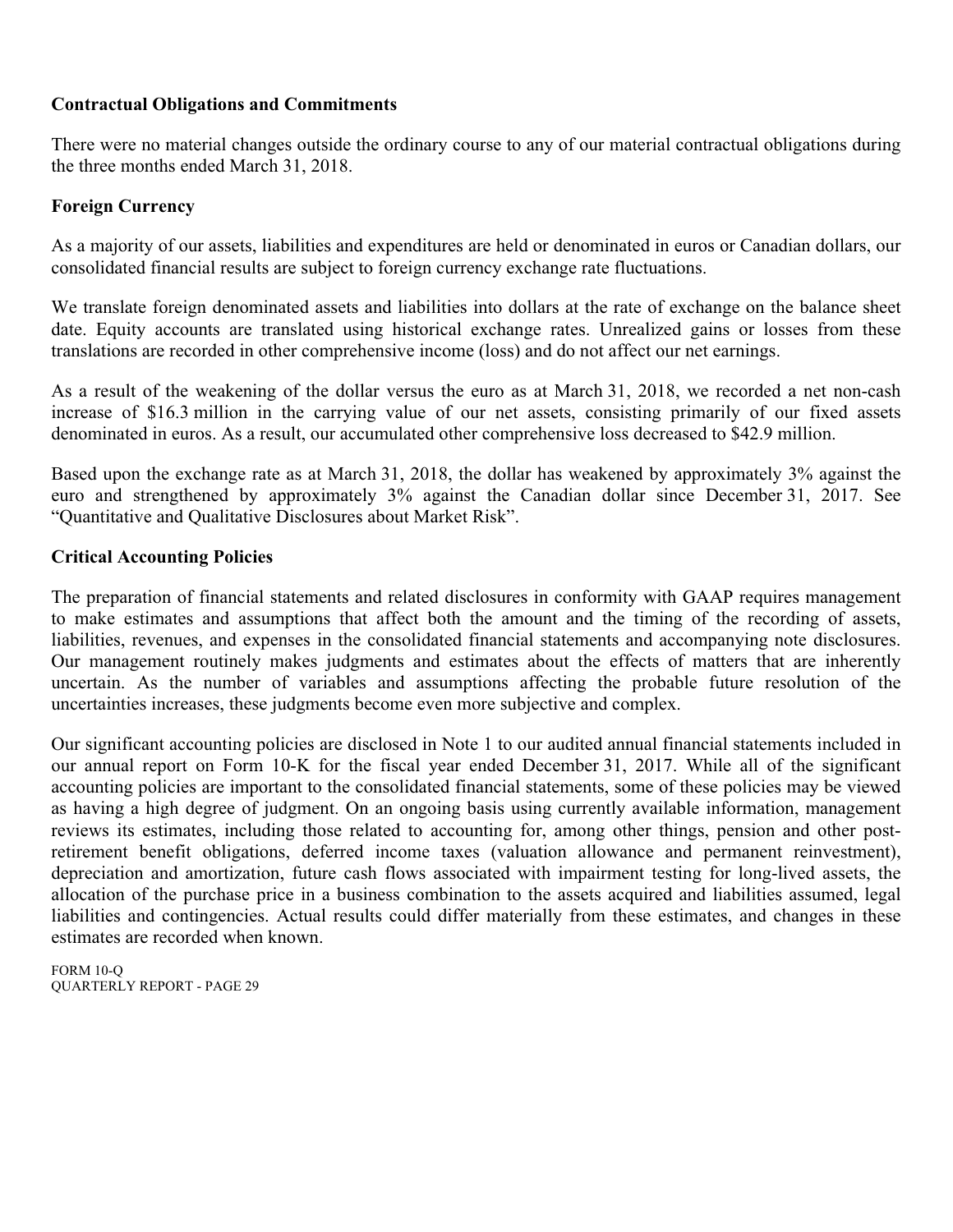We have identified certain accounting policies that are the most important to the portrayal of our current financial condition and results of operations.

For information about both our significant and critical accounting policies, see our annual report on Form 10-K for the fiscal year ended December 31, 2017.

# **Cautionary Statement Regarding Forward-Looking Information**

The statements in this report that are not reported financial results or other historical information are "forwardlooking statements" within the meaning of the *Private Securities Litigation Reform Act of 1995*, as amended.

Generally, forward-looking statements can be identified by the fact that they do not relate strictly to historical or current facts. They often include words such as "expects", "anticipates", "intends", "plans", "believes", "seeks", "estimates", or words of similar meaning, or future or conditional verbs, such as "will", "should", "could", or "may", although not all forward-looking statements contain these identifying words. Forward-looking statements are based on expectations, forecasts and assumptions by our management and involve a number of risks, uncertainties and other factors, many of which are beyond our control, that could cause actual conditions, events or results to differ significantly from those described in the forward-looking statements. These factors include, but are not limited to, the following:

- our business is highly cyclical in nature;
- a weakening of the global economy, including capital and credit markets, could adversely affect our business and financial results and have a material adverse effect on our liquidity and capital resources;
- our level of indebtedness could negatively impact our financial condition, results of operations and liquidity;
- cyclical fluctuations in the price and supply of our raw materials, particularly fiber, could adversely affect our business;
- we face intense competition in our markets;
- we are exposed to currency exchange rate fluctuations;
- we are subject to extensive environmental regulation and we could incur substantial costs as a result of compliance with, violations of or liabilities under applicable environmental laws and regulations;
- our business is subject to risks associated with climate change and social and government responses thereto;
- our operations require substantial capital and we may be unable to maintain adequate capital resources to provide for such capital requirements;
- our acquisition of the Friesau Facility and other future acquisitions may result in additional risks and uncertainties in our business;
- fluctuations in prices and demand for lumber could adversely affect our business;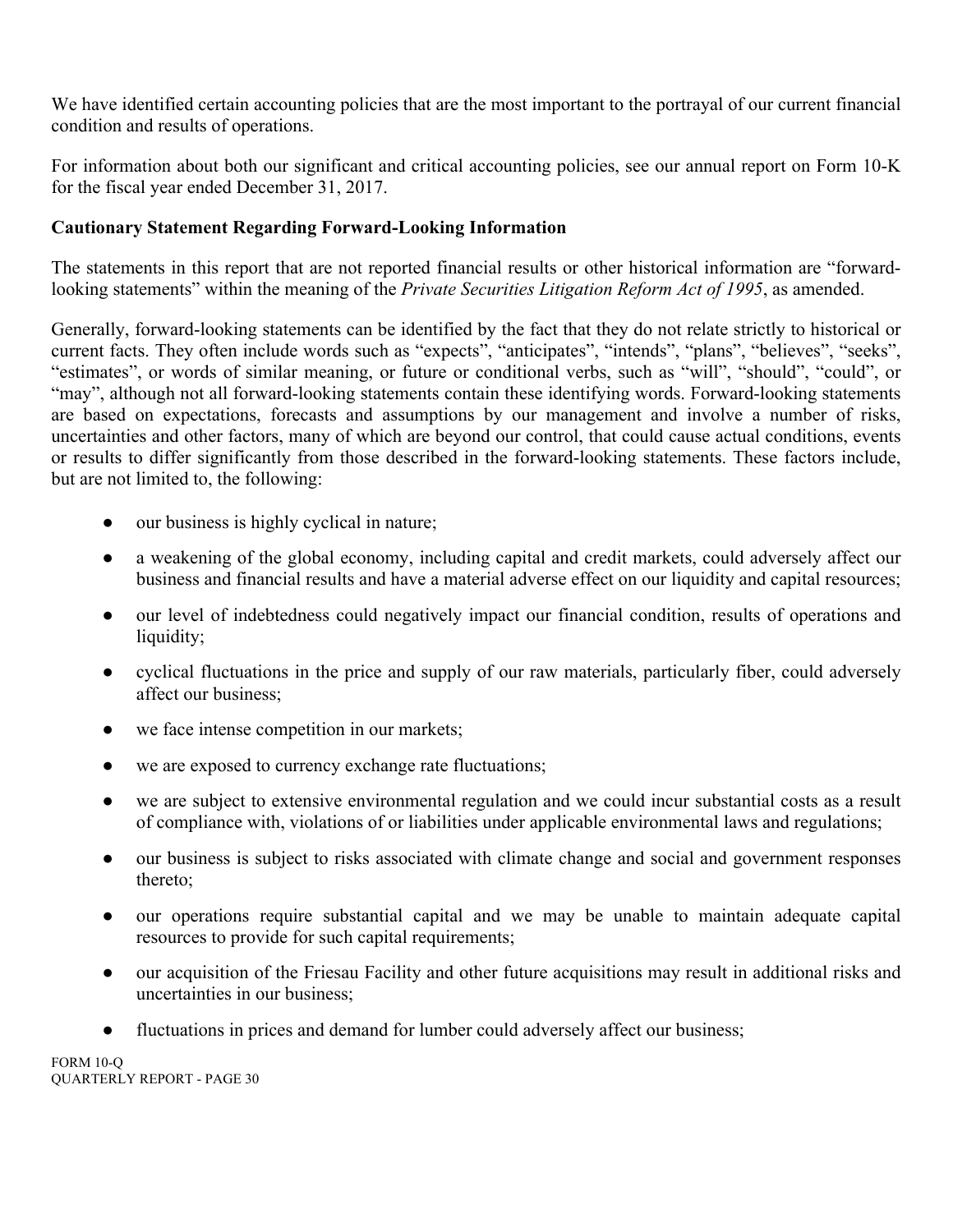- adverse housing market conditions may increase the credit risk from customers of our Friesau Facility;
- our Friesau Facility's lumber products are vulnerable to declines in demand due to competing technologies or materials;
- changes in credit ratings issued by nationally recognized statistical rating organizations could adversely affect our cost of financing and have an adverse effect on the market price of our securities;
- we rely on government grants and participate in German statutory energy programs;
- we are subject to risks related to our employees;
- we are dependent on key personnel;
- we may experience material disruptions to our production;
- if our long-lived assets become impaired, we may be required to record non-cash impairment charges that could have a material impact on our results of operations;
- we may incur losses as a result of unforeseen or catastrophic events, including the emergence of a pandemic, terrorist attacks or natural disasters;
- our insurance coverage may not be adequate;
- we rely on third parties for transportation services;
- we periodically use derivatives to manage certain risks which has caused significant fluctuations in our operating results;
- failures or security breaches of our information technology systems could disrupt our operations and negatively impact our business;
- $\bullet$  the price of our common stock may be volatile;
- a small number of our shareholders could significantly influence our business;
- our international sales and operations are subject to applicable laws relating to trade, export controls and foreign corrupt practices, the violation of which could adversely affect our operations; and
- we are exposed to interest rate fluctuations.

Given these uncertainties, you should not place undue reliance on our forward-looking statements. The forgoing review of important factors is not exhaustive or necessarily in order of importance and should be read in conjunction with the risks and assumptions including those set forth in reports and other documents we have filed with or furnished to the SEC, including in our annual report on Form 10-K for the fiscal year ended December 31, 2017. We advise you that these cautionary remarks expressly qualify in their entirety all forwardlooking statements attributable to us or persons acting on our behalf. Unless required by law, we do not assume any obligation to update forward-looking statements based on unanticipated events or changed expectations. However, you should carefully review the reports and other documents we file from time to time with the SEC.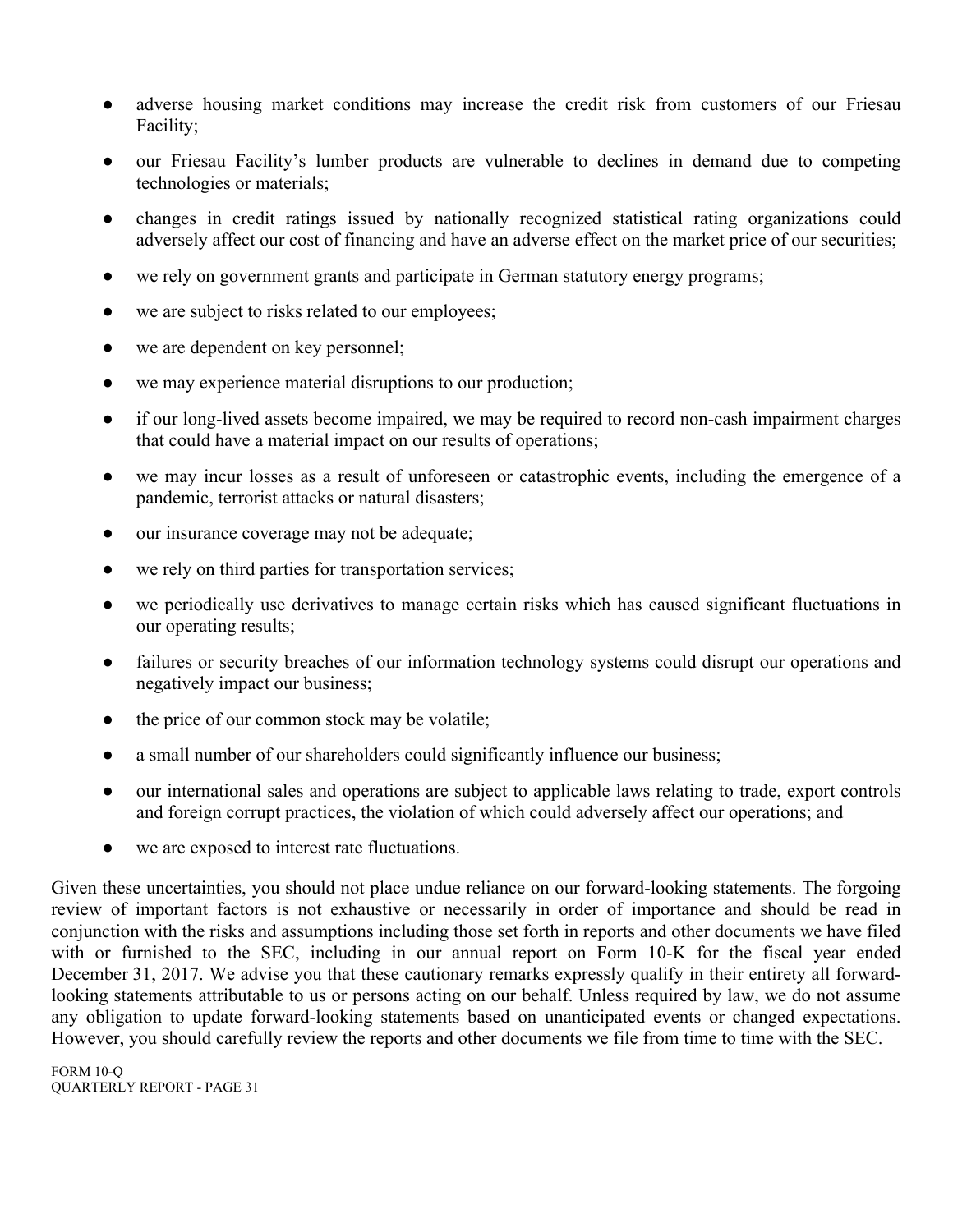# **Cyclical Nature of Business**

### *Revenues*

The pulp and lumber businesses are highly cyclical in nature and markets are characterized by periods of supply and demand imbalance, which in turn can materially affect prices. Pulp and lumber markets are sensitive to cyclical changes in the global economy, industry capacity and foreign exchange rates, all of which can have a significant influence on selling prices and our operating results. The length and magnitude of industry cycles have varied over time but generally reflect changes in macro-economic conditions and levels of industry capacity. Pulp and lumber are commodities that are generally available from other producers. Because commodity products have few distinguishing qualities from producer to producer, competition is generally based upon price, which is generally determined by supply relative to demand.

Industry capacity can fluctuate as changing industry conditions can influence producers to idle production capacity or permanently close mills. In addition, to avoid substantial cash costs in idling or closing a mill, some producers will choose to operate at a loss, sometimes even a cash loss, which can prolong weak pricing environments due to oversupply. Oversupply of our products can also result from producers introducing new capacity in response to favorable pricing trends. Certain integrated pulp and paper producers have the ability to discontinue paper production by idling their paper machines and selling their NBSK pulp production on the market, if market conditions, prices and trends warrant such actions.

Demand for each of pulp and lumber has historically been determined primarily by general global macroeconomic conditions and has been closely tied to overall business activity. NBSK pulp prices have been and are likely to continue to be volatile and can fluctuate widely over time. Between 2008 and 2018, European list prices for NBSK pulp have fluctuated between a low of approximately \$575 per ADMT in 2009 to a high of \$1,130 per ADMT in 2018.

Our mills and operations voluntarily subject themselves to third-party certification as to compliance with internationally recognized, sustainable management standards because end use paper and lumber customers have shown an increased interest in understanding the origin of products they purchase. Demand for our products could be adversely affected if we, or our suppliers, are unable to achieve compliance, or are perceived by the public as failing to comply, with these standards or if our customers require compliance with alternate standards for which our operations are not certified.

A producer's actual sales price realizations are list prices net of customer discounts, rebates and other selling concessions. Over the last three years, these have increased as producers compete for customers and sales.

Accordingly, prices for pulp and lumber are driven by many factors outside our control, and we have little influence over the timing and extent of price changes, which are often volatile. Because market conditions beyond our control determine the prices for pulp and lumber, prices may fall below our cash production costs, requiring us to either incur short-term losses on product sales or cease production at one or more of our mills. Therefore, our profitability depends on managing our cost structure, particularly raw materials which represent a significant component of our operating costs and can fluctuate based upon factors beyond our control. If the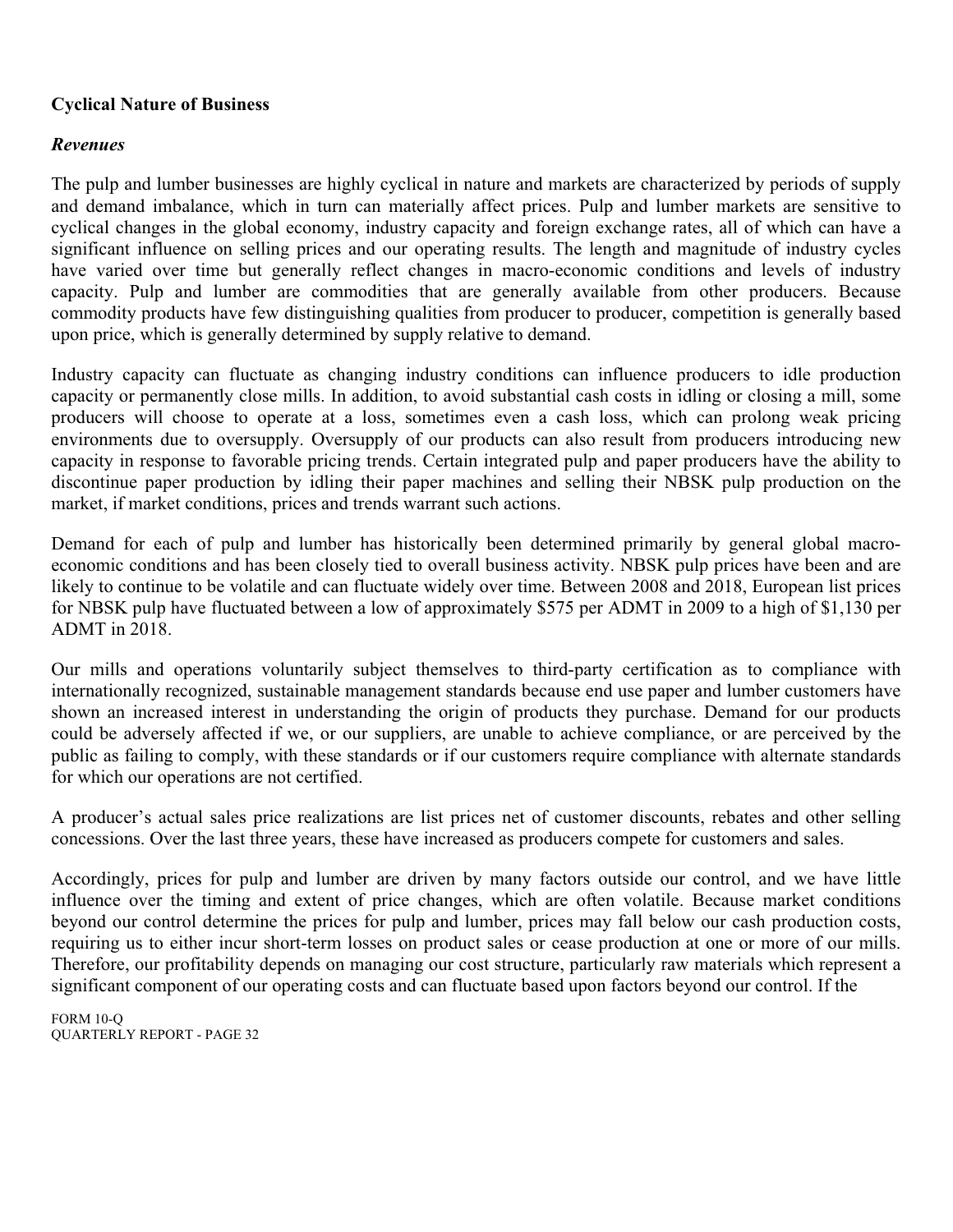prices of our products decline, or if prices for our raw materials increase, or both, our results of operations and cash flows could be materially adversely affected.

# *Costs*

Our production costs are influenced by the availability and cost of raw materials, energy and labor, and our plant efficiencies and productivity. Our main raw material is fiber in the form of wood chips, pulp logs and sawlogs. Wood chip, pulp log and sawlog costs are primarily affected by the supply of, and demand for, lumber and pulp, which are both highly cyclical. Higher fiber prices could affect producer profit margins if they are unable to pass along price increases to pulp and lumber customers or purchasers of surplus energy.

# *Currency*

We have manufacturing operations in Germany and Canada. Most of the operating costs and expenses of our German mills are incurred in euros and those of our Celgar mill in Canadian dollars. However, the majority of our sales are in products quoted in dollars. Our results of operations and financial condition are reported in dollars. As a result, our costs generally benefit from a strengthening dollar but are adversely affected by a decrease in the value of the dollar relative to the euro and to the Canadian dollar. Such declines in the dollar relative to the euro and the Canadian dollar reduce our operating margins and the cash flow available to fund our operations and to service our debt. This could have a material adverse effect on our business, financial condition, results of operations and cash flows.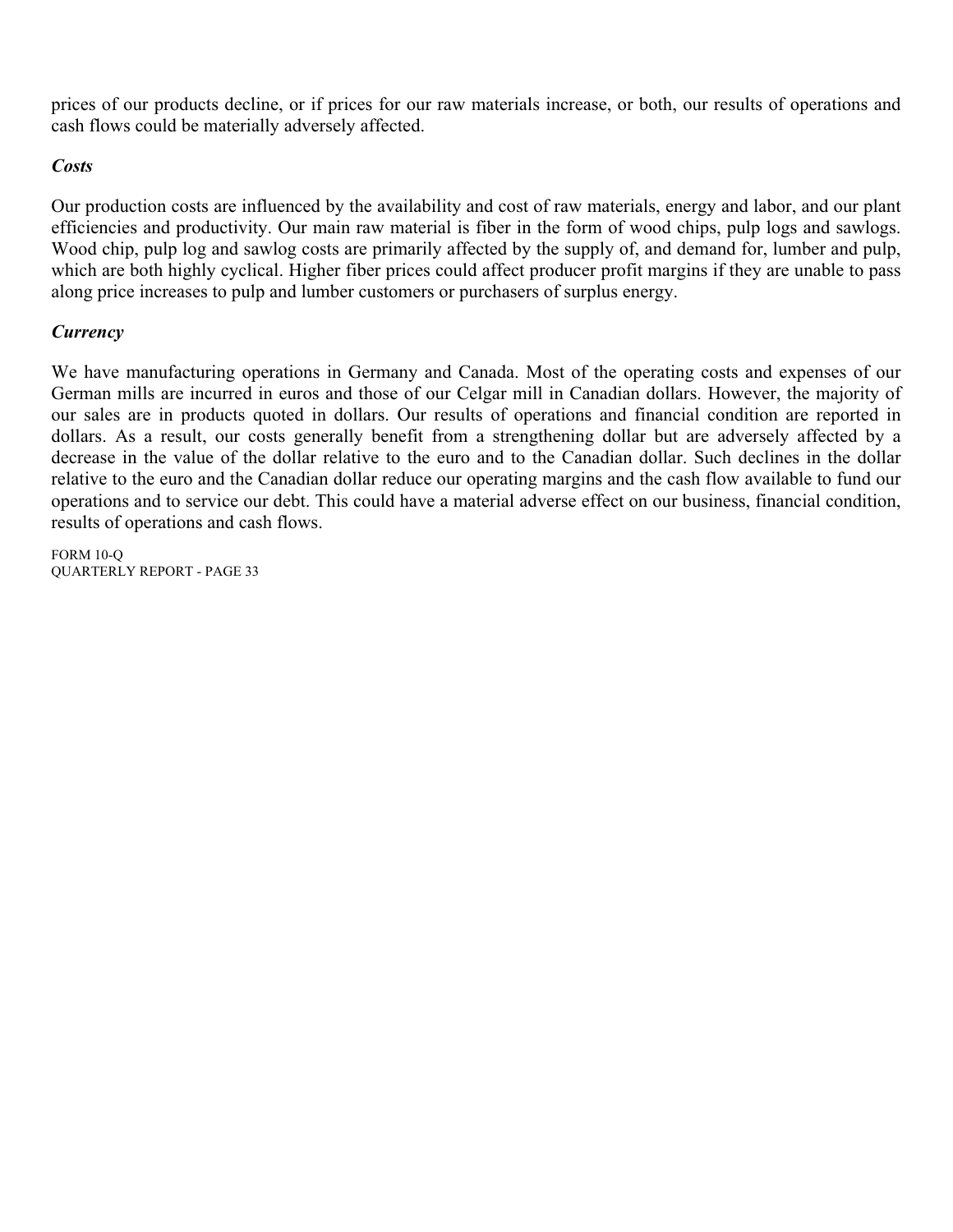# **ITEM 3. QUANTITATIVE AND QUALITATIVE DISCLOSURES ABOUT MARKET RISK**

We are exposed to market risks from changes in interest rates and foreign currency exchange rates, particularly the exchange rates between the dollar and the euro and Canadian dollar. Changes in these rates may affect our results of operations and financial condition and, consequently, our fair value. We seek to manage these risks through internal risk management policies as well as the periodic use of derivatives.

For additional information, please refer to Part II, Item 7A. Quantitative and Qualitative Disclosures about Market Risk included in our annual report on Form 10-K for the fiscal year ended December 31, 2017.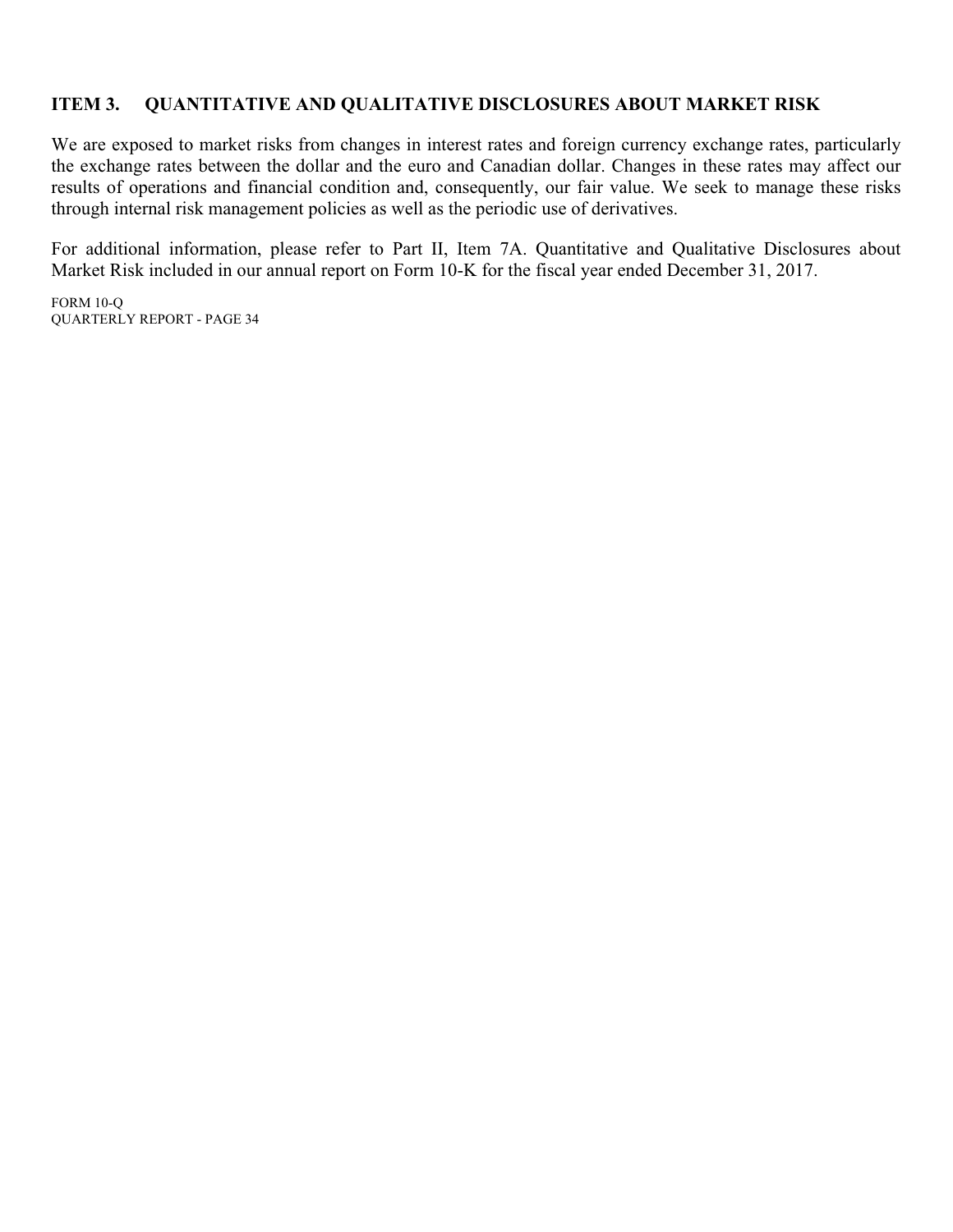# **ITEM 4. CONTROLS AND PROCEDURES**

# **Disclosure Controls and Procedures**

Our management, with the participation of our principal executive officer and principal financial officer, has evaluated the effectiveness of our disclosure controls and procedures (as such term is defined in Rules 13a-15(e) and 15d-15(e) under the *Securities Exchange Act of 1934*, as amended, referred to as the "Exchange Act"), as of the end of the period covered by this report. Disclosure controls and procedures include, without limitation, controls and procedures designed to ensure that information required to be disclosed in the reports we file or submit under the Exchange Act is accumulated and communicated to management, including our principal executive officer and principal financial officer, as appropriate, to allow timely decisions regarding required disclosure. Based on such evaluation, our principal executive officer and principal financial officer have concluded that, as of the end of the period covered by this report, our disclosure controls and procedures are effective in recording, processing, summarizing and reporting, on a timely basis, information required to be disclosed by us in the reports that we file or submit under the Exchange Act.

It should be noted that any system of controls is based in part upon certain assumptions designed to obtain reasonable (and not absolute) assurance as to its effectiveness and there can be no assurance that any design will succeed in achieving its stated goals.

# **Changes in Internal Controls**

There have been no changes in our internal control over financial reporting (as defined in Rules 13a-15(f) and 15d-15(f) under the Exchange Act) during the period covered by this report that have materially affected, or are reasonably likely to materially affect, our internal control over financial reporting.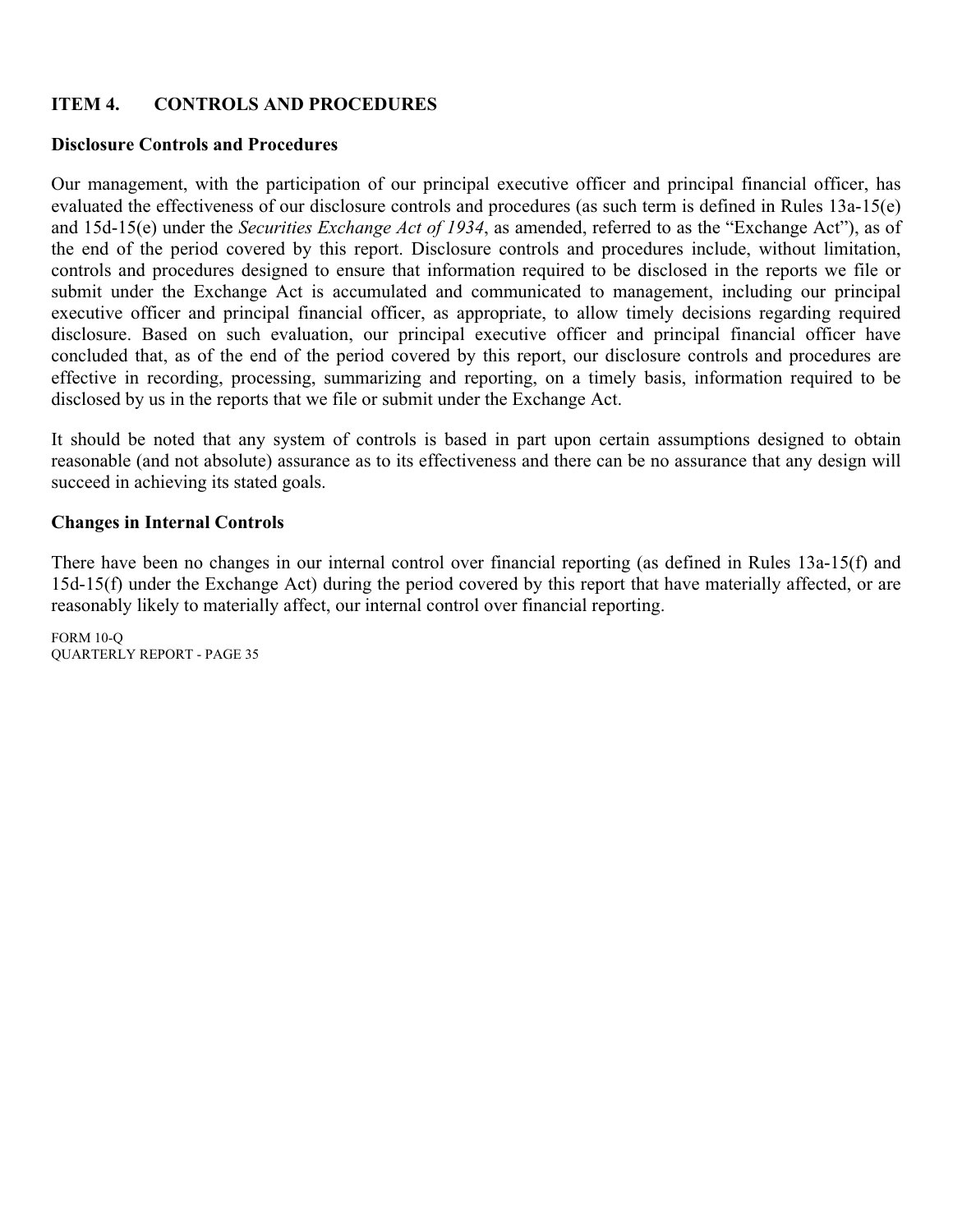# **PART II. OTHER INFORMATION**

# **ITEM 1. LEGAL PROCEEDINGS**

We are subject to routine litigation incidental to our business, including that which is described in our latest annual report on Form 10-K for the fiscal year ended December 31, 2017. We do not believe that the outcome of such litigation will have a material adverse effect on our business or financial condition.

In March 2018, we received the decision of the tribunal in respect of our previously announced claim against the Government of Canada under NAFTA. In a split-decision, the tribunal ruled that it lacked jurisdiction to decide certain of our claims under NAFTA and, with respect to our other NAFTA claims, that they were highly complex and technical and that it would be inappropriate for the tribunal to re-determine matters calling for specialist judgment and, as a result, there was no violation of NAFTA. As is customary in these matters, the tribunal awarded costs to Canada and we recognized an expense of \$7.0 million in the first quarter of 2018 in relation to such legal cost award.

# **ITEM 1A. RISK FACTORS**

There have been no material changes to the factors disclosed in Item 1A. Risk Factors in our annual report on Form 10-K for the fiscal year ended December 31, 2017.

# **ITEM 2. UNREGISTERED SALE OF EQUITY SECURITIES AND USE OF PROCEEDS**

None.

# **ITEM 3. DEFAULTS UPON SENIOR SECURITIES**

None.

# **ITEM 4. MINE SAFETY DISCLOSURES**

None.

# **ITEM 5. OTHER INFORMATION**

None.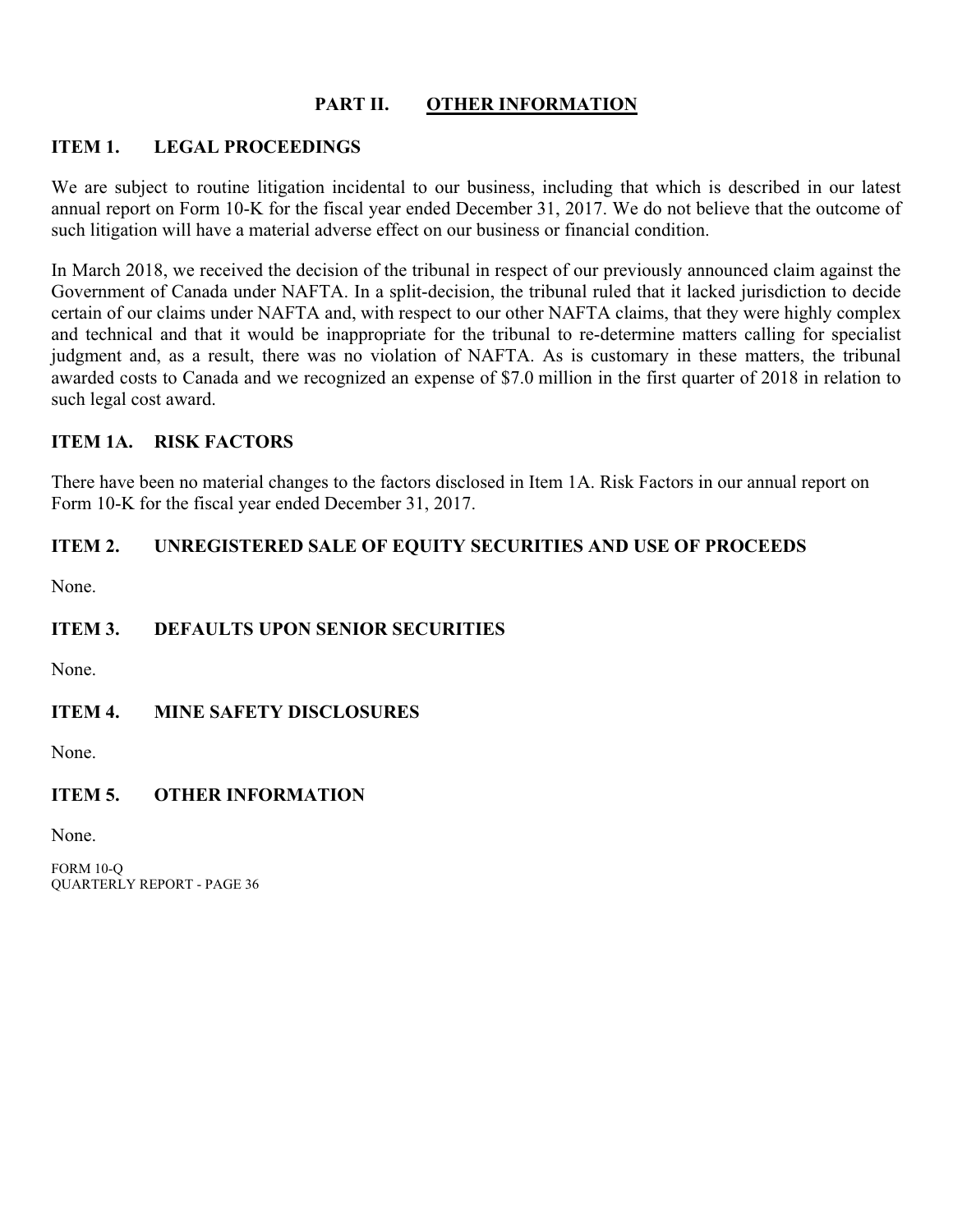# **ITEM 6. EXHIBITS**

### **Exhibit No. Description**

- 31.1 Section 302 Certification of Chief Executive Officer
- 31.2 Section 302 Certification of Chief Financial Officer
- 32.1\* Section 906 Certification of Chief Executive Officer
- 32.2\* Section 906 Certification of Chief Financial Officer
- 101 The following financial statements from the Company's Form 10-Q for the fiscal period ended March 31, 2018, formatted in XBRL: (i) Interim Consolidated Statements of Operations; (ii) Interim Consolidated Statements of Comprehensive Income; (iii) Interim Consolidated Balance Sheets; (iv) Interim Consolidated Statements of Cash Flows; and (v) Notes to Interim Consolidated Financial Statements.

<sup>\*</sup> In accordance with Release No. 33-8212 of the SEC, these Certifications: (i) are "furnished" to the SEC and are not "filed" for the purposes of liability under the Securities Exchange Act of 1934, as amended; and (ii) are not to be subject to automatic incorporation by reference into any of the Company's registration statements filed under the Securities Act of 1933, as amended, for the purposes of liability thereunder or any offering memorandum, unless the Company specifically incorporates them by reference therein.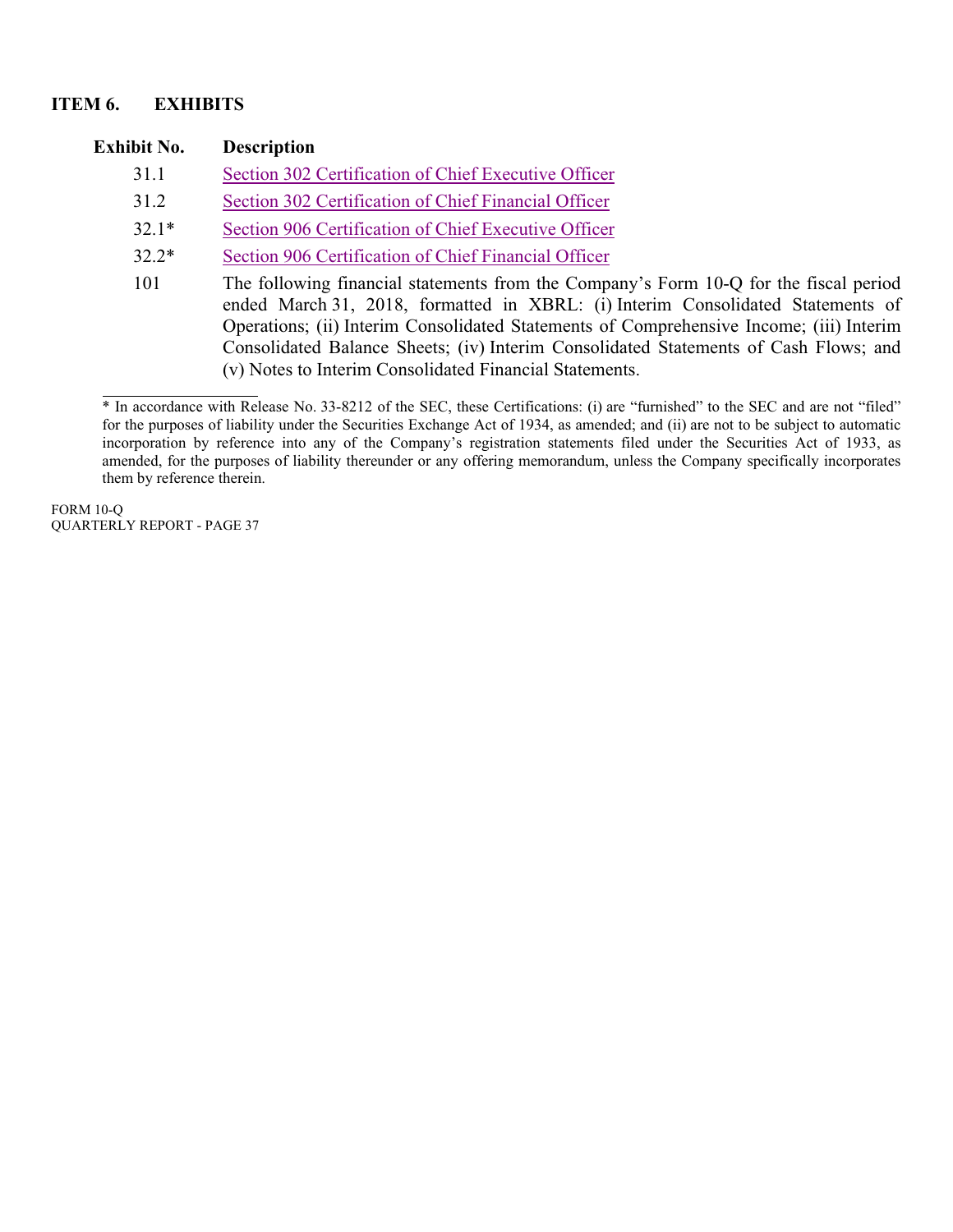# **SIGNATURES**

Pursuant to the requirements of the *Securities Exchange Act of 1934*, the Registrant has duly caused this report to be signed on its behalf by the undersigned, thereunto duly authorized.

# **MERCER INTERNATIONAL INC.**

By: /s/ David M. Gandossi

 David M. Gandossi Chief Executive Officer and President

Date: May 3, 2018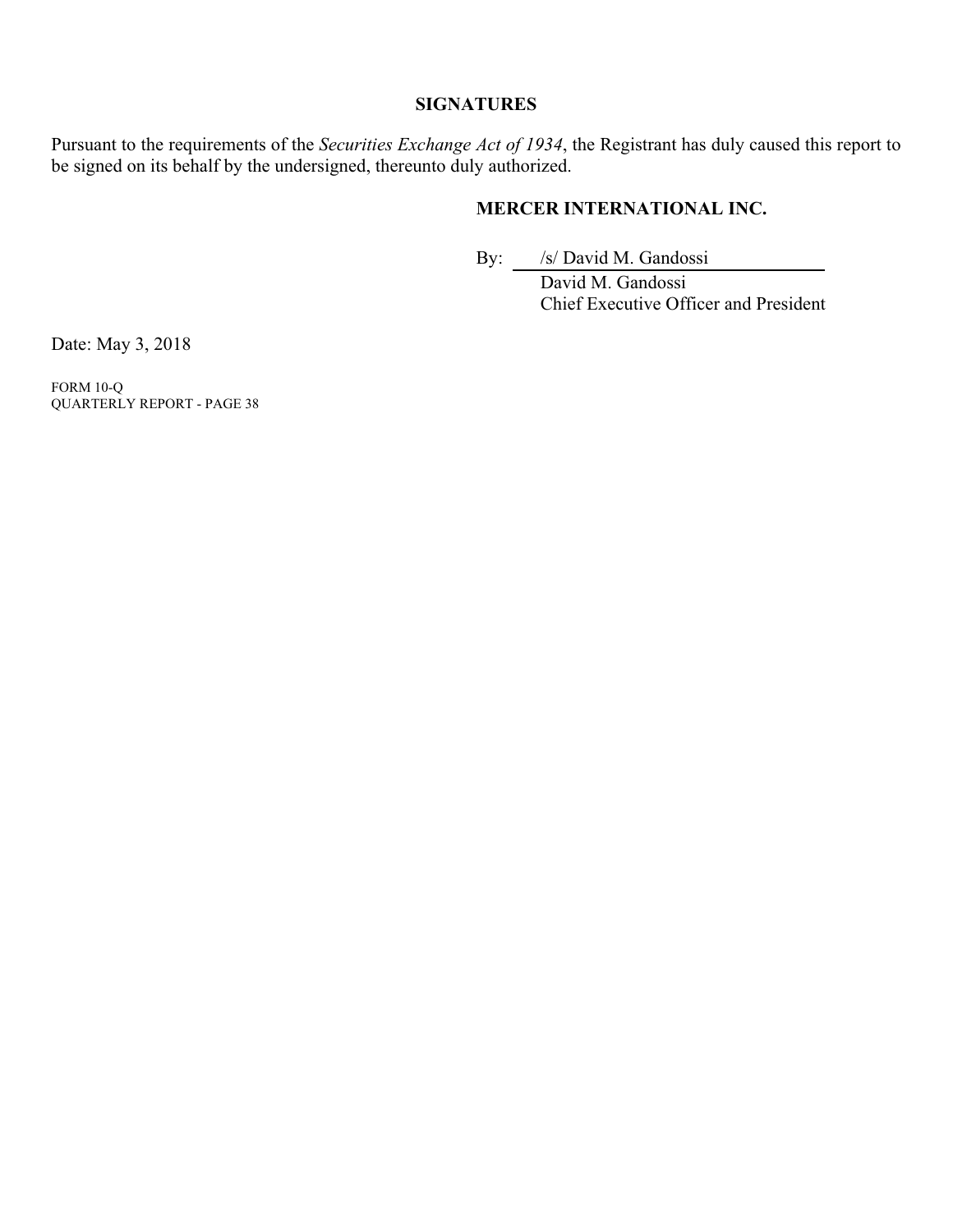I, David M. Gandossi, certify that:

- 1. I have reviewed this quarterly report on Form 10-Q of Mercer International Inc. (the "Registrant");
- 2. Based on my knowledge, this report does not contain any untrue statement of a material fact or omit to state a material fact necessary to make the statements made, in light of the circumstances under which such statements were made, not misleading with respect to the period covered by this report;
- 3. Based on my knowledge, the financial statements, and other financial information included in this report, fairly present in all material respects the financial condition, results of operations and cash flows of the Registrant as of, and for, the periods presented in this report;
- 4. The Registrant's other certifying officer(s) and I are responsible for establishing and maintaining disclosure controls and procedures (as defined in Exchange Act Rules 13a-15(e) and 15d-15(e)) and internal control over financial reporting (as defined in Exchange Act Rules 13a-15(f) and 15d-15(f)) for the Registrant and have:
	- a) Designed such disclosure controls and procedures, or caused such disclosure controls and procedures to be designed under our supervision, to ensure that material information relating to the Registrant, including its consolidated subsidiaries, is made known to us by others within those entities, particularly during the period in which this report is being prepared;
	- b) Designed such internal control over financial reporting, or caused such internal control over financial reporting to be designed under our supervision, to provide reasonable assurance regarding the reliability of financial reporting and the preparation of financial statements for external purposes in accordance with generally accepted accounting principles;
	- c) Evaluated the effectiveness of the Registrant's disclosure controls and procedures and presented in this report our conclusions about the effectiveness of the disclosure controls and procedures, as of the end of the period covered by this report based on such evaluation; and
	- d) Disclosed in this report any change in the Registrant's internal control over financial reporting that occurred during the Registrant's most recent fiscal quarter (the Registrant's fourth fiscal quarter in the case of an annual report) that has materially affected, or is reasonably likely to materially affect, the Registrant's internal control over financial reporting; and
- 5. The Registrant's other certifying officer and I have disclosed, based on our most recent evaluation of internal control over financial reporting, to the Registrant's auditors and the audit committee of the Registrant's board of directors (or persons performing the equivalent functions):
	- a) All significant deficiencies and material weaknesses in the design or operation of internal control over financial reporting which are reasonably likely to adversely affect the Registrant's ability to record, process, summarize and report financial information; and
	- b) Any fraud, whether or not material, that involves management or other employees who have a significant role in the Registrant's internal control over financial reporting.

Date: May 3, 2018

/s/ David M. Gandossi David M. Gandossi Chief Executive Officer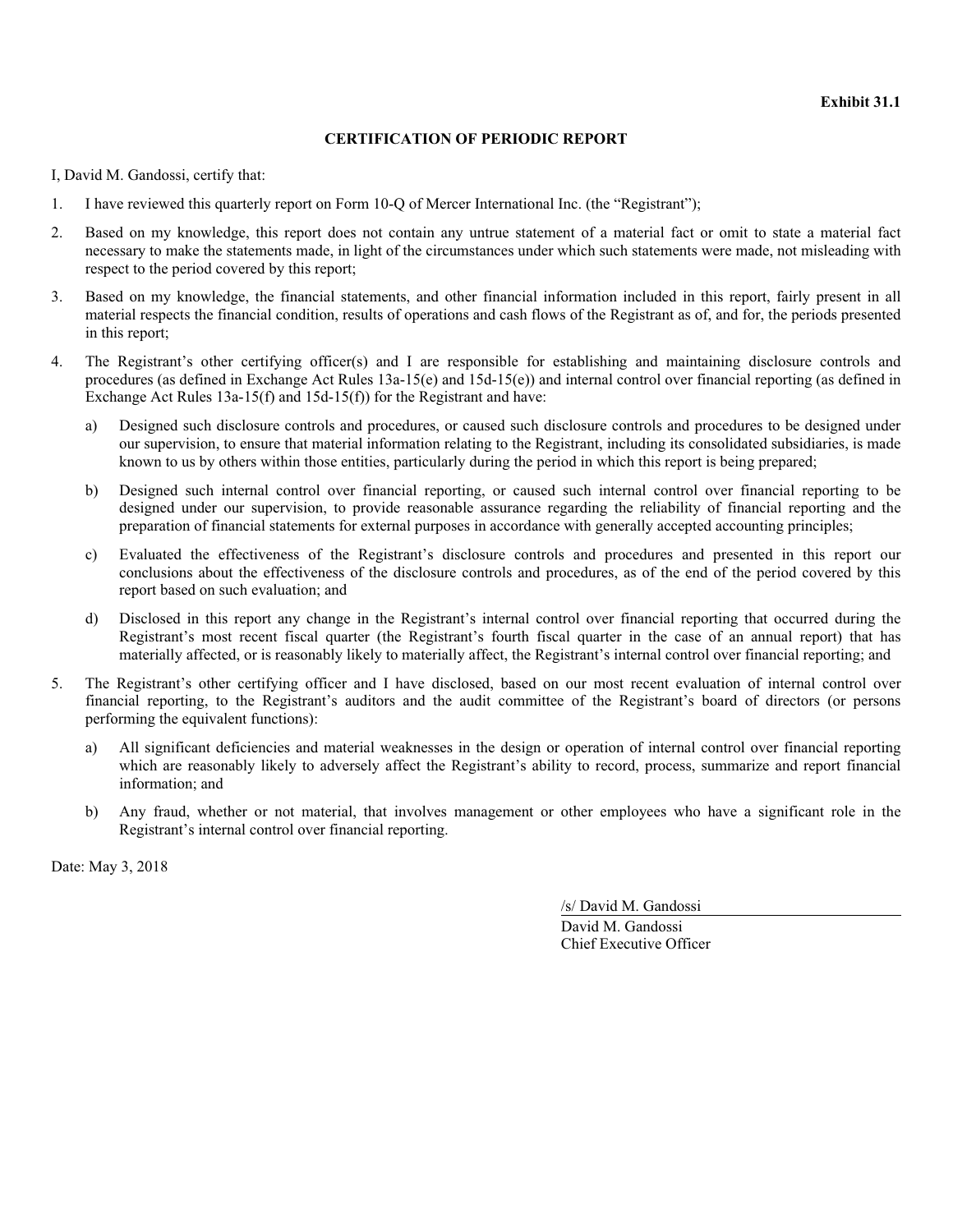I, David K. Ure, certify that:

- 1. I have reviewed this quarterly report on Form 10-Q of Mercer International Inc. (the "Registrant");
- 2. Based on my knowledge, this report does not contain any untrue statement of a material fact or omit to state a material fact necessary to make the statements made, in light of the circumstances under which such statements were made, not misleading with respect to the period covered by this report;
- 3. Based on my knowledge, the financial statements, and other financial information included in this report, fairly present in all material respects the financial condition, results of operations and cash flows of the Registrant as of, and for, the periods presented in this report;
- 4. The Registrant's other certifying officer(s) and I are responsible for establishing and maintaining disclosure controls and procedures (as defined in Exchange Act Rules 13a-15(e) and 15d-15(e)) and internal control over financial reporting (as defined in Exchange Act Rules 13a-15(f) and 15d-15(f)) for the Registrant and have:
	- a) Designed such disclosure controls and procedures, or caused such disclosure controls and procedures to be designed under our supervision, to ensure that material information relating to the Registrant, including its consolidated subsidiaries, is made known to us by others within those entities, particularly during the period in which this report is being prepared;
	- b) Designed such internal control over financial reporting, or caused such internal control over financial reporting to be designed under our supervision, to provide reasonable assurance regarding the reliability of financial reporting and the preparation of financial statements for external purposes in accordance with generally accepted accounting principles;
	- c) Evaluated the effectiveness of the Registrant's disclosure controls and procedures and presented in this report our conclusions about the effectiveness of the disclosure controls and procedures, as of the end of the period covered by this report based on such evaluation; and
	- d) Disclosed in this report any change in the Registrant's internal control over financial reporting that occurred during the Registrant's most recent fiscal quarter (the Registrant's fourth fiscal quarter in the case of an annual report) that has materially affected, or is reasonably likely to materially affect, the Registrant's internal control over financial reporting; and
- 5. The Registrant's other certifying officer and I have disclosed, based on our most recent evaluation of internal control over financial reporting, to the Registrant's auditors and the audit committee of the Registrant's board of directors (or persons performing the equivalent functions):
	- a) All significant deficiencies and material weaknesses in the design or operation of internal control over financial reporting which are reasonably likely to adversely affect the Registrant's ability to record, process, summarize and report financial information; and
	- b) Any fraud, whether or not material, that involves management or other employees who have a significant role in the Registrant's internal control over financial reporting.

Date: May 3, 2018

/s/ David K. Ure

David K. Ure Chief Financial Officer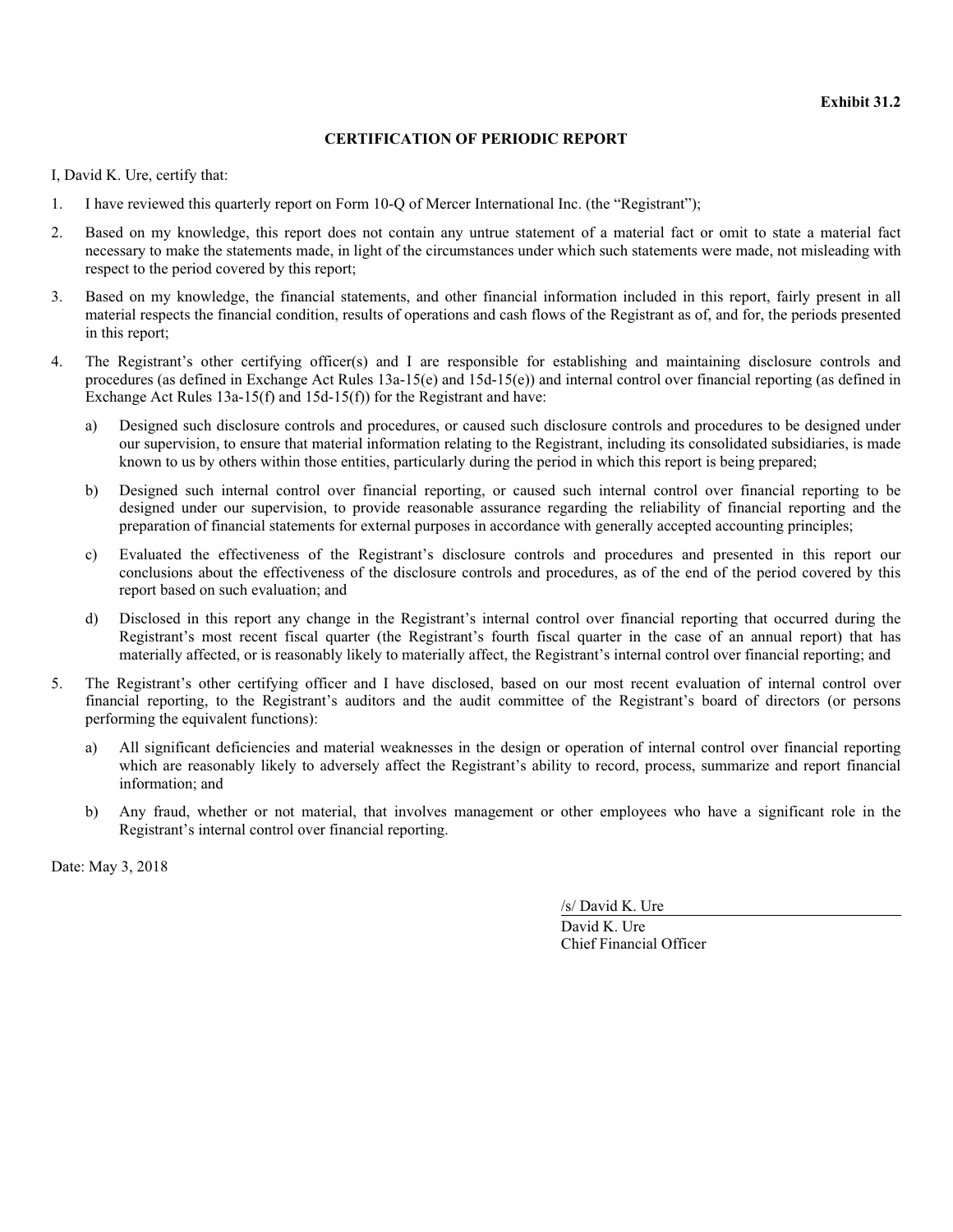I, David M. Gandossi, Chief Executive Officer of Mercer International Inc. (the "Company"), certify pursuant to 18 U.S.C. Section 1350, as adopted pursuant to Section 906 of the *Sarbanes-Oxley Act of 2002*, that, to my knowledge:

- (1) the Quarterly Report on Form 10-Q of the Company for the quarterly period ended March 31, 2018 (the "Report") fully complies with the requirements of Section 13(a) or 15(d) of the *Securities Exchange Act of 1934*; and
- (2) the information contained in the Report fairly presents, in all material respects, the financial condition and results of operations of the Company.

Dated: May 3, 2018

/s/ David M. Gandossi David M. Gandossi Chief Executive Officer

A signed original of this written statement required by Section 906 of the *Sarbanes-Oxley Act of 2002* has been provided to Mercer International Inc. and will be retained by Mercer International Inc. and furnished to the Securities and Exchange Commission or its staff upon request.

This certification accompanies the Report pursuant to Section 906 of the *Sarbanes-Oxley Act of 2002* and shall not, except to the extent required by the *Sarbanes-Oxley Act of 2002*, be deemed filed by the Company for purposes of Section 18 of the *Securities Exchange Act of 1934*, as amended.